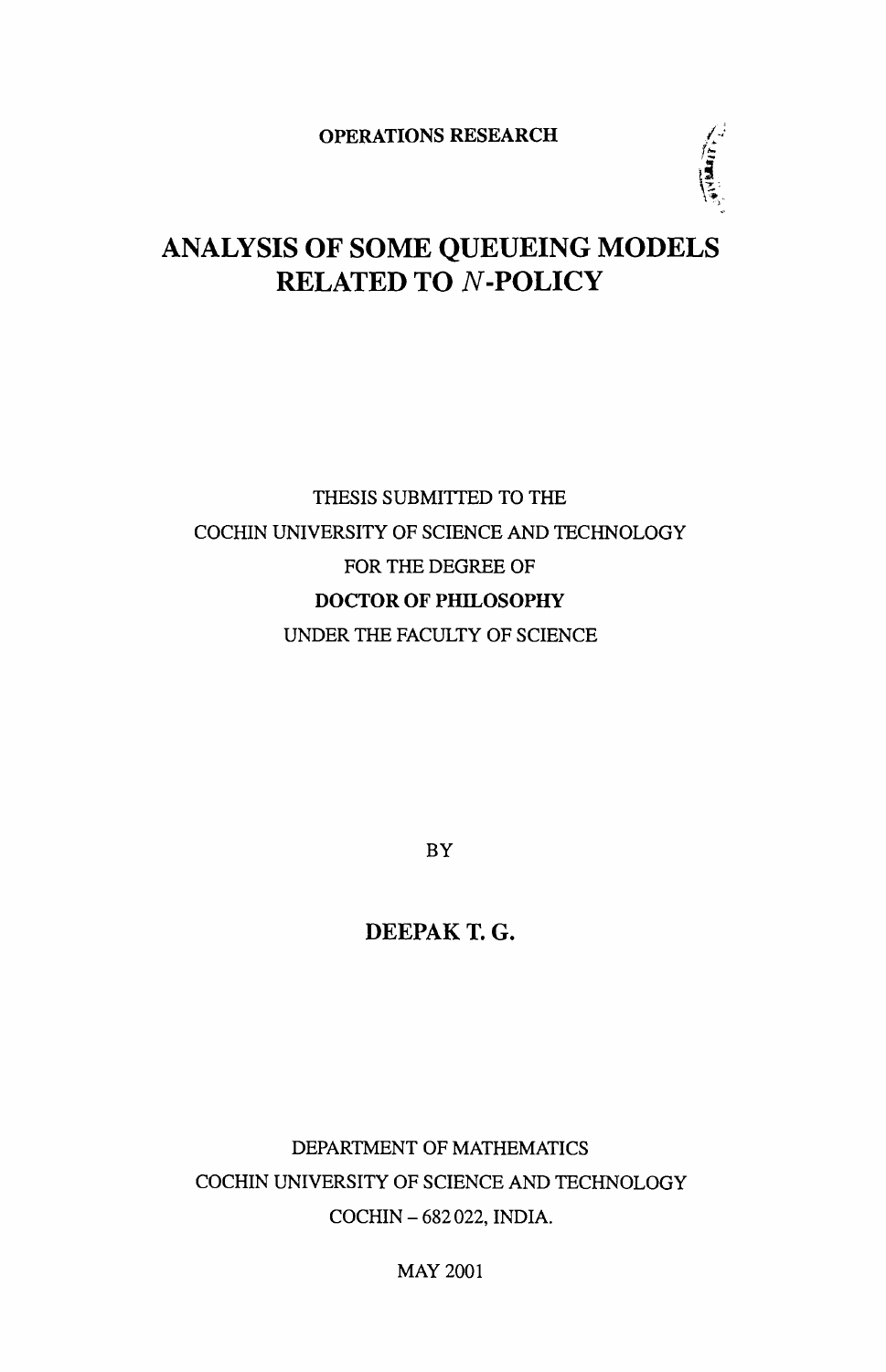# **CERTIFICATE**

This is to certify that the thesis entitled "Analysis **of** some **queueing models related to N-policy**" is a bonafide record of the research work carried out by Mr. Deepak T. G. under my supervision in the Department of Mathematics, Cochin University of Science and Technology. The results embodied in this thesis have not been included in any other thesis submitted previously for the award of any degree or diploma.

h-- **Dr. A. Krishnamoorthy** 

Cochin-682 022 24 May 2001

(Supervising Guide) Professor, Department of Mathematics Cochin University of Science & Technology Cochin.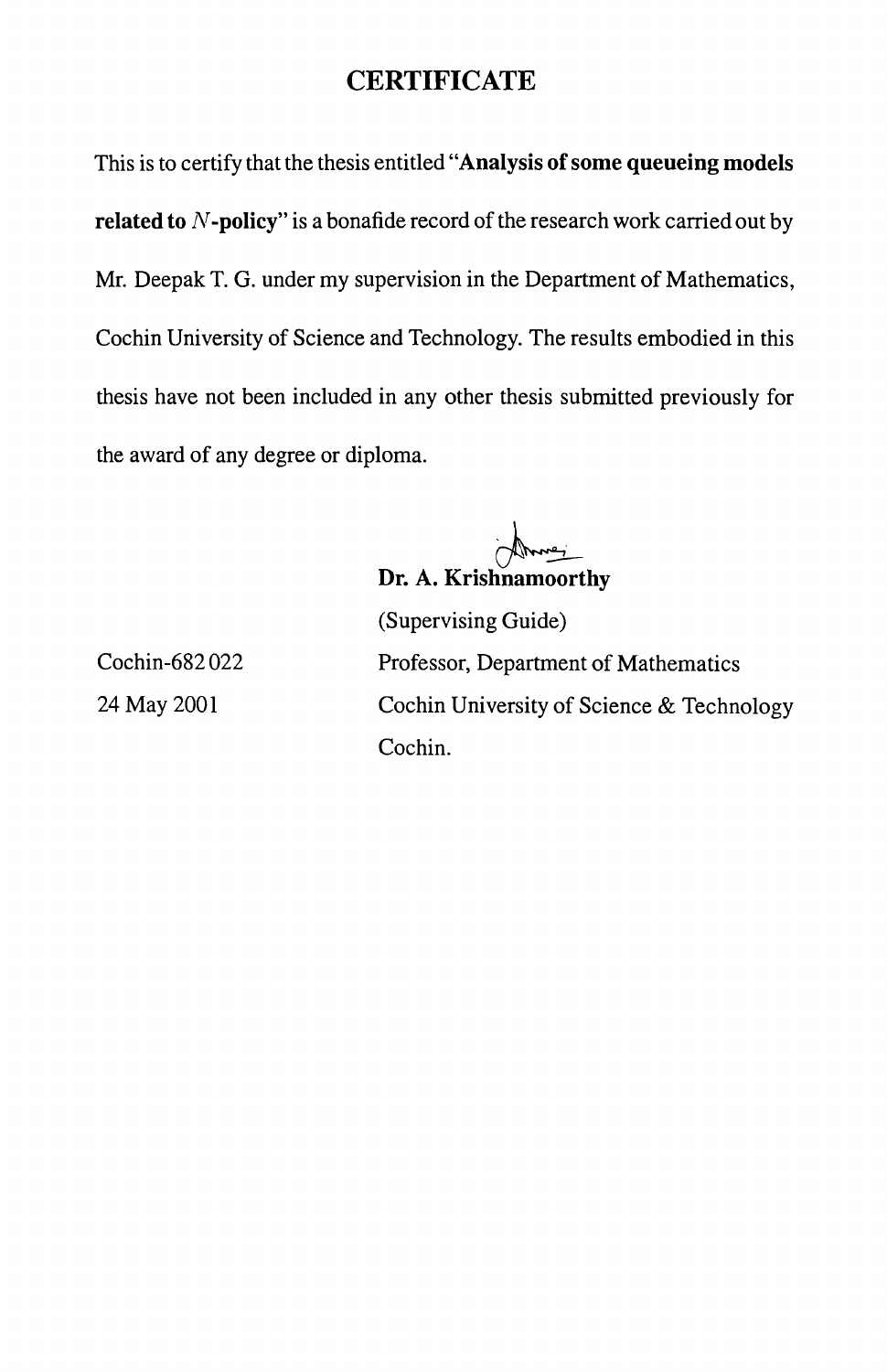# **Contents**

| 1              |                                                        | <b>Introduction</b>                                                         | $\mathbf{1}$   |  |  |  |  |
|----------------|--------------------------------------------------------|-----------------------------------------------------------------------------|----------------|--|--|--|--|
|                | 1.1                                                    | Queueing systems and their basic characteristics $\dots \dots$              | $\overline{2}$ |  |  |  |  |
|                | 1.2                                                    | Methods for solving queueing models                                         | 6              |  |  |  |  |
|                | 1.3                                                    | Types of vacations. $\dots \dots \dots \dots \dots \dots \dots \dots \dots$ | $\overline{7}$ |  |  |  |  |
|                | 1.4                                                    |                                                                             | 9              |  |  |  |  |
|                | 1.5                                                    |                                                                             | 12             |  |  |  |  |
| $\mathbf 2$    |                                                        | Modified N-policy for the $M M 1$ queue                                     | 14             |  |  |  |  |
|                | 2.1                                                    |                                                                             | 15             |  |  |  |  |
|                | 2.2                                                    |                                                                             | 16             |  |  |  |  |
|                | 2.3                                                    |                                                                             | 19             |  |  |  |  |
|                | 2.4                                                    | Waiting time distribution $\ldots \ldots \ldots \ldots \ldots \ldots$       | 21             |  |  |  |  |
|                | 2.5                                                    |                                                                             | 23             |  |  |  |  |
| 3 <sup>1</sup> |                                                        | Modified N-policy for the $M G 1$ queue                                     | 26             |  |  |  |  |
|                | 3.1                                                    |                                                                             | 26             |  |  |  |  |
|                | 3.2                                                    |                                                                             | 27             |  |  |  |  |
|                | 3.3                                                    |                                                                             | 34             |  |  |  |  |
| 4              | Random N-policies for the $M G 1$ queue                |                                                                             |                |  |  |  |  |
|                | 4.1                                                    |                                                                             | 36             |  |  |  |  |
|                | 4.2                                                    |                                                                             | 41             |  |  |  |  |
| $\mathbf{5}$   | Transient analysis of the $M M 1$ queue under N-policy |                                                                             |                |  |  |  |  |
|                | 5.1                                                    |                                                                             | 51             |  |  |  |  |
|                | 5.2                                                    |                                                                             | 59             |  |  |  |  |
|                |                                                        |                                                                             |                |  |  |  |  |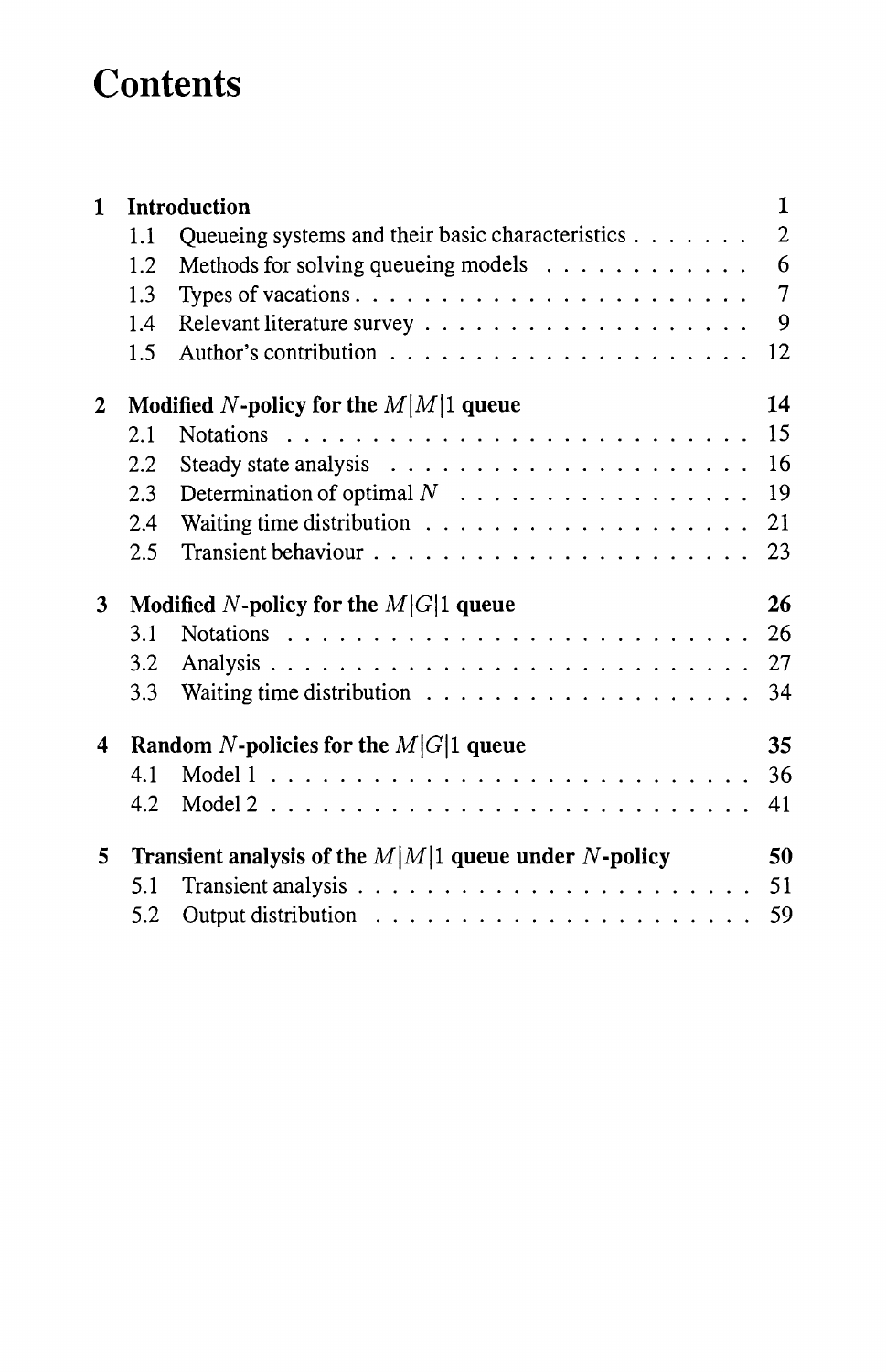| 6 Oueues with two servers in series $- A$ specialised server and a |                |     |  |  |  |
|--------------------------------------------------------------------|----------------|-----|--|--|--|
|                                                                    | regular server | 61  |  |  |  |
|                                                                    |                |     |  |  |  |
| <b>References</b>                                                  |                | 70. |  |  |  |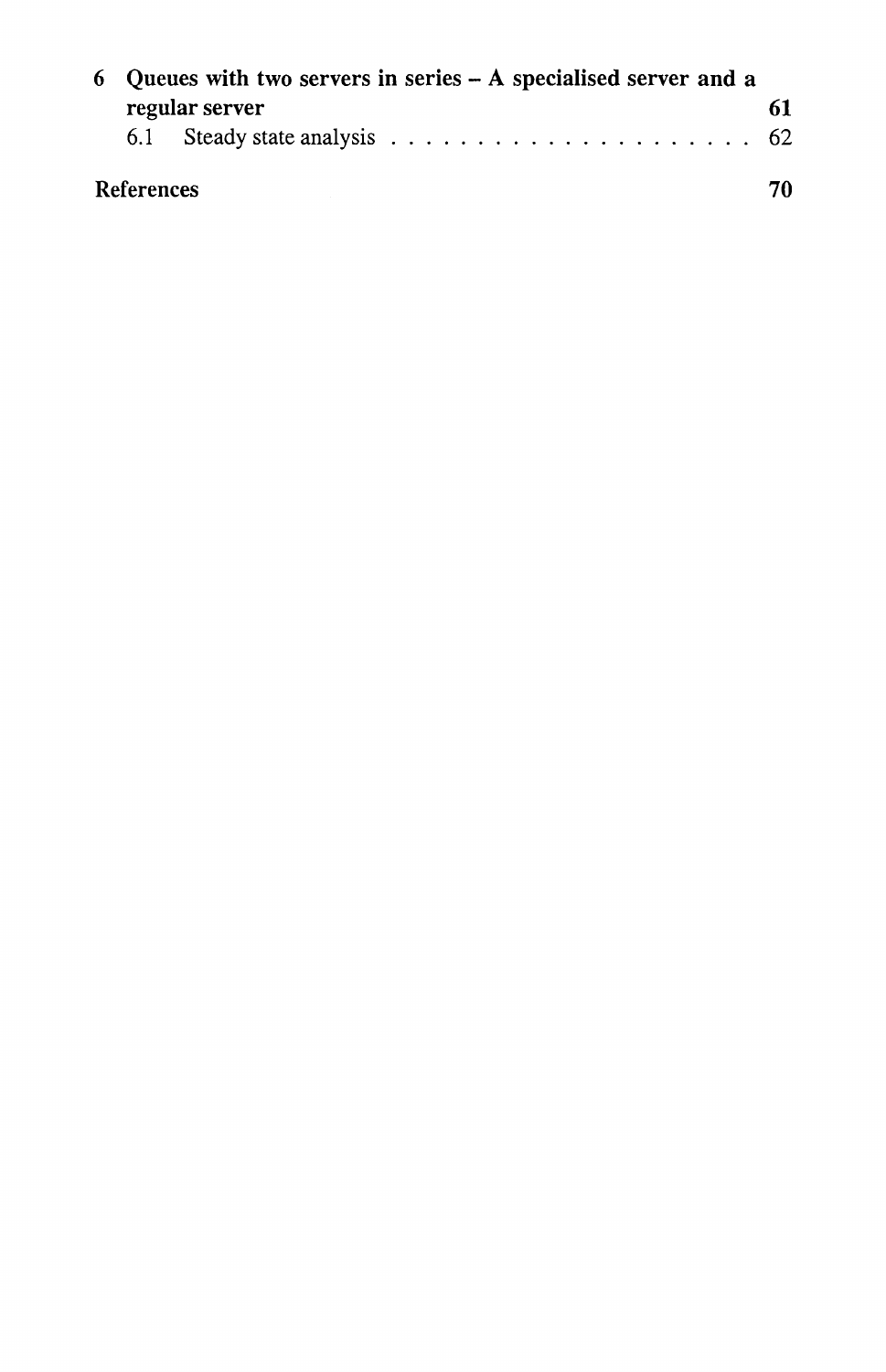# **Chapter 1**

# **Introduction**

Over the last few years it has been increasingly realised that probability models are more realistic than deterministic models in many situations. There are many well known common and nontrivial areas of application for probability models. Queueing theory is one such area where probability models can effectively be used.

The first work on waiting line (queue) was "The theory of probabilities and telephone conversations" by A.K. Erlang [11] who published this paper in 1909. This was devoted for the study of telephone traffic congestion.

The study of queues is mainly applied in the fields of business (banks, supermarkets, booking offices etc.), industries (serving of automatic machines, production lines storage etc.), technology (telephony, communication networks, computers etc.), transportation (airports, harbours, railways, postal services etc.) and in every day life (elevators, restaurants, barber shops etc.). These are concerned with the design and planning of service facilities to meet randomly fluctuating demands for service so that congestion is minimised and the economic balance between the cost of service and the cost associated with waiting for that service is maintained.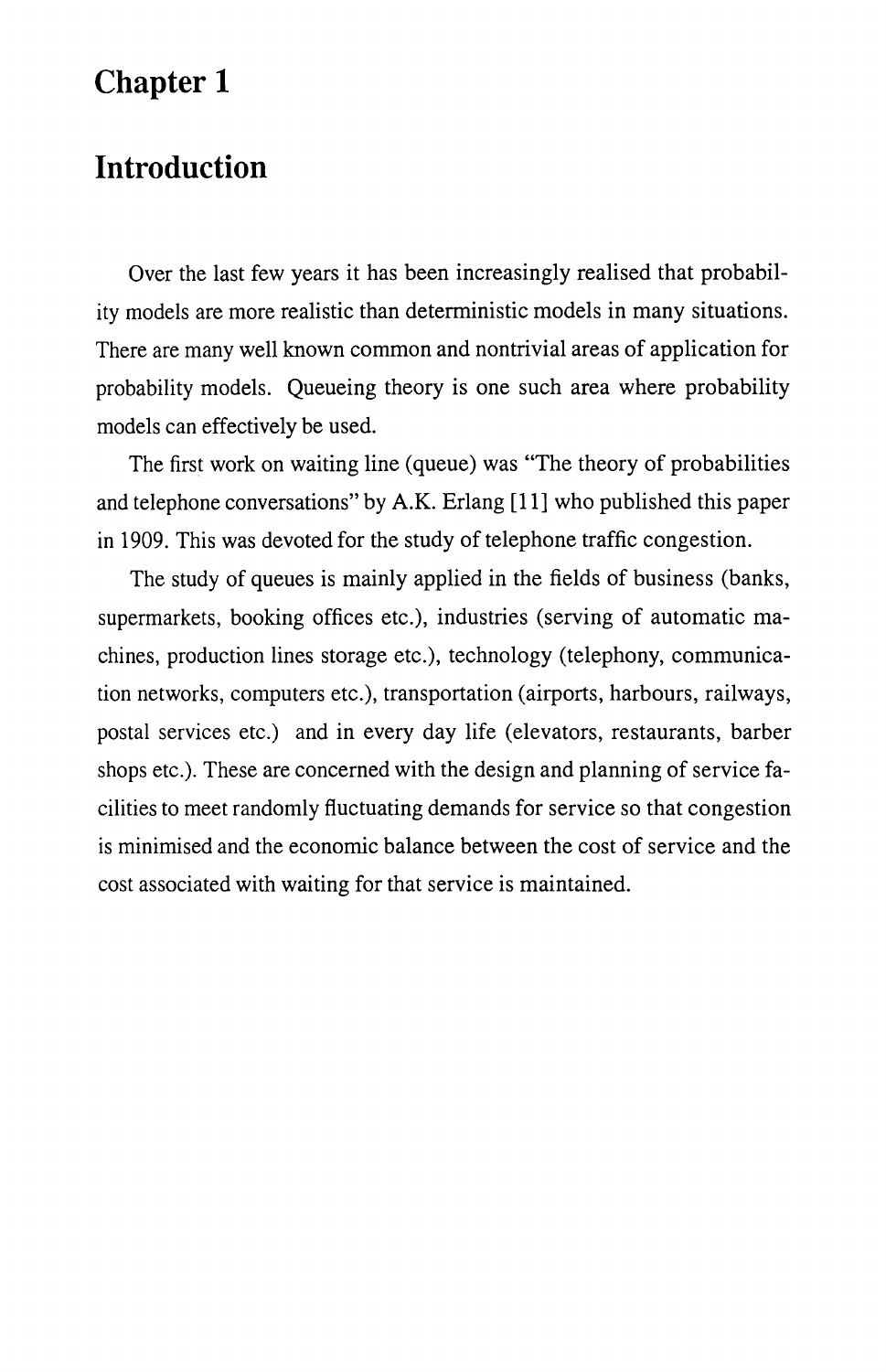### 1.1 Queueing systems and their basic characteristics

A system consisting of a servicing facility, a process of arrival of customers who wish to be served by the facility and the process of service, is called a queueing system.

The following characteristics provide an adequate description of any queueing system.

#### 1.1.1 Arrival pattern of customers

If the arrivals and service times are strictly according to schedule, queues can be avoided, but in practice this is not the case and in most situations arrivals are controlled by factors external to the system. Therefore, the best that can be done is to represent the input process in terms of random variables. Further characterisation is required in the form of the probability distribution associated with this random process.

Arrivals may occur in batches instead of one at a time. In the event that more than one arrival can enter the system simultaneously, the input is said to occur in bulk or batch. In the bulk arrival situation not only the time between successive arrivals of the batches may be probabilistic but also the number of customers in a batch.

If the queue is too long, a customer may decide not to enter it upon arrival and he is said to have balked. On the other hand, a customer may enter the queue, but after some time he may lose his patience and may decide to leave. In this case he is said to have reneged. In the event that there are two or more parallel waiting lines, customers may switch over from one to another, jockeying for position. These three situations are examples of queues with impatient customers. If an arrival pattern does not change with time, then it is called a stationary arrival pattern; otherwise, it is called non stationary.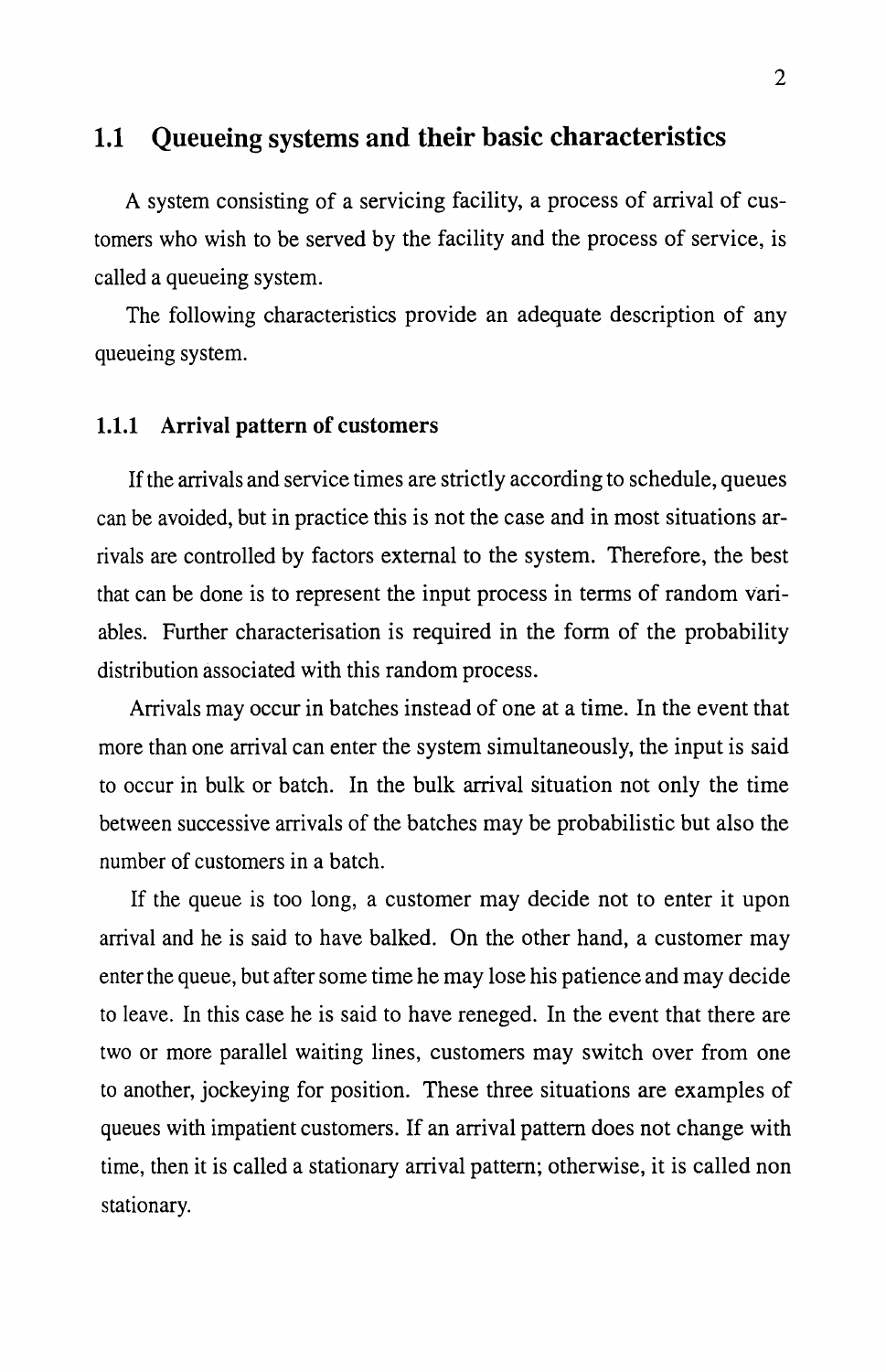#### 1.1.2 Service pattern of servers

The uncertainties involved in the service mechanism are the number of servers, the number of customers getting served at any time and the duration of service. Hence random variable representations of these characteristics seem to be essential.

Service may also be single or in batches. There are many situations where a batch of customers is served by a single server. The service rate may depend on the number of customers waiting for service. A server may work faster if he sees that the queue is building up or conversely, he may get flustered and become less efficient. Service rate can be stationary or non stationary with respect to time. In bulk service system, the batches may be of fixed size or variable size.

In some queueing systems, servers that become idle leave the system for a random period of time called vacation. These vacations may be utilised to perform additional work assigned to the servers. There are certain queueing models where the server's vacation period is the time until the accumulation of a certain number of customers  $(N$ -policy) or a certain amount of work (D-policy) or until the elapse of a certain amount of time  $(T\text{-policy})$ .

#### 1.1.3 Queue discipline

Queue discipline is the rule according to which customers are selected for service when a queue is formed. The most common queue discipline is "first in first out" (FIFO) rule under which the customers are served in the strict order of their arrivals. Another queue discipline is "last in first out"(LIFO) rule by which the last arrival in the system is served first. Yet another queue discipline is "service in random order" (SIRO) rule according to which the arrivals are served randomly irrespective of their arrival to the system.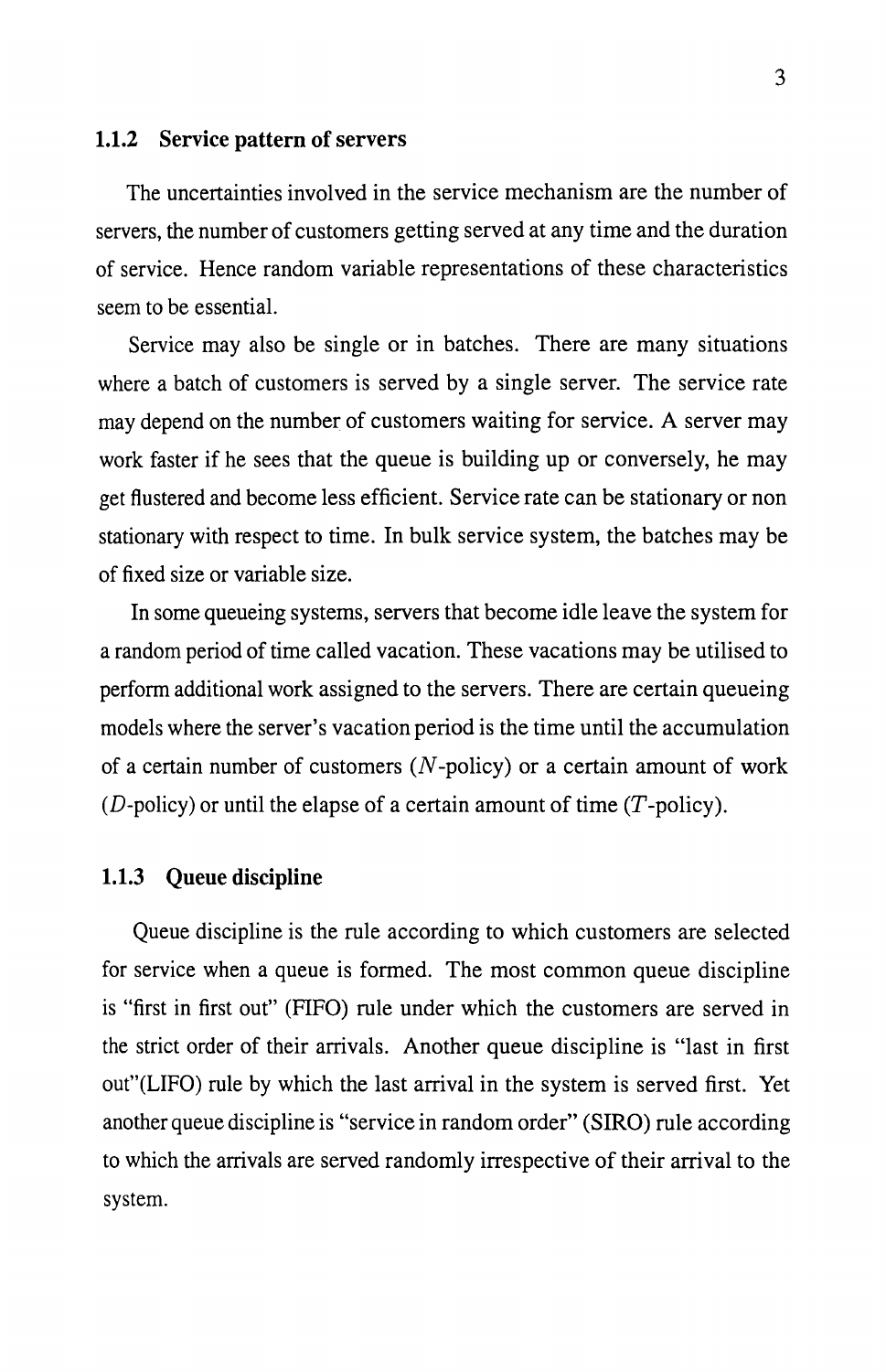In some cases "priority" (PRI) discipline is followed. This discipline allows priority in service to some customers in relation to other customers waiting in the queue. Priority disciplines are classified as preemptive priority discipline and non preemptive priority discipline. According to preemptive priority discipline a customer with the highest priority is allowed to enter service immediately suspending even the service in progress to a customer with lower priority. In the non preemptive case, the highest priority customer goes to the head of the queue but gets into service only after completion of the service in progress to the customer with lower priority.

#### 1.1.4 System capacity

The system may have either a limited or an unlimited capacity for holding customers.The source from which the customers come may be finite or infinite. In some cases it is important to limit the length of the queue to some predetermined capacity; in other cases the capacity can be considered to be infinite.

Some of the queueing processes admit the physical limitation to the amount of waiting room so that when the waiting line reaches a certain length no further customers are allowed to enter until space becomes available by a service completion. Such systems with a finite limit to the maximum queue size are called finite queueing systems. These systems can be viewed as having forced balking where a customer is forced to balk if he arrives at a time when the queue size is at its maximum limit.

In some problems service is made up of several phases and is rendered by service facilities arranged in series. Queues are allowed to build up in front of each service facility. These intermediate queues known as buffer may again have finite or infinite length.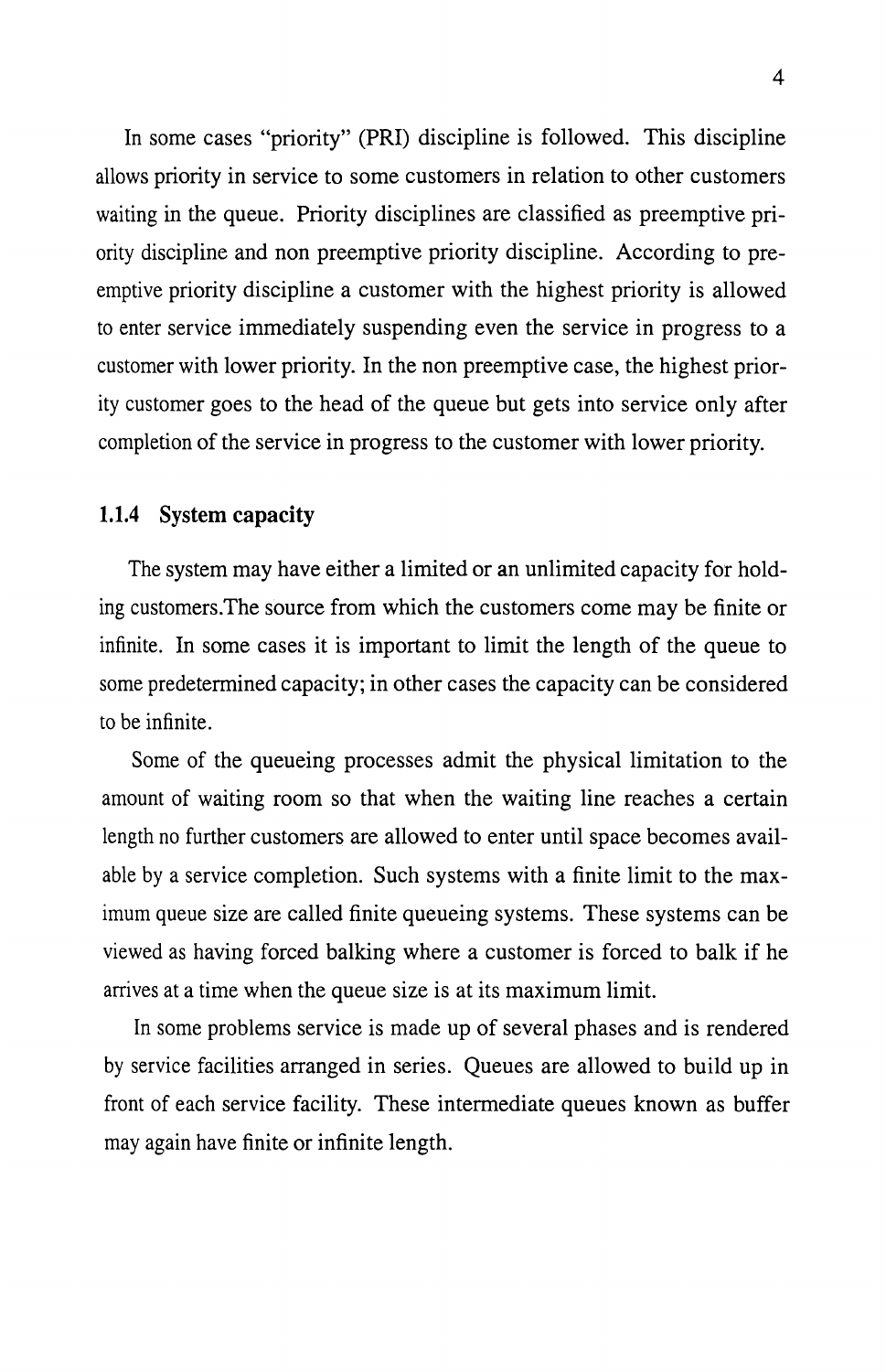#### 1.1.5 Service channels

Queueing system may have several service channels to provide service. These service channels may be arranged in parallel or in series or as a more complex combination of both, depending on the design of the system's service mechanism.

In parallel channels a number of channels provide identical service facilities so that several customers may be served simultaneously. In case of series channels a customer must pass successively through the ordered channels before his service is completed. Queueing models in which there exist a series of service stations through which each calling unit must progress prior to leaving the system were studied by several researchers. Such series queueing situations are referred to as tandem queues.

A queueing system is called single server model when the system has one server only and when the system has a number of parallel servers it is known as multiserver model.

#### 1.1.6 Notation

A queueing system is represented by the notation  $A|B|C|X|Y$  where *A* is the interarrival time distribution, *B* is the service time distribution, C is the number of parallel servers, X is the system capacity and Y is the queue discipline. This is called Kendall-Lee notation. For example  $M|G|10|\infty$  FIFO indicates a queueing system with exponential interarrival times, general service times, 10 parallel servers, no restriction on the maximum number allowed in the system and first-in first-out queue discipline. If a queueing system is represented by  $A|B|C$ , then it is understood that the system capacity is infinite and the queue discipline is FIFO.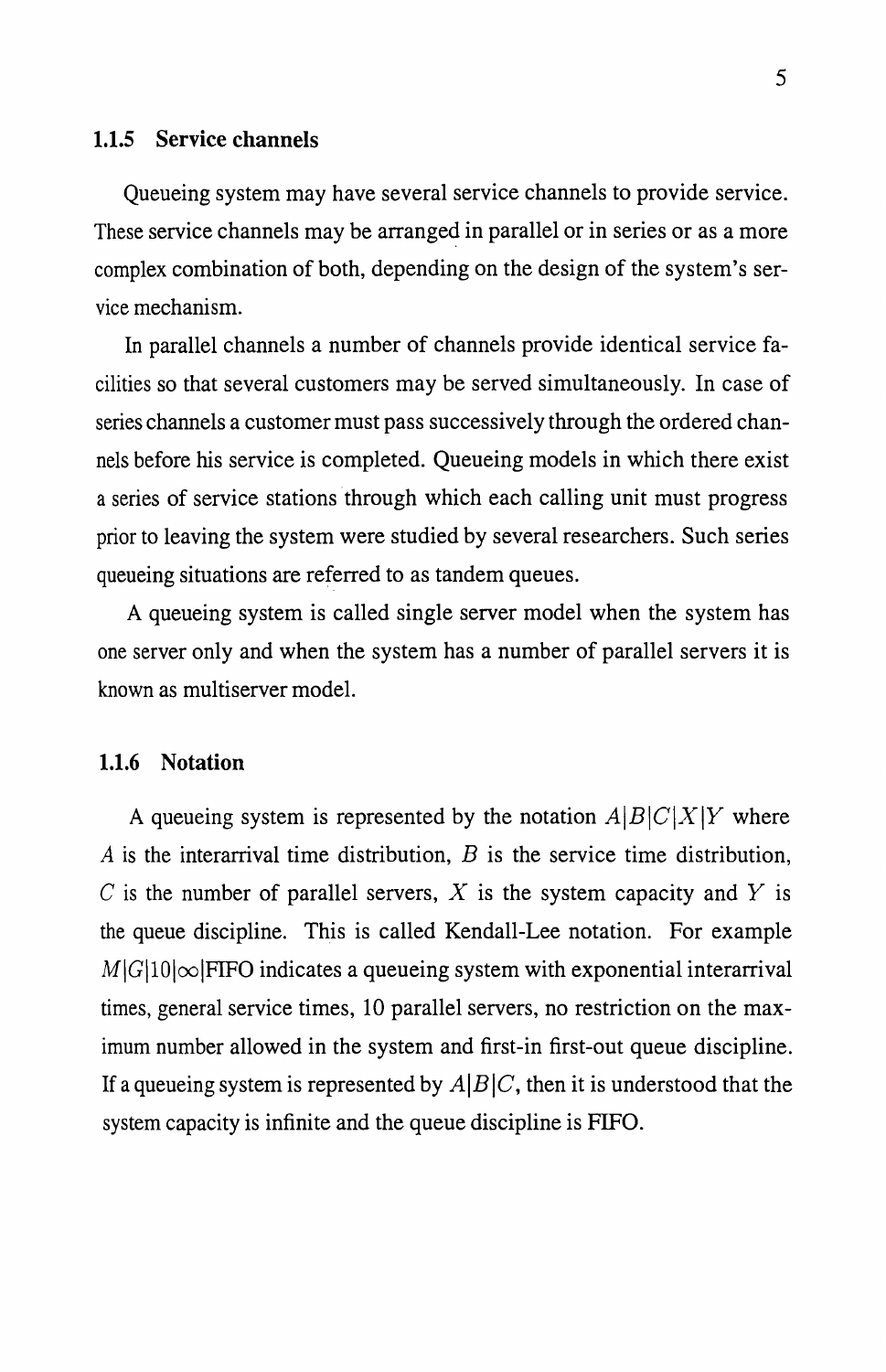### 1.2 Methods for solving queueing models

Queueing models can be broadly classified into Markovian queueing models and non-Markovian queueing models.

#### 1.2.1 Markovian queueing models

Queueing models with inter-arrival time of customers and service time exponentially distributed are called Markovian queueing models. Markovian queueing models are analysed by

- 1. the difference-differential equations method or
- 2. the matrix-geometric algorithmic method.

Some queueing systems are studied analytically by deriving the corresponding difference - differential equations and solving them by using suitable generating functions. This method is discussed in detail by Gross and Harris [12], Kleinrock [17] and Saaty [32]. Neuts[28] developed what is called matrix-geometric algorithmic approach for studying the steady state queueing models. Matrix-geometric approach involves only real arithmetic and avoids the calculation of complex roots based on Rouche's theorem.

#### 1.2.2 Non-Markovian queueing models

The exponential assumption on probability distribution, although certainly convenient, is not always realistic. There is a practical need for models that do not rely on strict Markov assumptions. Queueing models having the interarrival times and/or service times which are not exponentially distributed are known as non-Markovian queueing models.

The techniques generally used in studying non-Markovian queues are: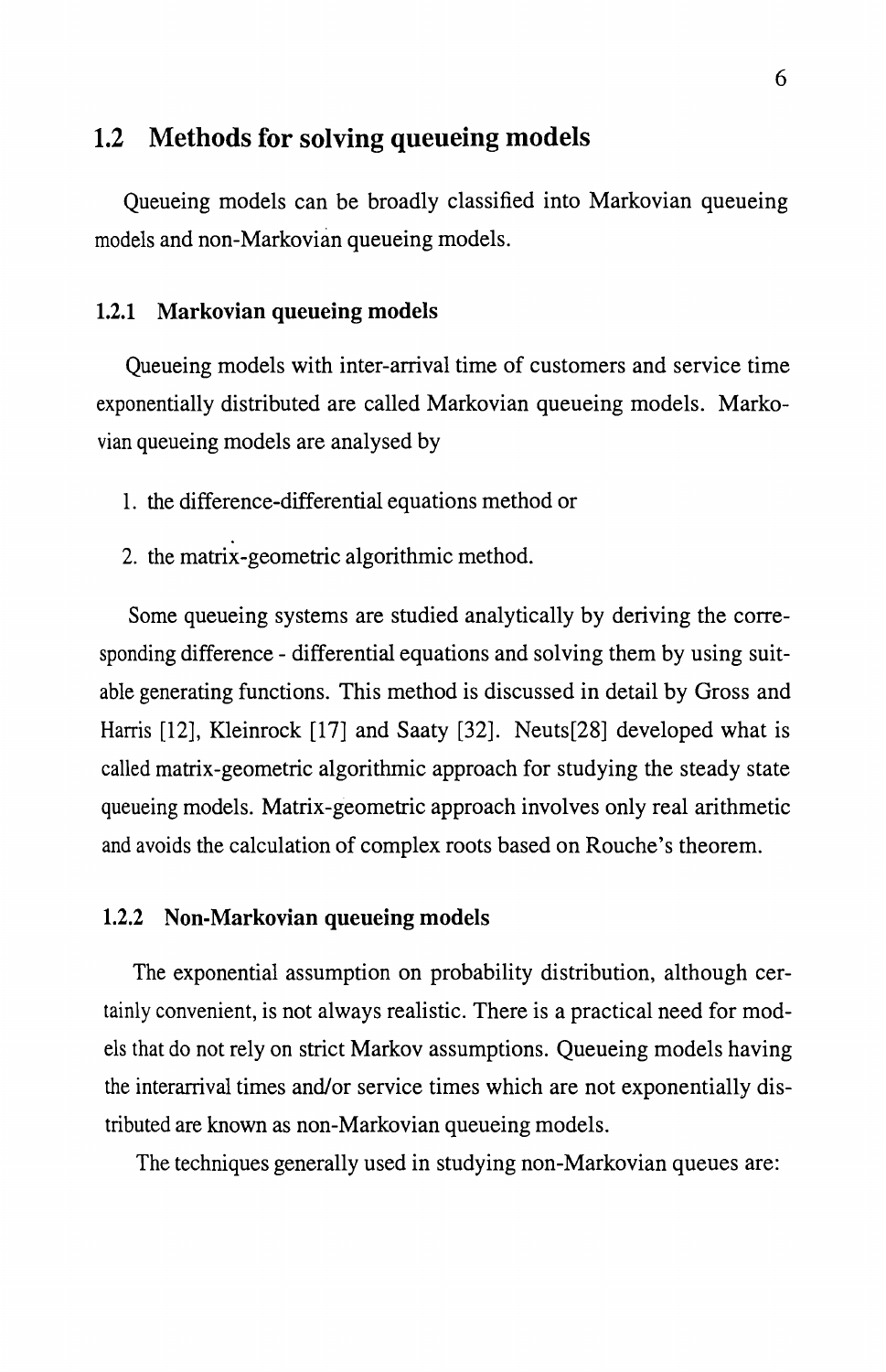- 1. Embedded Markov chain technique: This technique, introduced by Kendall [16], is commonly used when one among the service time and interarrival time is exponentially distributed while the other is not.
- 2. Supplementary variable technique: Some non-Markovian models can be analysed by converting them into Markovian models through the introduction of one or more supplementary variables. This is known as Supplementary Variable technique. Cox[9] has analysed non-Markovian stochastic processes by the inclusion of supplementary variables.

### 1.3 Types of vacations

Queueing systems in which server leaves for a vacation were studied by many researchers. The non-availability of a server at the system may be termed as server's vacation. In a queueing system, if the queue is empty, then the idle time of the server can be utilised to perform additional jobs or for the preventive maintenance work which can be divided into short segments. Sometimes maintenance work may have to be done even when the queue length is empty. The following are some of the commonly applied server vacation policies.

#### 1.3.1 Repeated vacations

In some bulk service models a server, on completion of a service, will start service again only if the system has at least a certain minimum number of customers required to start the service. Otherwise, the server will withdraw from the system for a vacation. On return after vacation period if the server finds less than the required number of customers he may immediately take another vacation. He will continue in this manner until he finds,

 $\frac{1}{3}$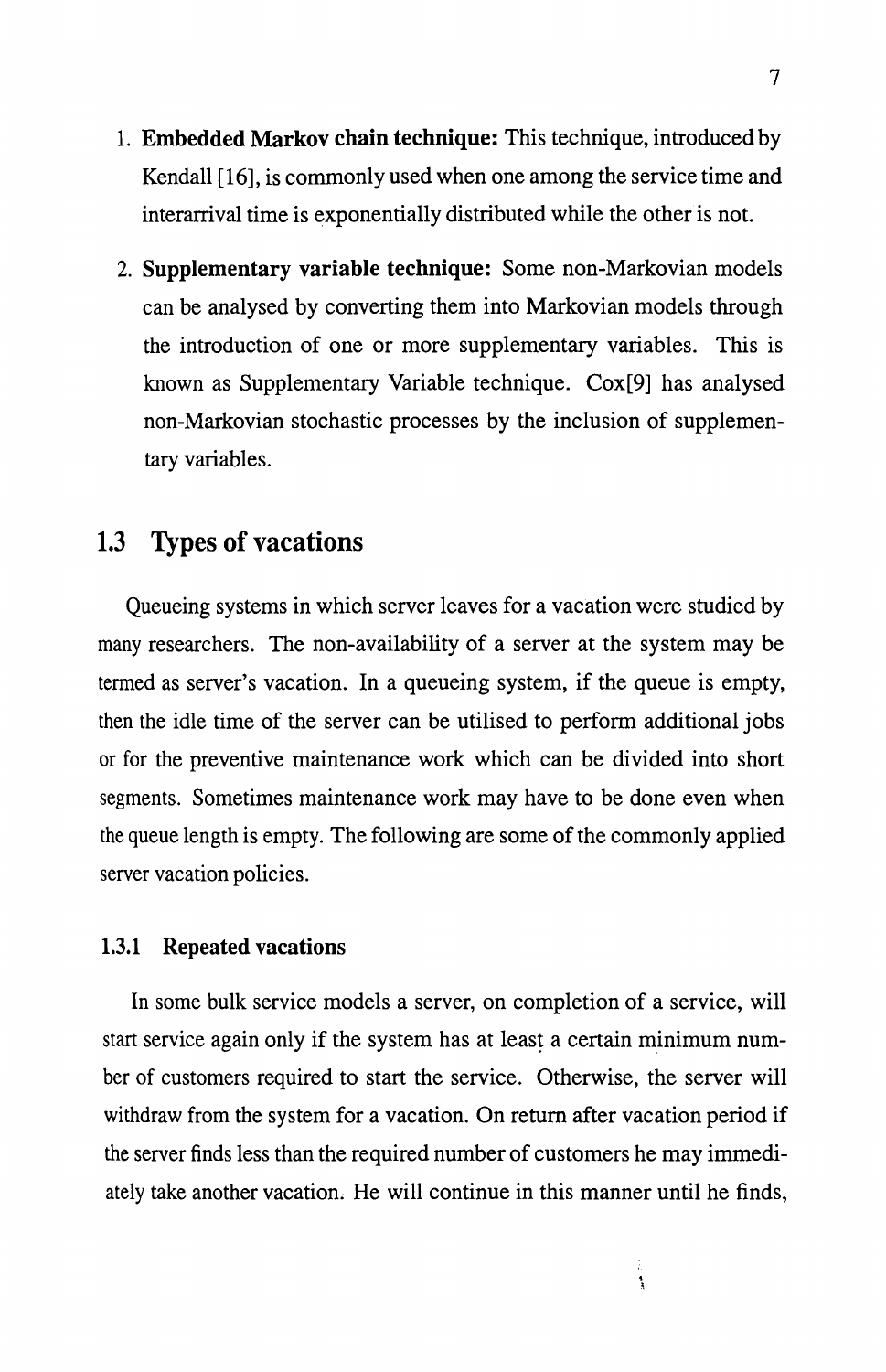upon returning from a vacation, the required minimum number of waiting customers.

#### 1.3.2 Single vacation

The assumptions are same as those of repeated vacations except that, even if the server finds less than the minimum number of customers required for service when he returns from a vacation, he stays in the system waiting for the queue length to reach the minimum number for starting his next service.

#### 1.3.3 Exceptional first vacation

In repeated vacations the duration of the first vacation and the subsequent vacations are assumed to have the same distribution. In exceptional first vacation, the duration of the first vacation is differently distributed from that of the subsequent vacations.

#### 1.3.4 Gated vacation

In this vacation model, as soon as the server returns from a vacation, he serves only those customers who were waiting at time of his return to the system. The services of subsequent arrivals are deferred until after the next vacation. In this model when the server returns from vacation a gate closes behind the last waiting customer and the server will serve only those customers in front of the gate before leaving for another vacation.

#### 1.3.5 Random vacation

A machine used to produce a variety of items, may breakdown randomly independent of the status of the queue. This breakdown may be regarded as server's vacation.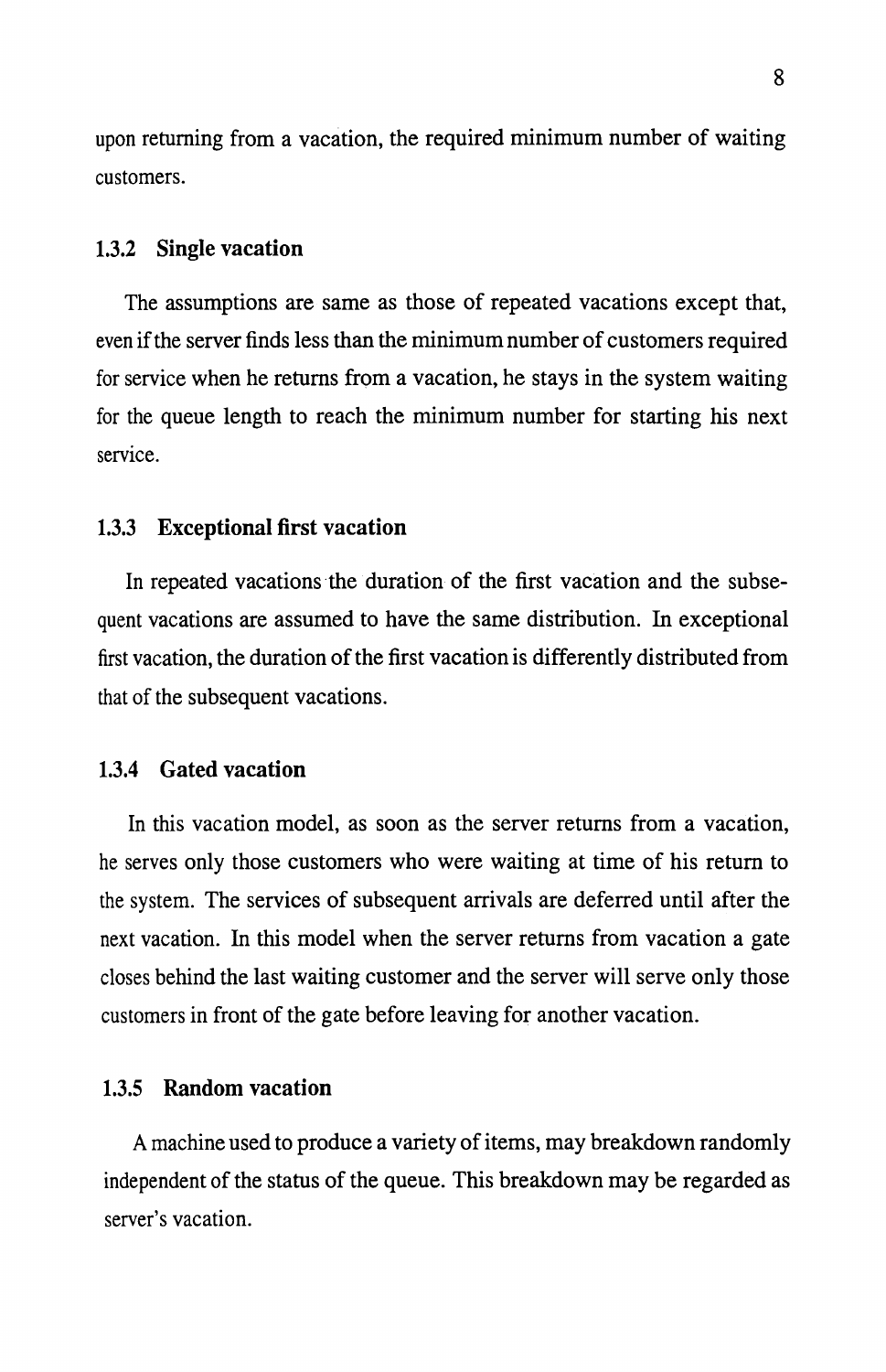#### 1.3.6 Limited service vacation

Sometimes, after producing a specific number of items a machine ( server) may have to be sent for maintenance or stopped to remain idle for sometime, to make it fit for further production. In such cases, it is said that the machine (server) is allowed to take "limited service vacation".

### 1.4 Relevant literature survey

#### 1.4.1 Queueing systems with vacation

Analysis of queueing models with different types of vacation were done by several researchers. Doshi [10] provides a survey of queueing systems with vacations in which he attempted to provide a methodological overview with the objective of illustrating how the seemingly diverse mix of problems are closely related in structure and can be understood in a common frame work.

Levy and Yechiali [22] considered an  $M|M|S$  queueing system with servers' vacation. The distribution of the number of busy servers and the mean number of units in the system were obtained by considering repeated vacation as well as single vacation.

Takagi [36] studied exhaustively different types of vacation models. He also, analysed an  $M|G|1$  queue with multiple server vacation which is very well applied to a polling model [38].

Ho Woo Lee [21] studied an  $M|G|1$  queue with exceptional first vacation and obtained the transform solution of the system size distribution by defining supplementary variables.

A queueing system with single server who serves customers according to general bulk service rule and leaves the system for vacation was analysed by Nadarajan and Subramanian [24]. Both repeated vacation and sin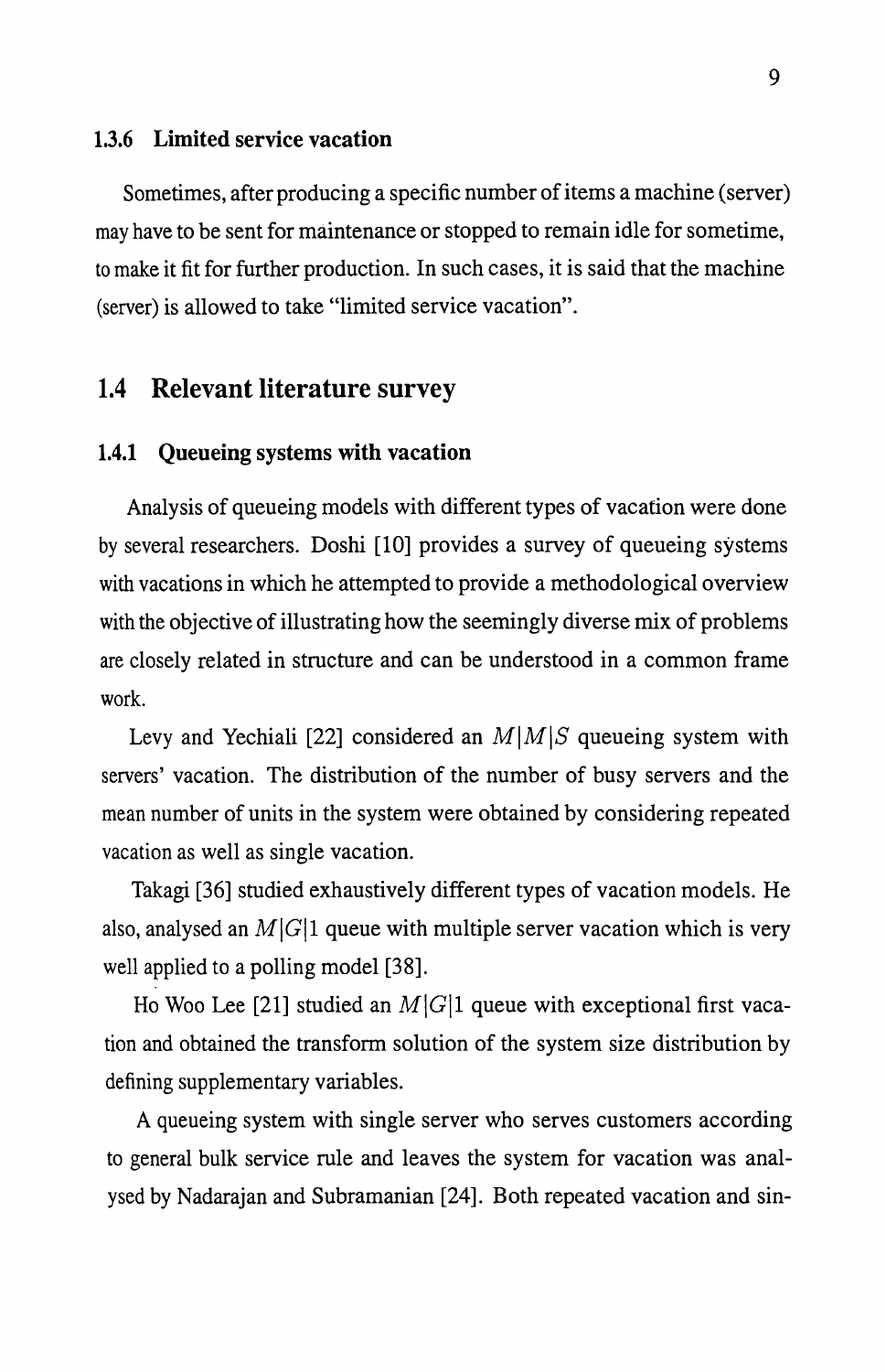gle vacation of server are considered. The steady state probability vector of the number of customers in the system and the stability condition were obtained, using matrix-geometric method.

#### 1.4.2 Control policies for a single server system

Much of the recent research in queueing theory has been concerned with optimisation. Yadin and Naor [40] obtained the optimal value the queue size has to attain in order to turn on a single server, assuming that the policy is to turn on the server when the queue size reaches a certain number,  $N$ , and turn him off when the system is empty. This is called N-policy. Heyman  $[13]$ also considered similar policies and showed the optimality of the policy under certain conditions. Balachandran [4] and Balachandran and Tijms [5] considered the D-policy, which activates the server when the cumulative service times of customers in the queue first reach (or exceed) a threshold D. Heyman [14] introduced another policy, called  $T$ -policy in which server takes a vacation of  $T$  time units after the completion of each busy period.

The above optimal policies were compared in several studies by employing different cost functions. Balachandran and Tijms [5] proved that the  $D$ -policy is superior to  $N$ -policy for exponentially distributed service times, with decreasing failure rates and for some cases with increasing failure rates, by employing a cost function based on the mean workload. Heyman [14] proved that  $N$ -policy is superior to  $T$ -policy by using a cost function based on the expected queue length. Artalejo [1] showed that the *T* -policy is the worst among the three under the above two cost structures and that the relation between the optimum  $N$  and  $D$  policies depends on the cost function employed.

Lee and Srinivasan [20] studied the control policies for an  $M^X|G|1$ queueing system and derived the mean waiting time of an arbitrary customer. Also they presented the procedure to find the stationary optimal pol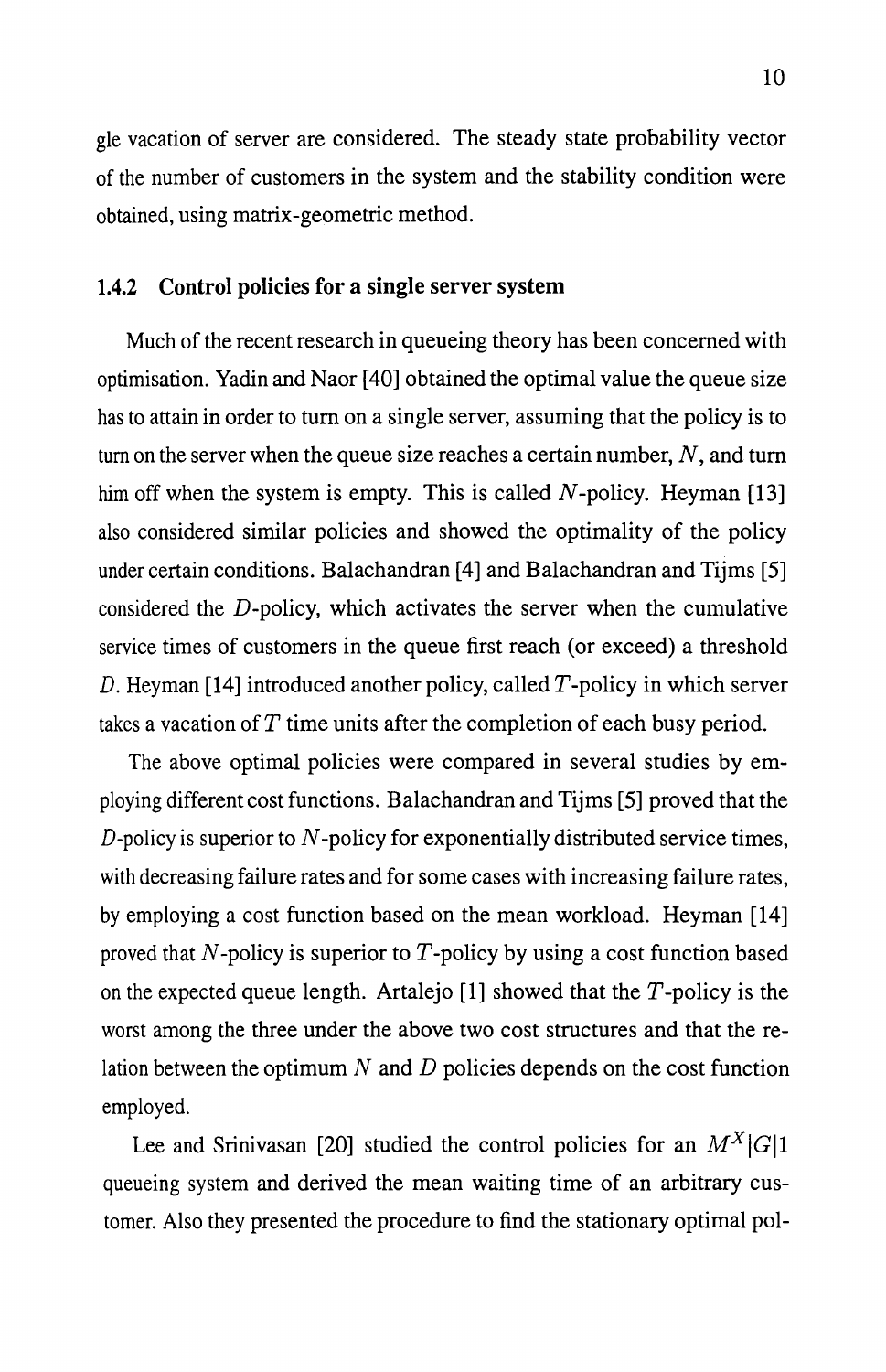icy under a linear cost structure.

Takagi [37] studied time-dependent behaviour of  $M|G|1$  vacation model. Also Takagi [39] considered a finite capacity  $M|G|1$  queueing model with set up time under N-policy and derived certain system characteristics. A Poisson input queue, under  $N$ -policy with a general startup time was analysed by Medhi and Templeton [23].

#### 1.4.3 Tandem queues

In queueing problems such as assembling of parts in a factory, undergoing medical check up in a clinic, or driving through several traffic intersections, service is made up of several phases and is rendered by facilities arranged in series. Queueing models in which there exist a series of service stations, through which each calling unit must progress prior to leaving the system, were studied by several researchers.

A queueing model involving tandem queues with finite waiting room in between the two servers was discussed by Neuts [26]. The study of blocking in two or more units in service with general service time distribution without intermediate buffer was considered by Avi-ltzhak and Yadin [2]. Clarke [8] investigated a tandem queueing model where in two servers are placed in series and each customer will receive service from one and only one server. Nadarajan and Audsin Mohana Dhas [25] studied a model consisting of two units land 2 connected in series with a finite intermediate waiting room. The customers in the buffer are served according to a general bulk service rule with exponential times. Unit 2 is in the upstate and downstate, following exponential distribution.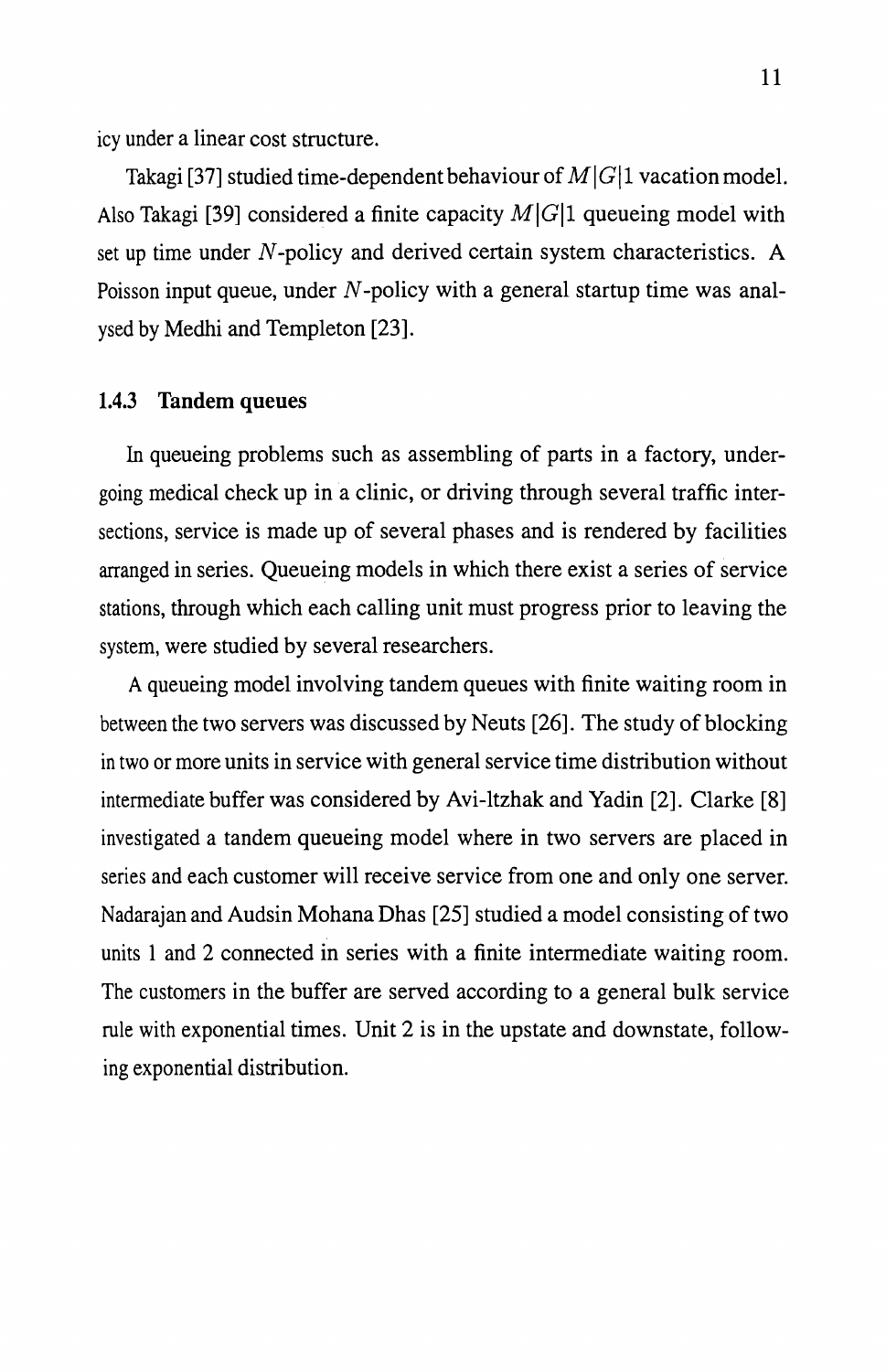### **1.5 Author's contribution**

In this thesis the analysis of some queueing models that are related to the well known ' $N$ -policy' has been developed and presented.

In chapter 2, an  $M|M|1$  queueing model under a new operating policy, called modified *N* -policy, is considered as follows: The server on becoming idle waits until  $N$  units accumulate for service. ie, his vacation period ends at the arrival of  $N<sup>th</sup>$  unit. These N units are served together as a batch unlike in the usual  $N$ -policy to minimise customer impatience and subsequent arrivals are served in single. Here it is assumed that arrival process is Poisson and both batch service and single service are exponentially distributed with different service rates. Steady state probabilities are obtained. Some measures of effectiveness are computed. Optimal  $N$  value is calculated. Some numerical illustrations are provided. Laplace transforms of the time dependent probabilities are obtained. Also waiting time distribution is derived.

In chapter 3, an  $M|G|1$  queueing model under modified N-policy is considered. ie, the arrival process is a Poisson process and both types of services are arbitrarily distributed. By using embedded Markov chain technique, both departure time and arbitrary time probabilities are computed. Some measures of effectiveness are obtained and optimal  $N$  value is investigated. Also waiting time distribution is derived.

Chapter 4 analyses an  $M|G|1$  queueing model under two different operating policies. In model 1, the operating policy is the usual  $N$ -policy, but with random  $N$  and in model 2, a system similar to the one described in chapter 3 is considered with the only difference that  $N$  is not deterministic but random. In both models the size of the queue at which initial service starts will be determined by the outcome of a random experiment. For these two models, steady state distributions are derived. Some measures of perfor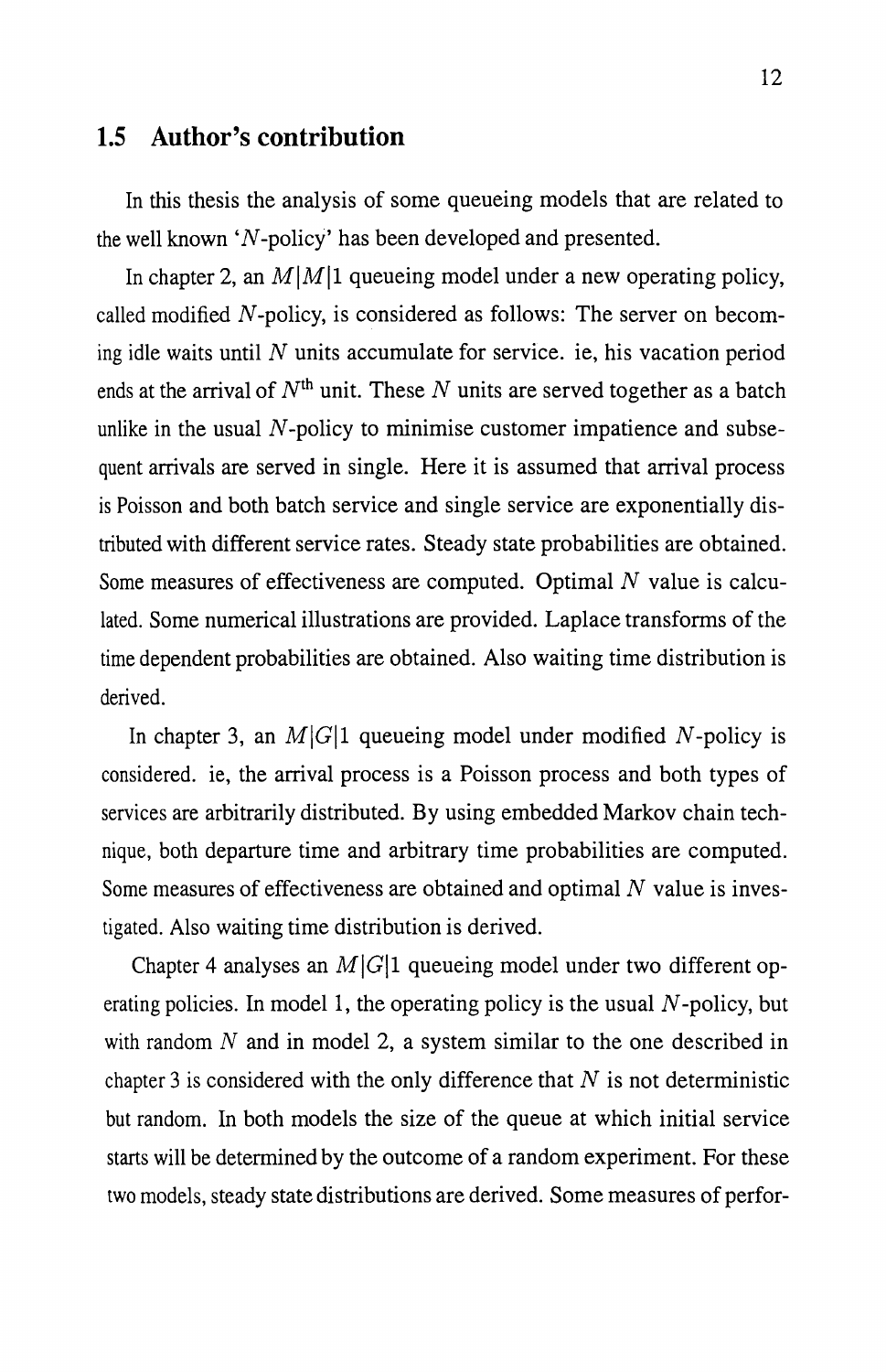mance of the system are computed and the optimal distribution of  $N$  from a given class of distributions is investigated.

Chapter 5 is partly devoted for the transient analysis of an  $M|M|1$  queue under the usual  $N$ -policy. Here transient state (time dependent) probabilities in terms of Bessel functions are obtained. Also the output distribution (distribution of time between successive departures) in the steady state un $der N-policy$  is derived.

The last chapter analyses "Tandem queue with two servers". Here we assume that the first server is a specialised one. He will be activated only after the accumulation of *N* units in the system. At the arrival of the *Nth*  unit, he starts giving service one at a time till none is left before him. ie., *N* -policy is the operating policy for this server unit. After being served by this specialised server, a customer will go to the second server unit. If the server is busy at that time he will have to wait till his turn for service comes. Otherwise he can join service directly. After being served by the second unit he leaves the system. It is assumed that the second server unit is always available and there is a finite capacity waiting room between the two servers. The arrival process to the first server is assumed to be a Poisson process and service time distributions of both servers are assumed as exponential. Here the infinitesimal generator matrix has been obtained in block partitioned tridiagonal form and so the steady state probability vectors are obtained in matrix geometric form. Also the stability condition is established.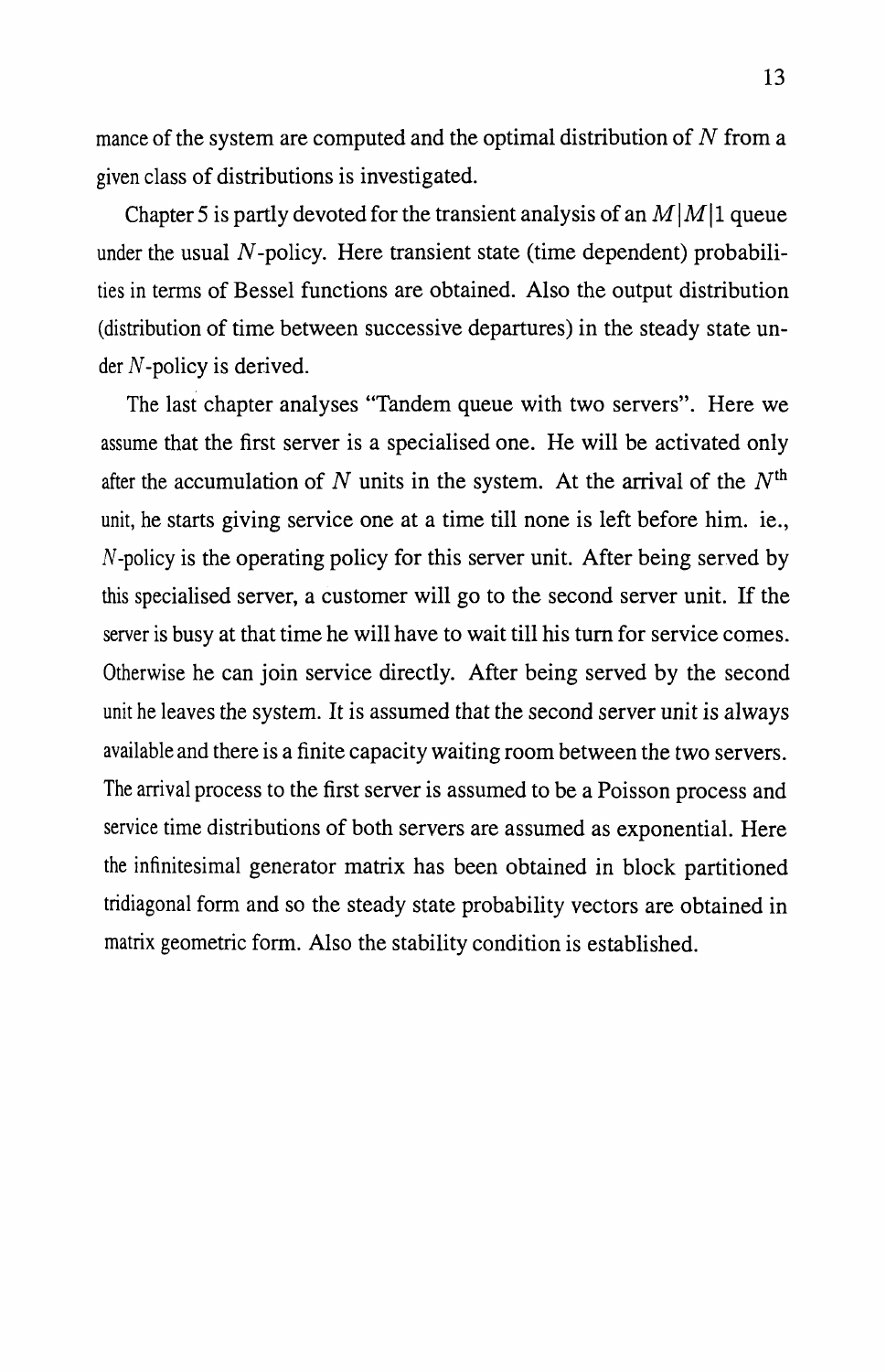# **Chapter 2**

# **Modified N-policy for the**  $M|M|1$  **queue**

N -policy for queues has been investigated by several researchers. In a queueing system, under  $N$ -policy, the server will be on vacation until  $N$ units accumulate for service for the first time after becoming idle. As soon as N units accumulate in the system, he starts service, one at a time, till the system becomes empty. The server will be turned on again when the queue size reaches the number  $N$ . The process continues in this fashion.

In this chapter, a modified version of the N-policy for an  $M|M|1$  queueing system is considered. This modified policy is defined as follows: The server on becoming idle waits until  $N$  units accumulate for service. These  $\overline{N}$  units are served in a single batch and subsequent arrivals during the busy period initiated by this batch receive single service. Service time distribution for bulk service is different from that of single service.

The above problem is motivated by some real life situations in which when a server becomes idle, he is turned off. The fixed cost of getting him back to serve may turn out to be very high. Hence service commences only after a certain number (here  $N$ ) units queue up. These units are served in bulk unlike in the usual *N* -policy to reduce customer impatience. If  $N$  is taken too large, cost associated with waiting time of the customers, who have reached during the vacation period, will increase tremendously, whereas if  $N$  is taken very small, there will be a large number of busy cycles so that the setup cost associated with the starting of busy period will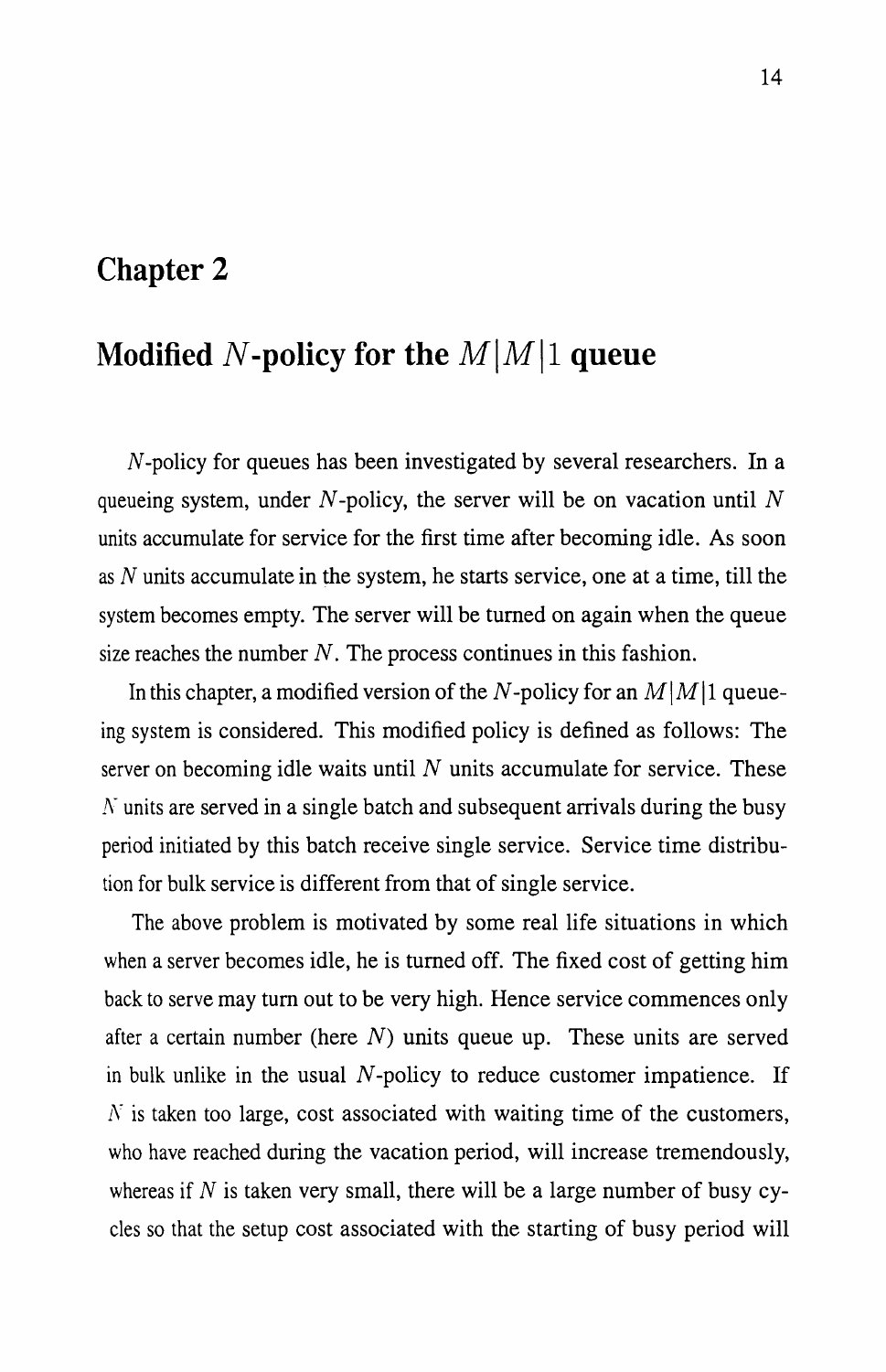increase. Hence a trade off between these two is called for.

Let the arrival process form a Poisson process of rate  $\lambda$  and the service times obey the exponential distributions with parameters  $\mu_1$  or  $\mu_2$  according as the services are in single or in batch. Since the expected service time for a bulk service may be more than that of a single service, it is assumed that  $\mu_2 < \mu_1$ . Since the number of customers who are arriving during the batch service is the determining factor of system stability, it is also assumed that  $\rho_1 = \frac{\lambda}{\mu_1} < 1.$ 

# **2.1 Notations**

Let  $X(t)$  be the number of units in the system at time t.

Define 
$$
Y(t) = \begin{cases} 0 & \text{if the server is idle at } t \\ 1 & \text{if a single service is taking place at } t \\ 2 & \text{if a batch service is taking place at } t \end{cases}
$$

Then  $\{(X(t), Y(t)), t \ge 0\}$  is a continuous time Markov process with the state space

 $S = \{(i,0)|0 \le i \le N-1\} \cup \{(i,1)|i \ge 1\} \cup \{(i,2)|i \ge N\}$ Let  $P_{ij}(t)$  be the probability that the system is in state  $(i, j)$  at time t and  $q_{ij} = \lim_{t \to \infty} P_{ij}(t)$ .

This chapter is presented as follows. In section 2.2, the Markov chain  $\{(X(t), Y(t)); t \geq 0\}$  is analysed to get the stationary behaviour. Some measures of effectiveness are also computed in this section. In section 2.3, the optimal  $N$  value is investigated, convexity of the cost function is established and some numerical illustrations are provided. In section 2.4, waiting time distribution is derived and expected waiting time in the queue is computed. Section 2.5 is devoted to the transient or time dependent behaviour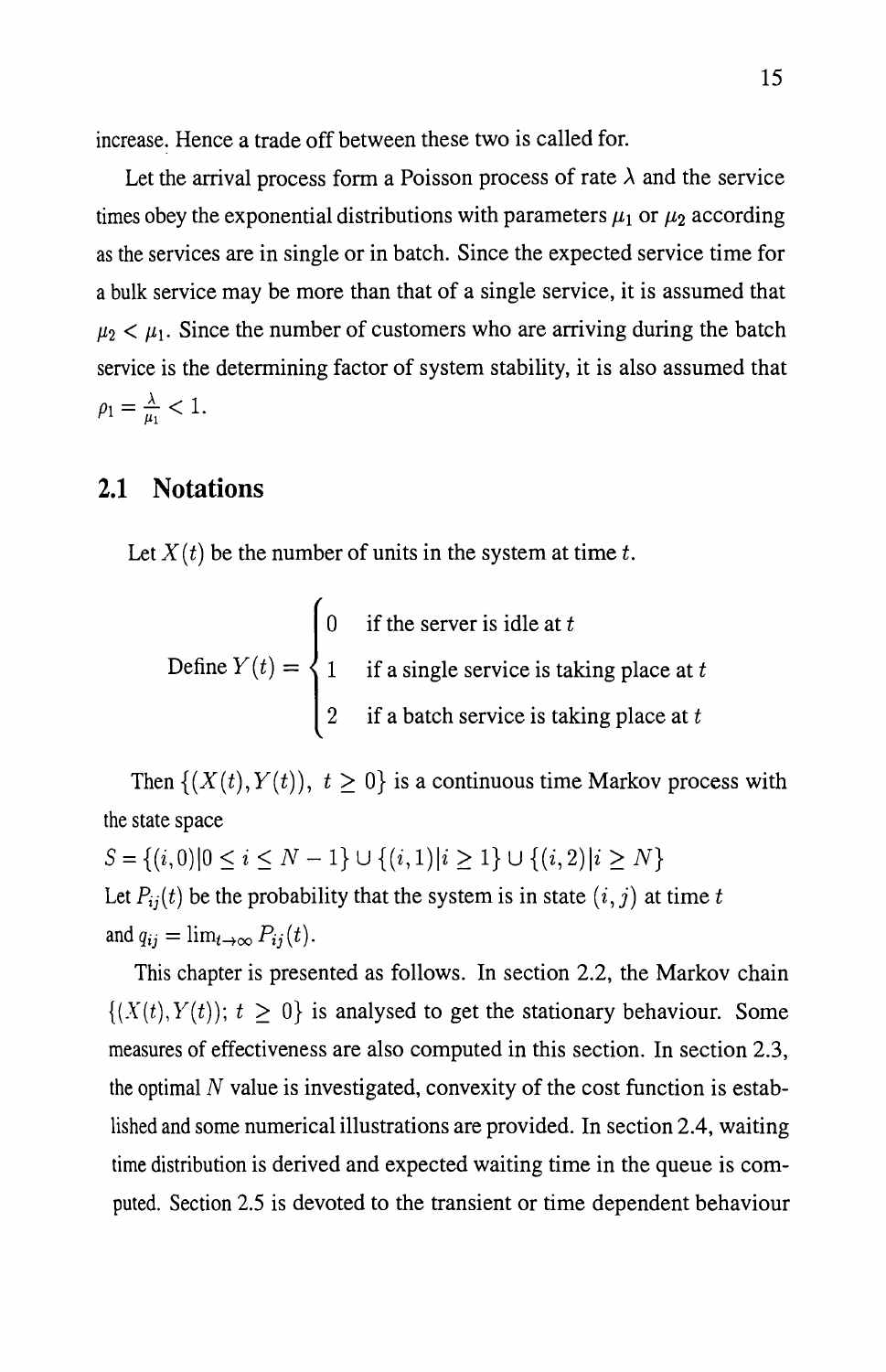of the system.

# **2.2 Steady state analysis**

Clearly  $P_{ij}(t)$  satisfy the following system of Kolmogrov differential equations:

$$
P'_{00}(t) = -\lambda P_{00}(t) + \mu_1 P_{11}(t) + \mu_2 P_{N2}(t)
$$
 (2.1a)

$$
P'_{n0}(t) = -\lambda P_{n0}(t) + \lambda P_{n-1,0}(t) \quad \text{for } 1 \le n \le N-1 \tag{2.1b}
$$

$$
P'_{n1}(t) = -(\lambda + \mu_1)P_{n1}(t) + \mu_1 P_{n+1,1}(t)
$$
  
+  $\mu_2 P_{N+n,2}(t) + \lambda (1 - \delta_{1n})P_{n-1,1}(t)$  for  $n \ge 1$  (2.1c)

$$
P'_{N+n,2}(t) = -(\lambda + \mu_2) P_{N+n,2}(t) + \lambda (1 - \delta_{0n}) P_{N+n-1,2}(t) + \lambda \delta_{0n} P_{N-1,0}(t) \quad \text{for } n \ge 0 \quad (2.1d)
$$

where  $\delta_{ij}$  is the Kronecker delta. Then the steady state probabilities  $q_{ij}$ satisfies the following system of equations.

$$
0 = -\lambda q_{00} + \mu_1 q_{11} + \mu_2 q_{N2} \tag{2.2a}
$$

$$
0 = -\lambda q_{n0} + \lambda q_{n-1,0} \quad \text{for } 1 \le n \le N-1 \tag{2.2b}
$$

$$
0 = -(\lambda + \mu_1)q_{n1} + \mu_1 q_{n+1,1} + \mu_2 q_{N+n,2} + \lambda (1 - \delta_{1n})q_{n-1,1} \quad \text{for } n \ge 1
$$
\n(2.2c)

$$
0 = -(\lambda + \mu_2)q_{N+n,2} + \lambda (1 - \delta_{0n})q_{N+n-1,2} + \lambda \delta_{0n} q_{N-1,0} \quad \text{for } n \ge 0 \tag{2.2d}
$$

(2.2b) gives:

$$
q_{n0} = q_{00} \quad \text{for } 1 \le n \le N - 1 \tag{2.3a}
$$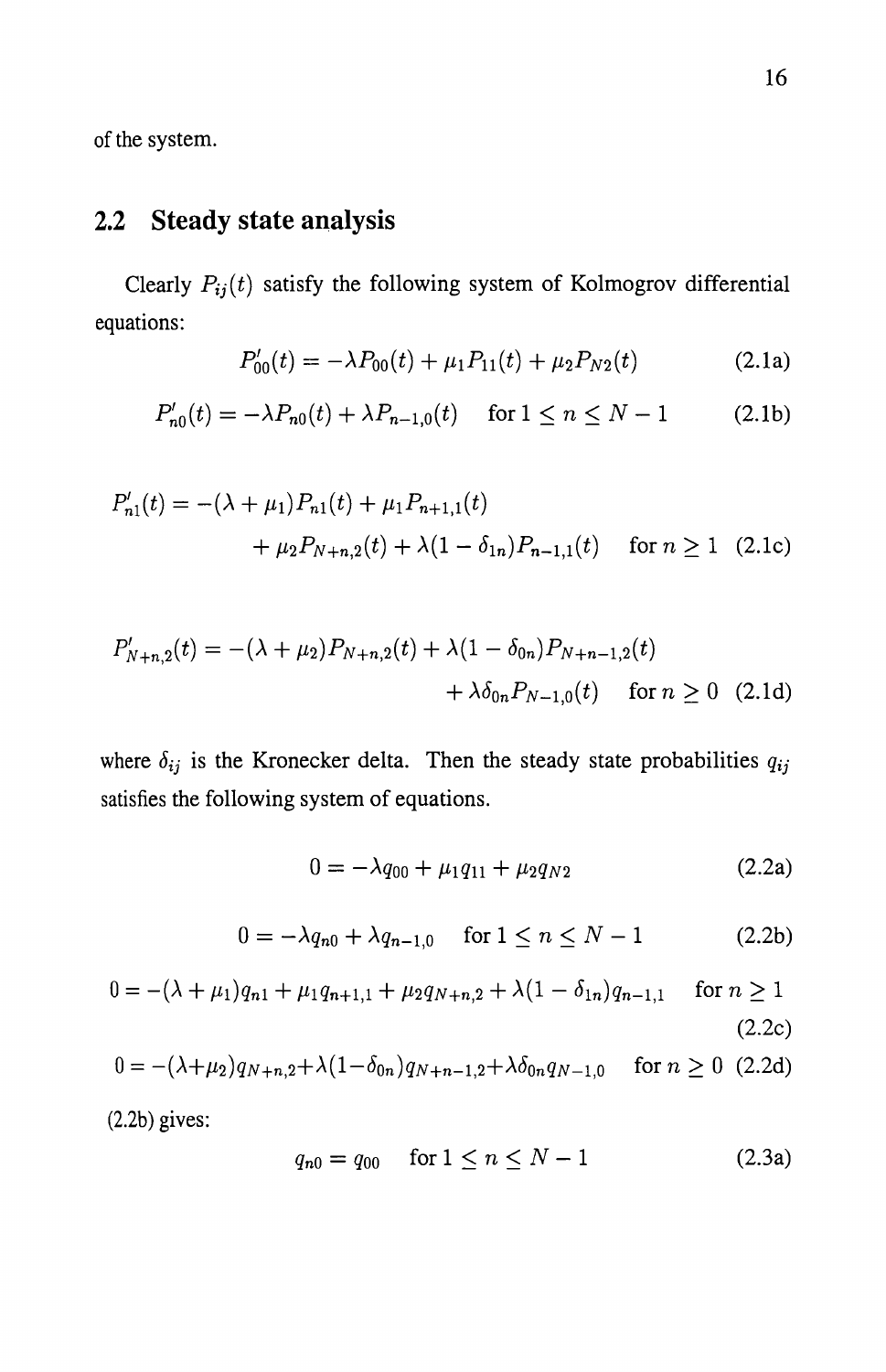17

(2.2d) gives:

$$
q_{N+n,2} = \left(\frac{\lambda}{\lambda + \mu_2}\right)^{n+1} q_{00} \quad \text{for } n \ge 0
$$
 (2.3b)

(2.2a) gives:

$$
q_{11} = \left[\frac{\lambda^2}{\mu_1(\lambda + \mu_2)}\right] q_{00} \tag{2.3c}
$$

Using (2.3b), (2.2c) can be written as

$$
(E2 - (1 + \frac{\lambda}{\mu_1})E + \frac{\lambda}{\mu_1})q_{n1} = \frac{-\mu_2}{\mu_1} (\frac{\lambda}{\lambda + \mu_2})^{n+2} q_{00} \quad \text{for } n \ge 2
$$

which is a non-homogeneous linear differential equation of order 2 and *E*  is the right shift operator. The general solution to this equation is

$$
q_{n1} = A\left(\frac{\lambda}{\mu_1}\right)^n + B - \frac{\frac{\mu_2}{\mu_1}\left(\frac{\lambda}{\lambda + \mu_2}\right)^{n+2}q_{00}}{r\left(\frac{\lambda}{\lambda + \mu_2}\right)}
$$

where  $r(E) = E^2 - (1 + \frac{\lambda}{\mu 1})E + \frac{\lambda}{\mu 1}$  and *A*, *B* are arbitrary constants. Hence

$$
q_{n1} = A(\frac{\lambda}{\mu_1})^n + B - \frac{\lambda q_{00}}{\lambda - \mu_1 + \mu_2} (\frac{\lambda}{\lambda + \mu_2})^n \quad \text{ for } n \ge 2.
$$

Since  $\sum_{n=1}^{\infty} q_{n1} < 1, B = 0$ . Therefore

$$
q_{n1} = A\left(\frac{\lambda}{\mu_1}\right)^n - \frac{\lambda q_{00}}{\lambda - \mu_1 + \mu_2} \left(\frac{\lambda}{\lambda + \mu_2}\right)^n \quad \text{for } n \ge 2. \tag{2.3d}
$$

Choose *A* in such a way that this result holds for  $n = 1$  also. Substituting the value thus obtained for  $A$  in (2.3d), it is found that

$$
q_{n1} = \frac{\lambda^{n+1}}{\lambda - \mu_1 + \mu_2} \left[ \frac{1}{\mu_1^n} - \frac{1}{(\lambda + \mu_2)^n} \right] q_{00} \quad \text{for } n \ge 1 \tag{2.3e}
$$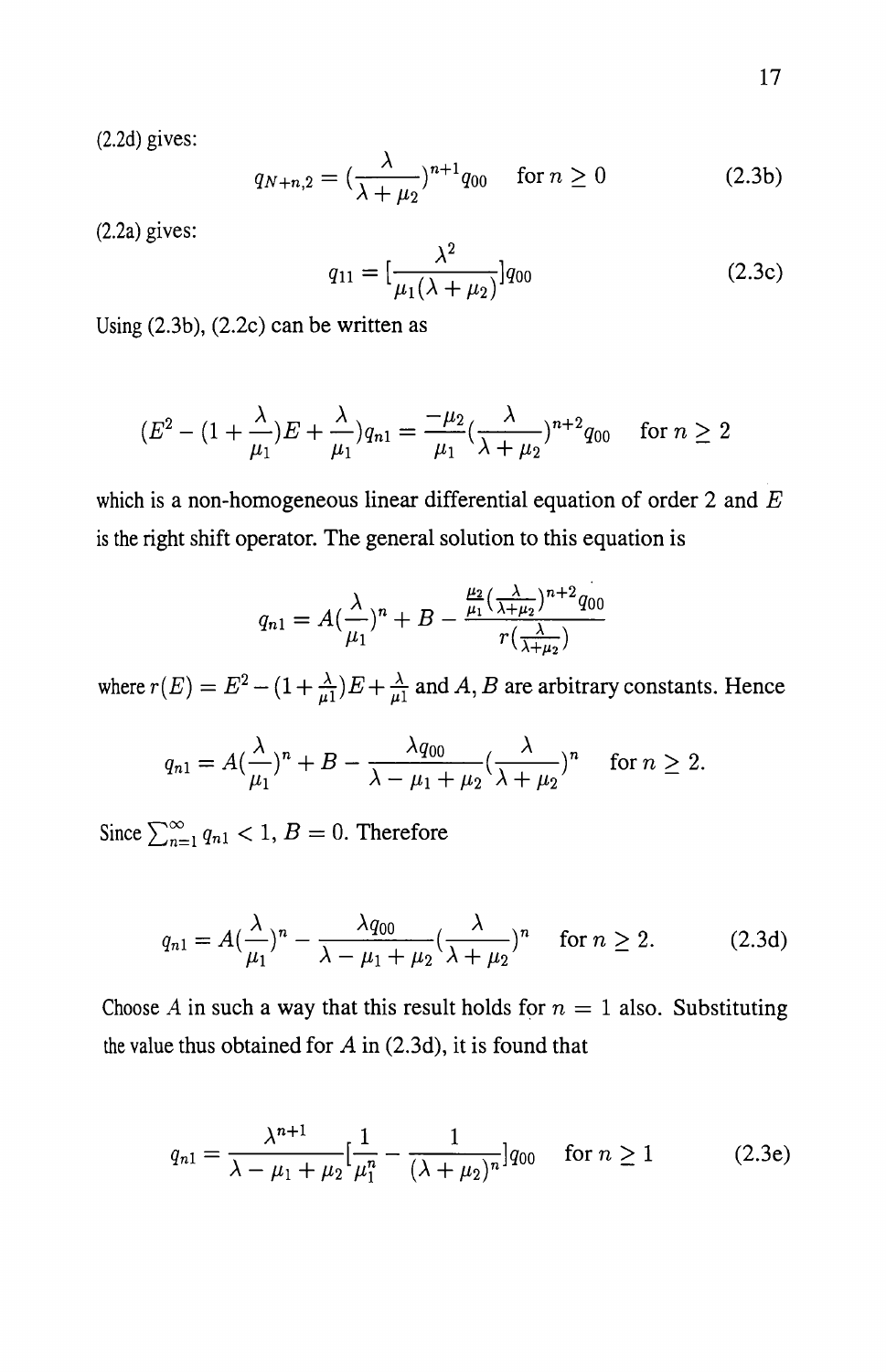Substituting (2.3a), (2.3b), and (2.3e) in the normalising condition  $\sum_{n=0}^{N-1} q_{n0} +$  $\sum_{n=1}^{\infty} q_{n1} + \sum_{n=0}^{\infty} q_{N+n,2} = 1$ , we get

$$
q_{00} = \frac{\mu_2(\mu_1 - \lambda)}{\lambda \mu_1 + N \mu_2(\mu_1 - \lambda)}
$$
 (2.3f)

**Lemma 2.2.1.** *Average queue size when the server is busy is* 

$$
L = \frac{\lambda^2[\lambda\mu_2 + \mu_1(\mu_1 - \lambda)]}{\mu_2(\mu_1 - \lambda)[\lambda\mu_1 + N\mu_2(\mu_1 - \lambda)]}
$$

*Proof.* We have

$$
L = \sum_{n=1}^{\infty} (n-1)q_{n1} + \sum_{n=0}^{\infty} nq_{N+n,2} = \frac{\lambda^2[\lambda\mu_2 + \mu_1(\mu_1 - \lambda)]}{\mu_2(\mu_1 - \lambda)[\lambda\mu_1 + N\mu_2(\mu_1 - \lambda)]}
$$

Lemma 2.2.2. The expected duration  $l_1$  of a busy period is given by

$$
l_1 = \frac{\mu_1}{\mu_2(\mu_1 - \lambda)}
$$

*Proof.* Since the expected duration of a busy period for an ordinary  $M|M|1$ queue with arrival rate  $\lambda$  and service rate  $\mu$  is  $\frac{1}{\mu-\lambda}$ ,

$$
l_1 = \frac{1}{\mu_2} + \sum_{i=0}^{\infty} \frac{i}{\mu_1 - \lambda} e^{-\lambda/\mu_2} \frac{(\lambda/\mu_2)^i}{i!} = \frac{\mu_1}{\mu_2(\mu_1 - \lambda)}
$$

**Lemma 2.2.3.** *Mean length of a busy cycle,*  $B = \frac{\mu_1}{\mu_2(\mu_1 - \lambda)} + \frac{N}{\lambda}$ *.* 

*Proof.* Since successive busy and idle periods constitute a busy cycle,

$$
B = l_1 + \frac{N}{\lambda} = \frac{\mu_1}{\mu_2(\mu_1 - \lambda)} + \frac{N}{\lambda}
$$

 $\Box$ 

 $\Box$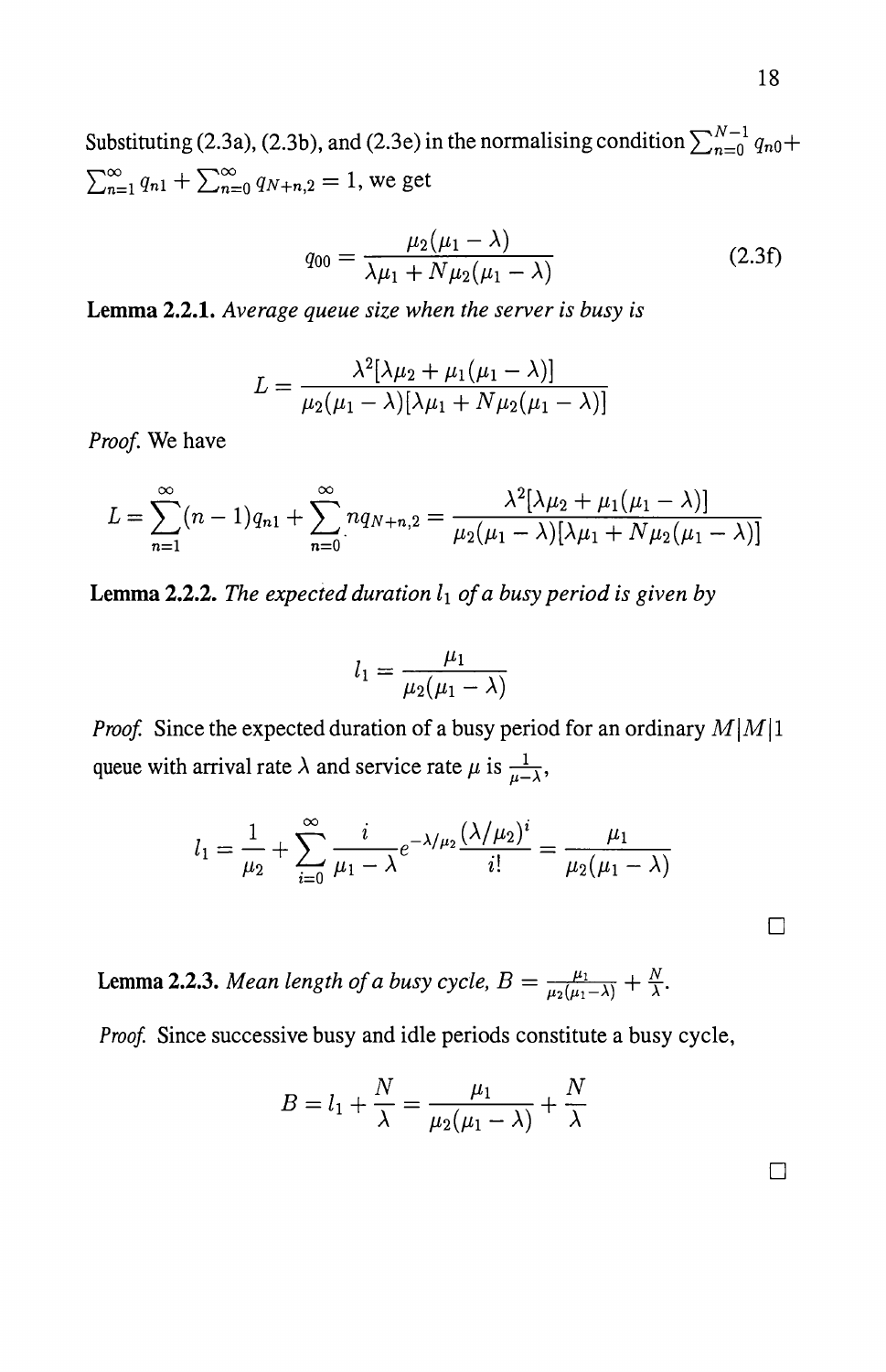### **2.3 Determination of optimal N**

Here we investigate that value of  $N$  which minimises a suitably defined cost function. The following important costs are included in the cost function, which is denoted by  $F_{Mod-N}$ .

- i)  $C_1$ : Waiting time cost per customer per unit time when the server is busy.
- ii)  $C_2$ : Unit time service cost associated with batch service.
- iii) C*3:* Unit time service cost associated with single service.
- iv)  $C_4$ : Cost towards waiting per unit time until service starts after an idle period.
- v)  $K$ : Fixed cost for commencement of each busy period, that is, the set up cost.

Then the total expected cost per unit time,

$$
F_{Mod-N} = C_1 L + (C_2 + K) \frac{1}{B} + C_3 \sum_{n=1}^{\infty} nq_{n1} + C_4 \left[ \frac{N-1}{\lambda} + \frac{N-2}{\lambda} + \dots + \frac{1}{\lambda} \right]
$$

As a particular case, choose  $\mu_2 = \frac{\mu_1}{\alpha N}$  where  $0.5 \le \alpha < 1$ ; which means that the expected service time for a batch of  $N$  units is less than the time needed for N single services. With this modification  $F_{Mod-N}$  takes the form

$$
F_{Mod-N} = C_1 \frac{\alpha \lambda^2 [\lambda + \alpha N(\mu_1 - \lambda)]}{\mu_1 (\mu_1 - \lambda) [\mu_1 + (\alpha - 1)\lambda]} + (C_2 + K) \frac{\lambda(\mu_1 - \lambda)}{N[\mu_1 + (\alpha - 1)\lambda]} + C_3 \frac{\alpha \lambda^2 [\mu_1^2 + \alpha N \lambda(\mu_1 - \lambda)]}{\mu_1^2 (\mu_1 - \lambda) [\mu_1 + (\alpha - 1)\lambda]} + C_4 \frac{N(N - 1)}{2\lambda}
$$
(2.4)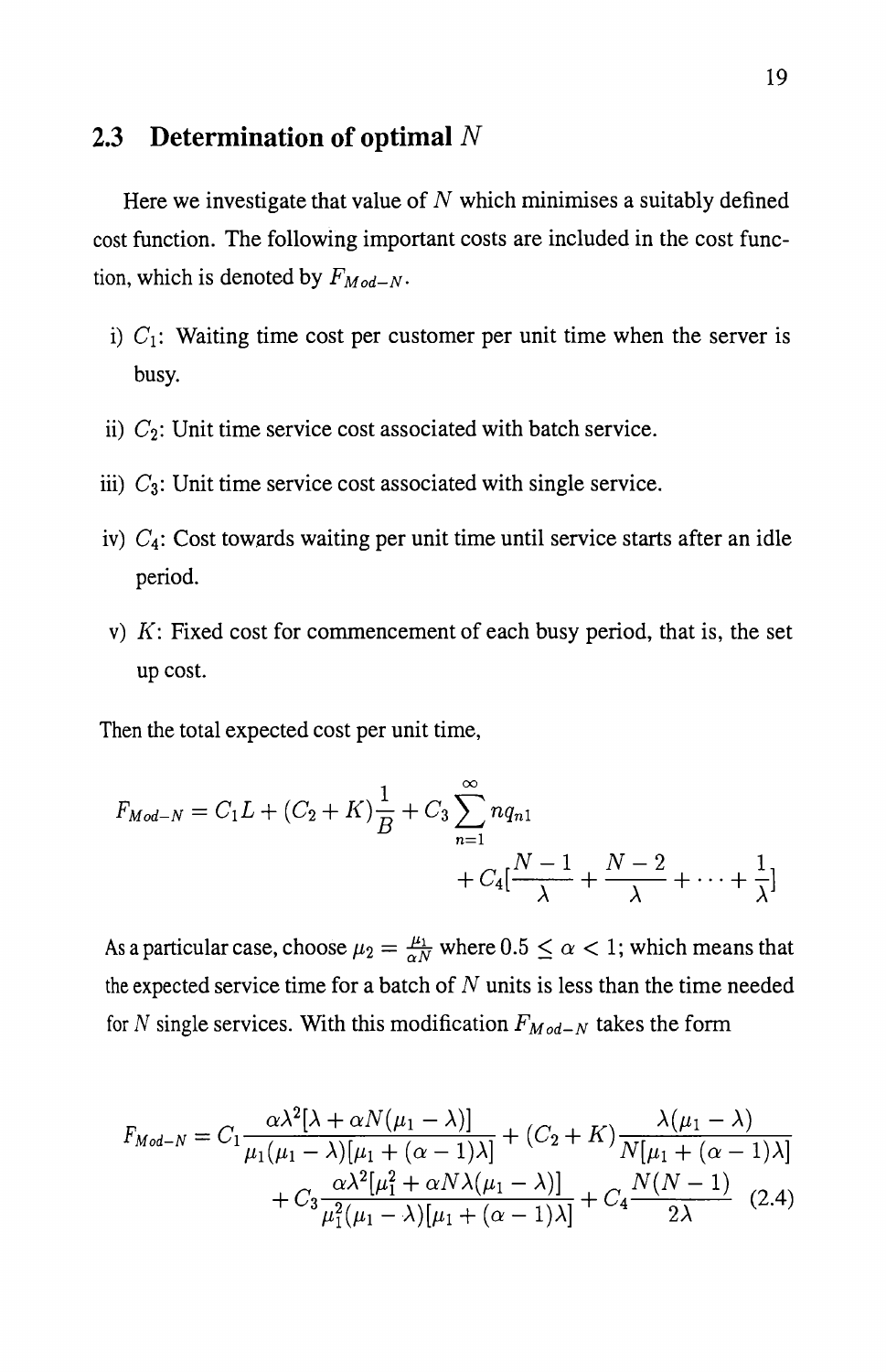By approximating  $N$  as a continuous variable, it can be shown that the second derivative of  $F_{Mod-N}$  with respect to N is  $\frac{2(C_2+K)\lambda(\mu_1-\lambda)}{N^3[\mu_1+(\alpha-1)\lambda]} + \frac{C_4}{\lambda}$  which is a positive quantity since  $\rho_1 = \frac{\lambda}{\mu_1} < 1$ . Hence  $F_{Mod-N}$  is convex in N. By equating the first derivative of  $F_{Mod-N}$  to zero, it can be seen that optimal N value is the root of the equation

$$
2C_4\mu_1^2[\mu_1 + (\alpha - 1)\lambda]N^3 + [2\alpha^2\lambda^3(C_1 + C_3)(\lambda + \mu_1) - C_4\mu_1^2(\mu_1 + (\alpha - 1)\lambda)]N^2 + 2(C_2 + K)(\lambda - \mu_1)\lambda^2\mu_1^2 = 0.
$$
 (2.5)

(2.5) is of the form  $y^3 + py^2 + qy + r = 0$  and this can be reduced to the normal form  $x^3 + ax + b = 0$  by the substitution  $y = x - \frac{p}{3}$  where  $a = \frac{1}{3}(3q - p^3)$  and  $b = \frac{1}{27}(2p^3 - 9pq + 27r)$ .

If p, q, r are real (hence a, b are real) and  $\frac{b^2}{4} + \frac{a^3}{27} > 0$ , the equation  $y^3 + py^2 + qy + r = 0$  has exactly one real root and two conjugate imaginary roots and the real root is given by  $y = A_1 + A_2 - \frac{p}{3}$  where

$$
A_1 = \sqrt[3]{-b/2 + \sqrt{b^2/4 + a^3/27}}
$$
 and  $A_2 = \sqrt[3]{-b/2 - \sqrt{b^2/4 + a^3/27}}$ .

In the case of (2.5) it can be proved that  $b^2/4 + a^3/27 > 0$  and so it has exactly one real root, namely,

$$
N^* = [A_1 + A_2 + \frac{1}{3} \left[ \frac{1}{2} - \left( \frac{C_1 + C_3}{C_4} \right) \frac{\alpha^2 \lambda^3 (\lambda + \mu_1)}{\mu_1^2 (\mu_1 + (\alpha - 1)\lambda)} \right]]^+ = [H]^+
$$

where

$$
A_1 = \sqrt[3]{-\frac{b}{2} + \sqrt{b^2/4 + a^3/27}}, \quad A_2 = \sqrt[3]{-b/2 - \sqrt{b^2/4 + a^3/27}},
$$
  
\n
$$
a = -\frac{1}{3} \left[ \frac{C_1 + C_3}{C_4} \cdot \frac{\alpha^2 \lambda^3 (\lambda + \mu_1)}{\mu_1^2 (\mu_1 + (\alpha - 1)\lambda)} - \frac{1}{2} \right]^2
$$
  
\n
$$
b = \frac{C_2 + K}{C_4} \frac{\lambda^2 (\lambda - \mu_1)}{\mu_1 + (\alpha - 1)\lambda} + 2 \left( \frac{-a}{3} \right)^{3/2} \text{ and } \frac{b^2}{4} + \frac{a^3}{27} > 0.
$$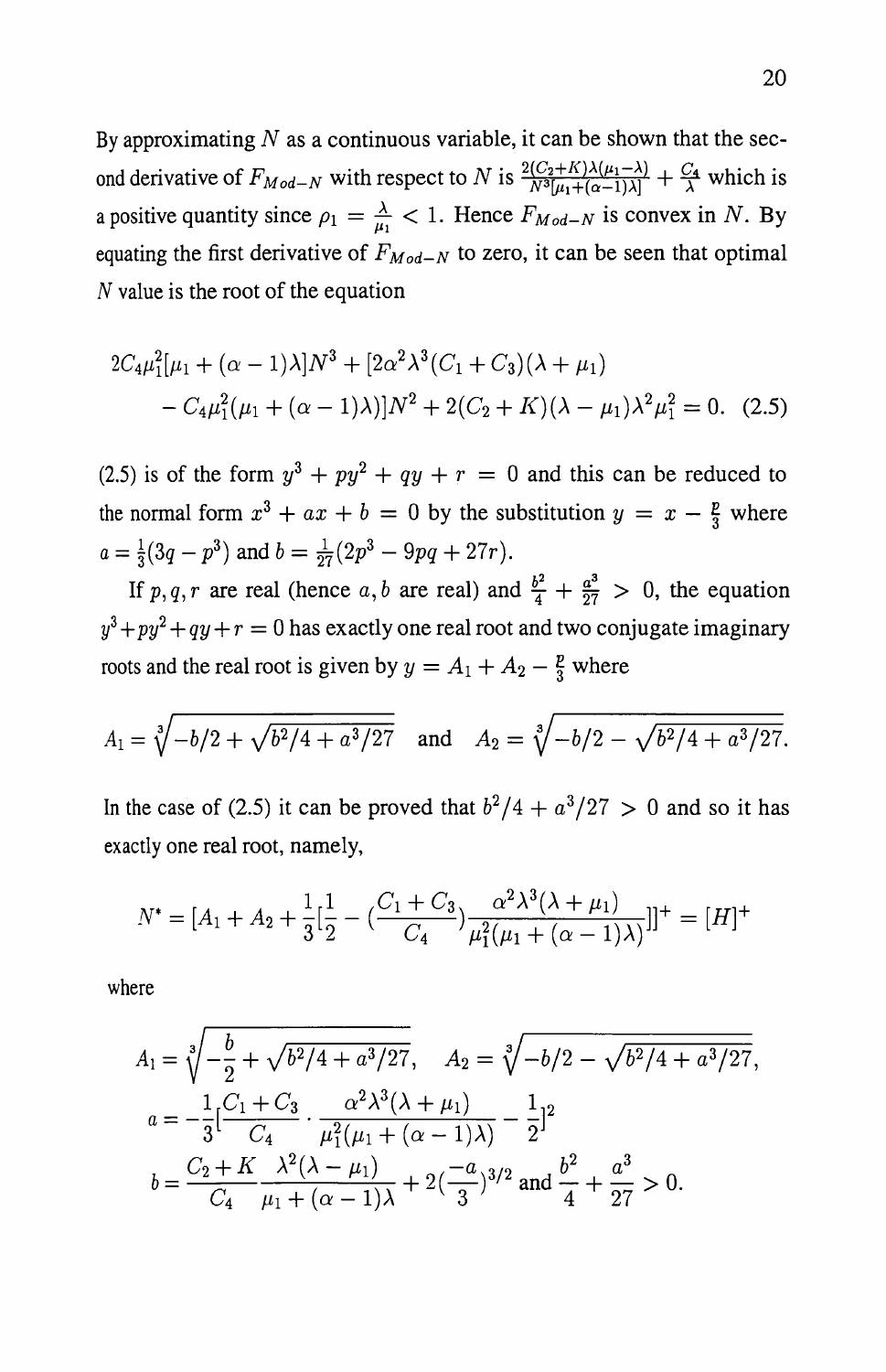Since  $N^*$  must be an integer, substitute the integers close to H in (2.4) and pick the one giving lower expected cost. The notation  $[ ]^+$  refers to the integer chosen in this manner. Some numerical illustrations are shown in the following table:

| $\lambda$ | $\mu_1$ | $\alpha$ | $C_1$ | $C_{2}$ | $C_3$ | $C_{4}$ | $\,K$ | $N^*$ |
|-----------|---------|----------|-------|---------|-------|---------|-------|-------|
| 5         | 8       | 0.5      | 25    | 50      | 40    | 30      | 200   | 4     |
| 10        | 13      | 0.5      | 30    | 75      | 45    | 45      | 250   | 5     |
| 15        | 23      | 0.5      | 30    | 80      | 55    | 45      | 260   | 8     |
| 22        | 30      | 0.6      | 35    | 80      | 55    | 55      | 210   | 6     |
| 15        | 35      | 0.6      | 40    | 80      | 55    | 65      | 200   | 15    |
| 20        | 50      | 0.7      | 45    | 87      | 62    | 57      | 220   | 10    |
| 20        | 40      | 0.7      | 45    | 115     | 70    | 90      | 350   | 9     |
| 25        | 40      | 0.75     | 50    | 130     | 75    | 75      | 300   | 8     |
| 30        | 50      | 0.75     | 50    | 120     | 75    | 75      | 280   | 9     |
| 40        | 70      | 0.75     | 60    | 140     | 80    | 100     | 400   | 12    |
| 30        | 65      | 0.8      | 55    | 165     | 90    | 80      | 500   | 13    |
| 45        | 90      | 0.8      | 55    | 165     | 90    | 80      | 500   | 12    |
| 50        | 85      | 0.8      | 60    | 180     | 90    | 100     | 500   | 19    |
| 55        | 95      | 0.8      | 60    | 185     | 90    | 110     | 400   | 14    |
| 60        | 100     | 0.8      | 70    | 200     | 95    | 125     | 500   | 14    |

# **2.4 Waiting time distribution**

Let  $T$  represent the "time spent waiting in the queue" by an arbitrary customer and  $W(\cdot)$  be the cumulative distribution function of T. Then  $W(0) = P\{T = 0\} = P\{$  the arrival finds the system in state  $(N-1,0)\} = q_{N-1,0} = q_{00}$ and  $P\{0 < T \leq t\} = \sum_{(i,j)\neq(N-1,0)} P\{0 < T \leq t\}$  the arrival finds the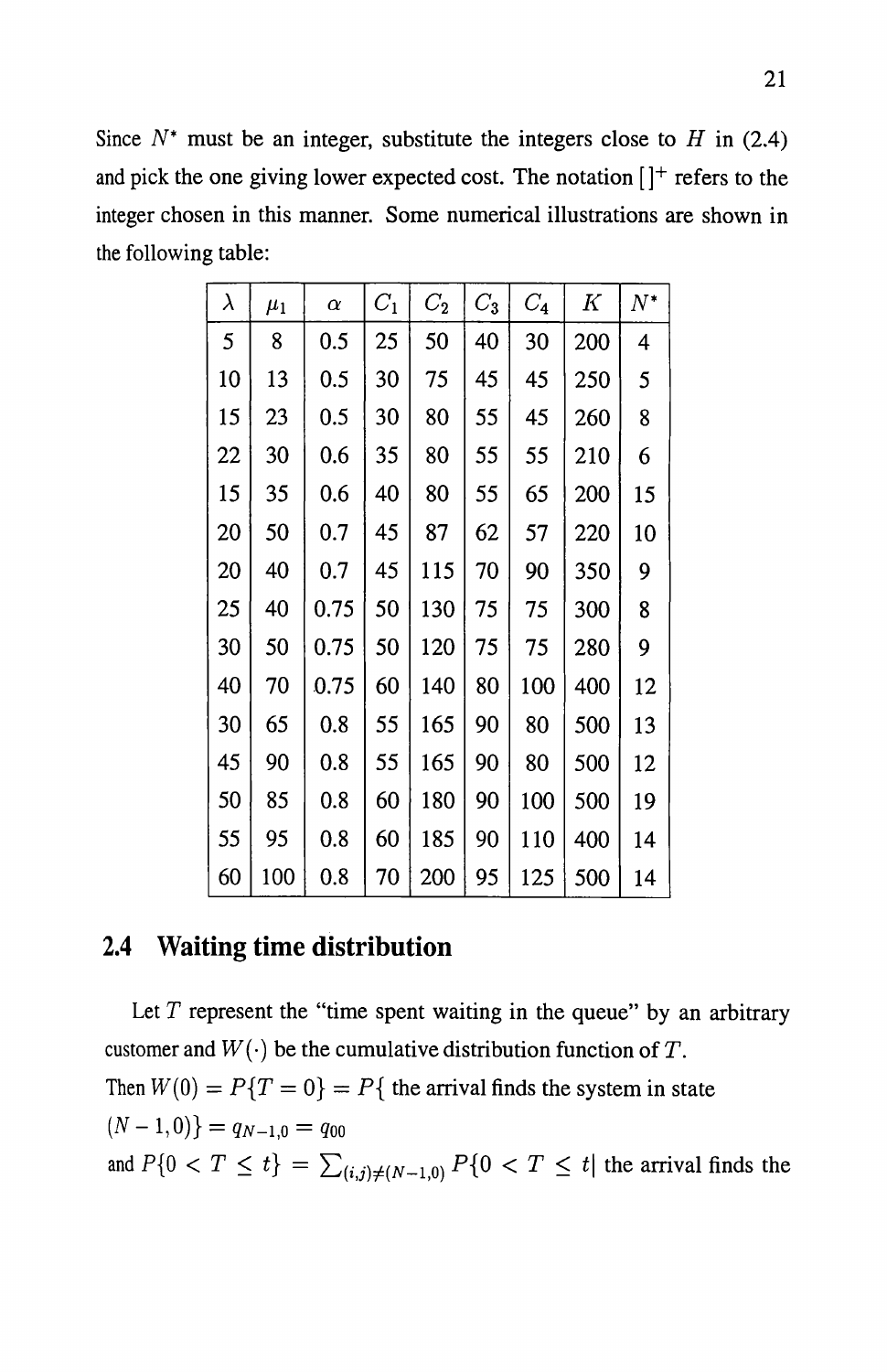system in state  $(i, j)$   $q_{ij}$ 

$$
= \sum_{i=0}^{N-2} \int_0^t \frac{e^{-\lambda u} \lambda(\lambda u)^{N-i-2}}{(N-i-2)!} du q_{i0} + (1 - e^{-\mu_2 t}) q_{N2} + \sum_{i=N+1}^{\infty} \int_0^t \mu_2 e^{-\mu_2 u} * e^{-\mu_1 u} \frac{\mu_1(\mu_1 u)^{i-N-1}}{(i-N-1)!} du q_{i2} + \sum_{i=1}^{\infty} \int_0^t e^{-\mu_1 u} \frac{\mu_1(\mu_1 u)^{i-1}}{(i-1)!} du q_{i1}
$$

where \* denotes convolution

$$
= \{(N-1)(1 - e^{-\lambda t}) - e^{-\lambda t} \sum_{j=1}^{N-2} \frac{j(\lambda t)^{N-j-1}}{(N-j-1)!} + \frac{\lambda \mu_1}{\mu_2(\mu_1 - \lambda)}
$$

$$
- \frac{\lambda(\mu_1 - \mu_2)e^{-\mu_2 t}}{\mu_2(\mu_1 - \mu_2 - \lambda)} - \frac{\lambda^2 e^{-\mu_1 t}}{\mu_1 - \mu_2 - \lambda} \left[ \frac{1}{\lambda + \mu_2} - \frac{e^{\lambda t}}{\mu_1 - \lambda} \right] \} q_{00}
$$

Hence 
$$
\frac{d}{dt}W(t) = \frac{d}{dt}P\{0 < T \le t\} + W(0)
$$

$$
= \{\lambda e^{-\lambda t} \sum_{j=0}^{N-2} \frac{(\lambda t)^j}{j!} + \frac{\lambda(\mu_1 - \mu_2)}{\mu_1 - \mu_2 - \lambda} e^{-\mu_2 t} + \frac{\lambda^2 \mu_1 e^{-\mu_1 t}}{(\lambda + \mu_2)(\mu_1 - \mu_2 - \lambda)} - \frac{\lambda^2 e^{-(\mu_1 - \lambda)t}}{\mu_1 - \mu_2 - \lambda} + 1\}q_{00}
$$

It can be verified that  $\int_0^\infty \frac{d}{dt}P\{0 < T \leq t\}dt + W(0) = 1$ . Now the expected waiting time in the queue,

$$
E(T) = 0 \cdot q_{00} + q_{00} \int_0^\infty t \left[ \lambda e^{-\lambda t} \sum_{j=0}^{N-2} \frac{(\lambda t)^j}{j!} + \frac{\lambda (\mu_1 - \mu_2)}{\mu_1 - \mu_2 - \lambda} e^{-\mu_2 t} + \frac{\lambda^2 \mu_1 e^{-\mu_1 t}}{(\lambda + \mu_2)(\mu_1 - \mu_2 - \lambda)} - \frac{\lambda^2 e^{-(\mu_1 - \lambda)t}}{\mu_1 - \mu_2 - \lambda} \right] dt
$$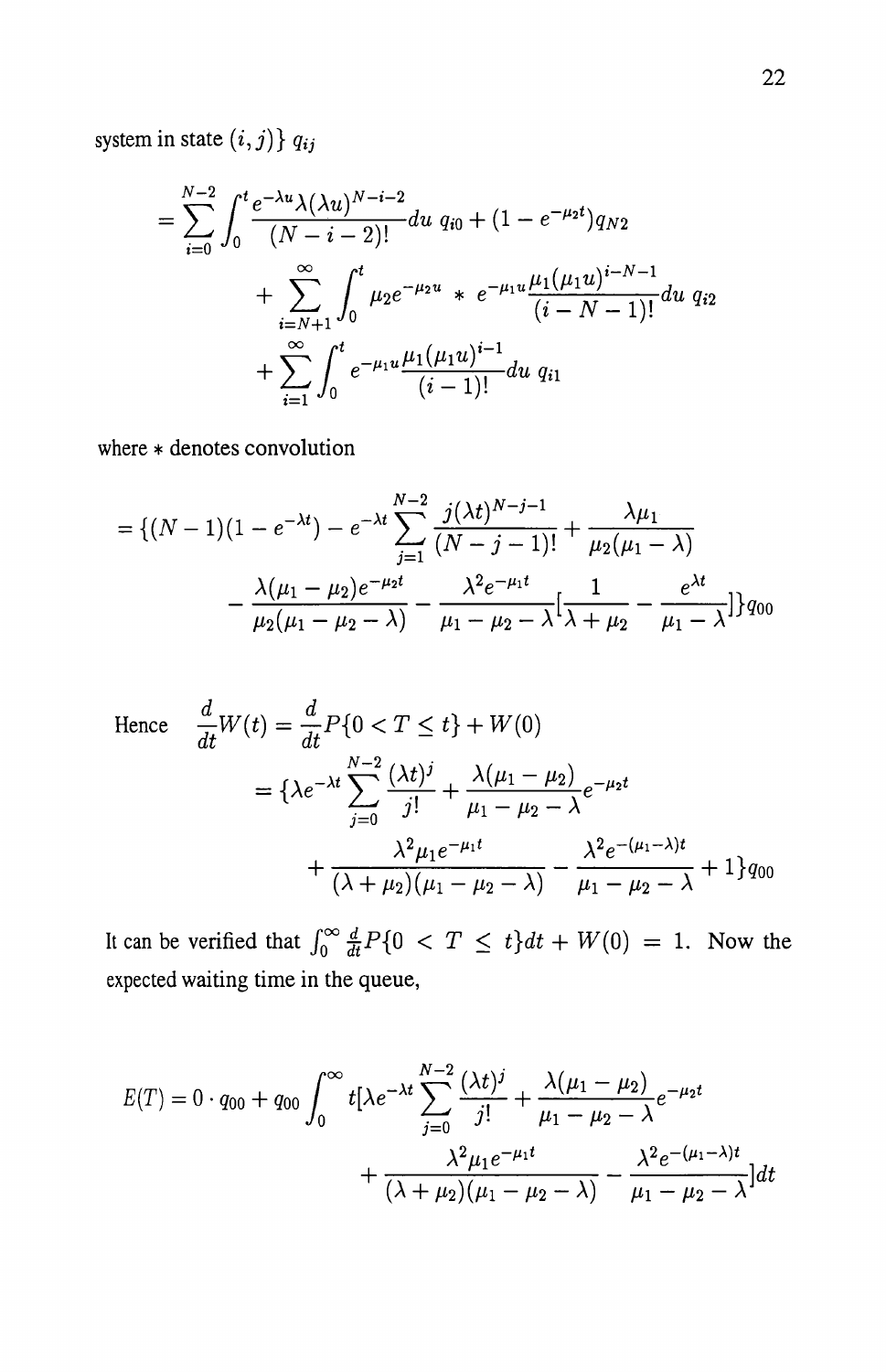$$
= \left[\frac{N(N-1)}{2\lambda} + \frac{\lambda(\mu_1 - \mu_2)}{\mu_2^2(\mu_1 - \mu_2 - \lambda)} + \frac{\lambda^2}{\mu_1(\lambda + \mu_2)(\mu_1 - \mu_2 - \lambda)} - \frac{\lambda^2}{(\mu_1 - \lambda)^2(\mu_1 - \mu_2 - \lambda)}\right]q_{00}
$$

### **2.5 Transient behaviour**

Assume that the system size at time 0 is i where  $i < N$  and the server is not activated. ie., the initial service will start only after the accumulation of  $N - i$  more units. Thus  $P_{i0}(0) = 1$  and  $P_{jk}(0) = 0$  for  $(j, k) \neq (i, 0)$ Define the probability generating functions

$$
G_1(z,t) = \sum_{n=1}^{\infty} z^n P_{n0}(t) \text{ (where } P_{n0}(t) = 0 \text{ for } n \ge N),
$$
  

$$
G_2(z,t) = \sum_{n=1}^{\infty} z^n P_{n1}(t) \text{ and } G_3(z,t) = \sum_{n=0}^{\infty} z^n P_{n2}(t)
$$

(where  $P_{n2}(t) = 0$  for  $n < N$ ) such that all these series are convergent for  $|z| \leq 1$ . Multiplying equation (2.1b) throughout by  $z^n$  and summing over *n* from 1 to  $N-1$ , it is seen that

$$
\frac{\partial}{\partial t}G_1(z,t)+(\lambda-\lambda z)G_1(z,t)=\lambda zP_{00}(t)-\lambda z^NP_{N-1,0}(t).
$$

Taking Laplace transform of both sides and rearranging, we get

$$
\bar{G}_1(z,s) = \frac{z}{s+\lambda-\lambda z} \left\{ z^{i-1} [1 - \left(\frac{\lambda z}{s+\lambda}\right)^{N-i}] + \lambda \bar{P}_{00}(s) [1 - \left(\frac{\lambda z}{s+\lambda}\right)^{N-1}] \right\}
$$
\n(2.6)

where  $\bar{G}_1(z,s)$  and  $\bar{P}_{00}(s)$  are the Laplace transforms of  $G_1(z,t)$  and  $P_{00}(t)$ , respectively. Multiplying (2.1d) throughout by  $z^{N+n}$  ( $n \ge 0$ ) and summing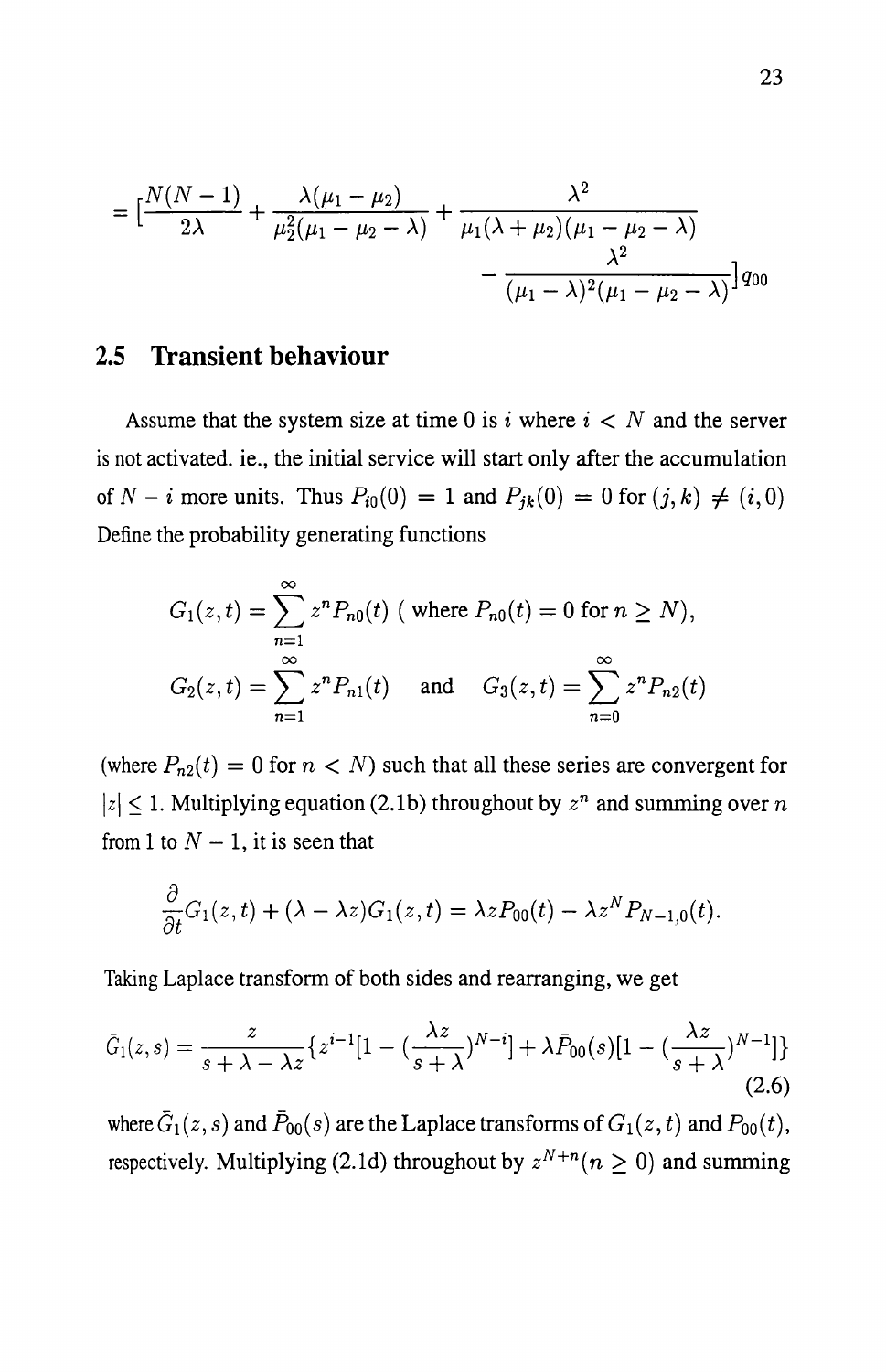over *n* from 0 to  $\infty$  gives

$$
\frac{\partial}{\partial t}G_3(z,t) + (\lambda + \mu_2)G_3(z,t) = \lambda zG_3(z,t) + \lambda z^N P_{N-1,0}(t)
$$

Taking Laplace transform of both sides and substituting the value of  $\bar{P}_{N-1,0}(s)$ obtained from (2.6), it is found that

$$
\bar{G}_3(z,s) = \frac{\lambda^{N-i}z^N}{(s+\lambda+\mu_2-\lambda z)(s+\lambda)^{N-i}}\Big[1+\frac{\lambda^i}{(s+\lambda)^{i-1}}\bar{P}_{00}(s)\Big] \quad (2.7)
$$

Multiplying (2.1c) throughout by  $z^n (n \geq 1)$ , summing with respect to *n* from 1 to  $\infty$ , adding the resulting equation and (2.1a) results in

$$
P'_{00}(t) + \lambda P_{00}(t) + \frac{\partial}{\partial t} G_2(z, t) = (\lambda z - \lambda - \mu_1 + \frac{\mu_1}{z}) G_2(z, t) + \frac{\mu_2}{z^N} G_3(z, t)
$$

Taking Laplace transform of both sides and rearranging, it is found that

$$
\bar{G}_2(z,s) = \frac{\mu_2 \bar{G}_3(z,s) - (s+\lambda) z^N \bar{P}_{00}(s)}{z^{N-1}[(s+\lambda+\mu_1)z - \lambda z^2 - \mu_1]}
$$
(2.8)

where  $\bar{G}_3(z, s)$  is given by (2.7).

Since the Laplace transform  $\overline{G}_2(z, s)$  converges in the region  $|z| \leq$  $1, Re(s) > 0$  wherever the denominator of the quotient in (2.8) has zeroes in that region, so must the numerator. The zeroes of the denominator are

$$
z_1 = \frac{(s + \lambda + \mu_1) - \sqrt{(s + \lambda + \mu_1)^2 - 4\lambda\mu_1}}{2\lambda}
$$
 and  

$$
z_2 = \frac{(s + \lambda + \mu_1) + \sqrt{(s + \lambda + \mu_1)^2 - 4\lambda\mu_1}}{2\lambda}
$$

Using Rouche's theorem, it can be proved that  $z_1$  is the only zero of the denominator in  $|z| \leq 1$ . Therefore  $(s + \lambda)z_1^N \bar{P}_{00}(s) = \mu_2 \bar{G}_3(z_1, s)$  so that

$$
\bar{P}_{00}(s) = \frac{\mu_2 \bar{G}_3(z_1, s)}{(s + \lambda) z_1^N}.
$$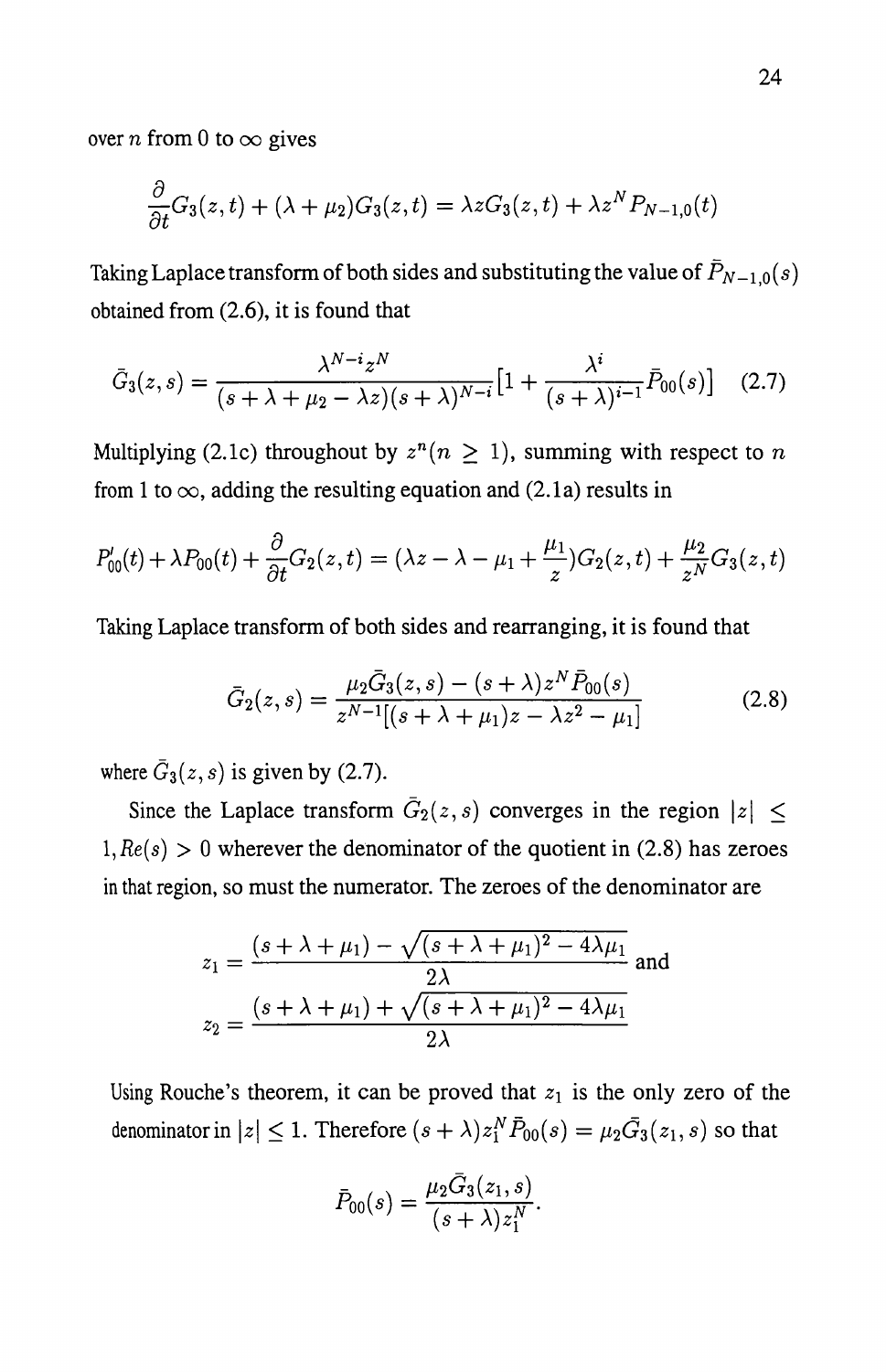$$
\bar{P}_{00}(s) = \frac{\mu_2 \lambda^{N-i} (s + \lambda)^{i-1}}{(s + \lambda)^N (s + \lambda + \mu_2 - \lambda z_1) - \mu_2 \lambda^N}
$$
(2.9)

Thus in (2.6), (2.7) and (2.8), each of  $\bar{G}_i(z, s)$ , is expressed in terms of  $\bar{P}_{00}(s)$  and  $\bar{P}_{00}(s)$  is given by (2.9).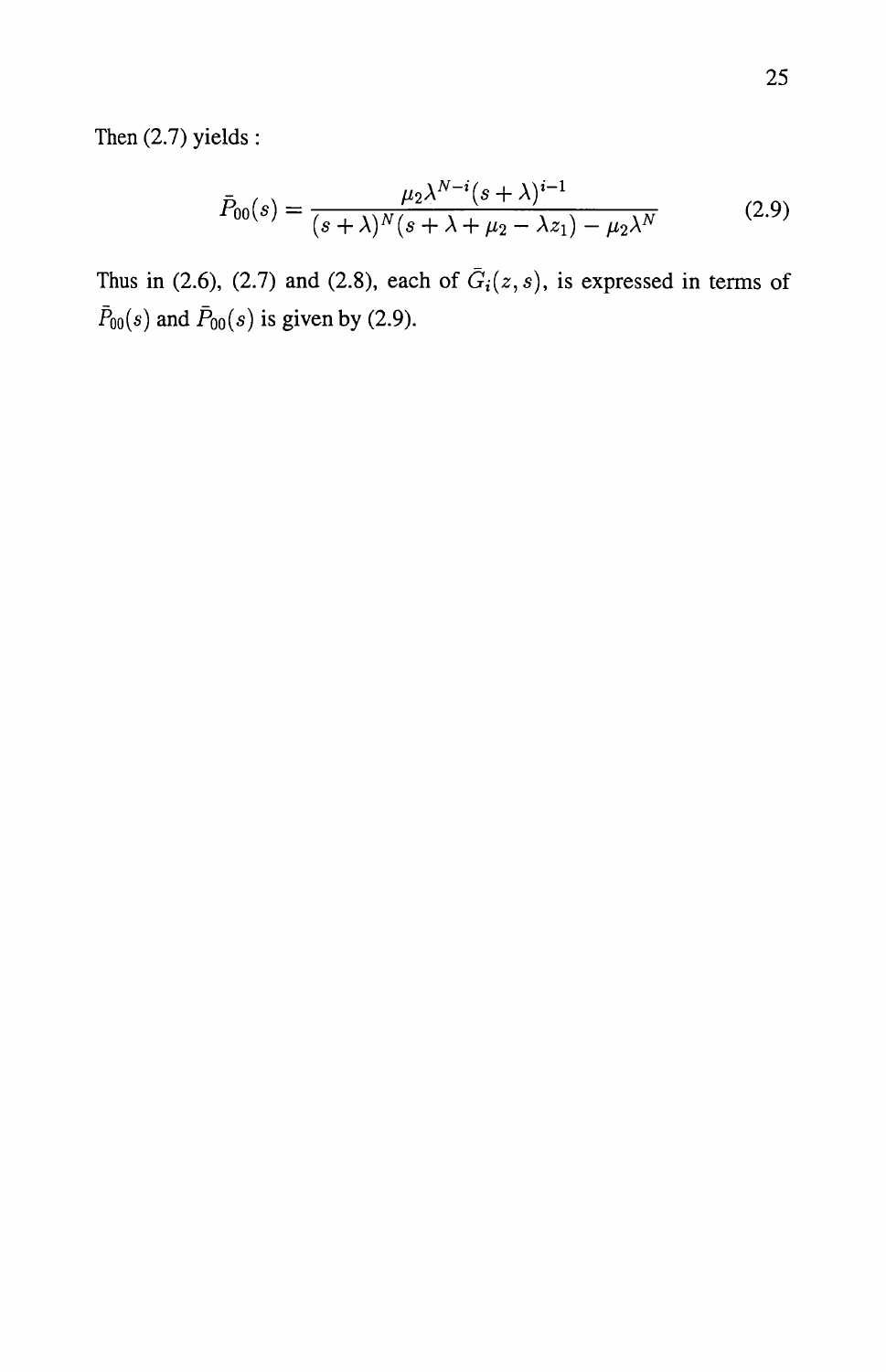# **Chapter 3**

# Modified N-policy for the  $M|G|1$  queue

The queueing model that is being discussed in this chapter is the one similar to that was discussed in the previous chapter with the only exception that the service times are arbitrarily distributed.

Let the arrivals form a Poisson process of rate  $\lambda$  and both single service times and batch service times are independent sequences of independent and identically distributed random variables having arbitrary distribution functions  $B_1(\cdot)$  and  $B_2(\cdot)$  with service rates  $\mu_1$  and  $\mu_2$ , respectively. It is assumed that both service times have finite second moments.

### **3.1 Notations**

Let  $X(t)$  be the number of units in the system at time t.

0 if the server is idle at  $t$ . Define  $Y(t)$ 1 if the forthcoming service is a single service or a single service is taking place at  $t$  according as  $t$  is a departure epoch or arbitrary epoch, respectively. 2 if a batch service is taking place at  $t$ . Then  $\{(X(t), Y(t)) : t \geq 0\}$  is a continuous time stochastic process with the state space  $S = \{(i,0)|0 \le i \le N-1\} \cup \{(i,1)|i \ge 1\} \cup \{(i,2)|i \ge N\}.$ 

Material of this chapter will appear in *Computers and Operations Research*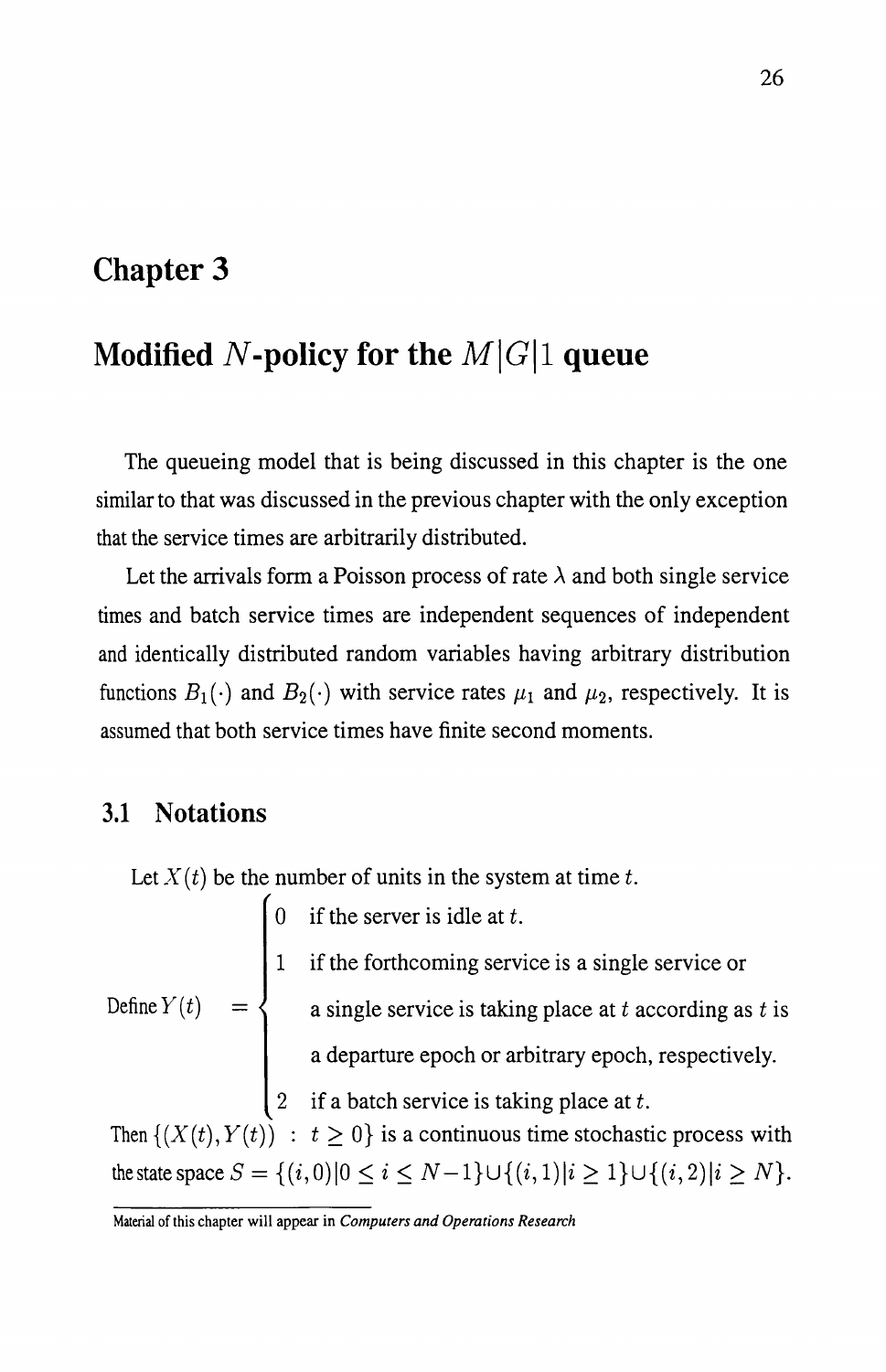Let  $q_{ij}$  and  $\pi_{ij}$  be the steady-state probabilities that the system is in state  $(i, j)$  at an arbitrary epoch and at a departure epoch, respectively.

# **3.2 Analysis**

The embedded stochastic process  $\{(X(t_i), Y(t_i))\}$  where  $t_0 = 0, t_1, t_2$ , *t3, ...* are successive times of completion of service, is a Markov chain with state space,  $\{(0,0), (1,1), (2,1), (3,1), \ldots\}$ . For the time being the existence of a steady-state solution is assumed. Then the arbitrary time probabilities  $q_{ij}$  and departure point probabilities  $\pi_{ij}$  are connected as follows.<br>For  $0 \le i \le N - 1$ ,  $q_{i0} = \pi_{00} \int_{0}^{\infty} e^{-\lambda t} \frac{(\lambda t)^i}{n} dt$ 

$$
0 \le i \le N - 1, q_{i0} = \pi_{00} \int_0^{\infty} e^{-\lambda t} \frac{\sqrt{N} - 1}{i!} dt
$$
  
i.e.  $q_{i0} = \frac{\pi_{00}}{\lambda}$  for  $0 \le i \le N - 1$ 

For  $i \geq N$ ,

$$
q_{i2} = \pi_{00} \int_0^{\infty} \int_0^t \frac{\lambda^N u^{N-1} e^{-\lambda u}}{(N-1)!} [1 - B_2(t-u)] e^{-\lambda(t-u)} \frac{[\lambda(t-u)]^{i-N}}{(i-N)!} du dt
$$
  
and 
$$
q_{i1} = \sum_{j=1}^i \pi_{j1} \int_0^{\infty} \frac{e^{-\lambda u} (\lambda u)^{i-j}}{(i-j)!} [1 - B_1(u)] du \quad \text{for } i \ge 1
$$

Let *Q* be the transition probability matrix of the embedded Markov chain  $\{(X(t_i), Y(t_i))\}$ . Then

$$
Q = \begin{pmatrix} (0,0) & (1,1) & (2,1) & \dots \\ (0,0) & c_0 & c_1 & c_2 & \dots \\ (1,1) & k_0 & k_1 & k_2 & \dots \\ (2,1) & 0 & k_0 & k_1 & \dots \\ (3,1) & 0 & 0 & k_0 & \dots \\ \vdots & \vdots & \vdots & \vdots & \dots \end{pmatrix}
$$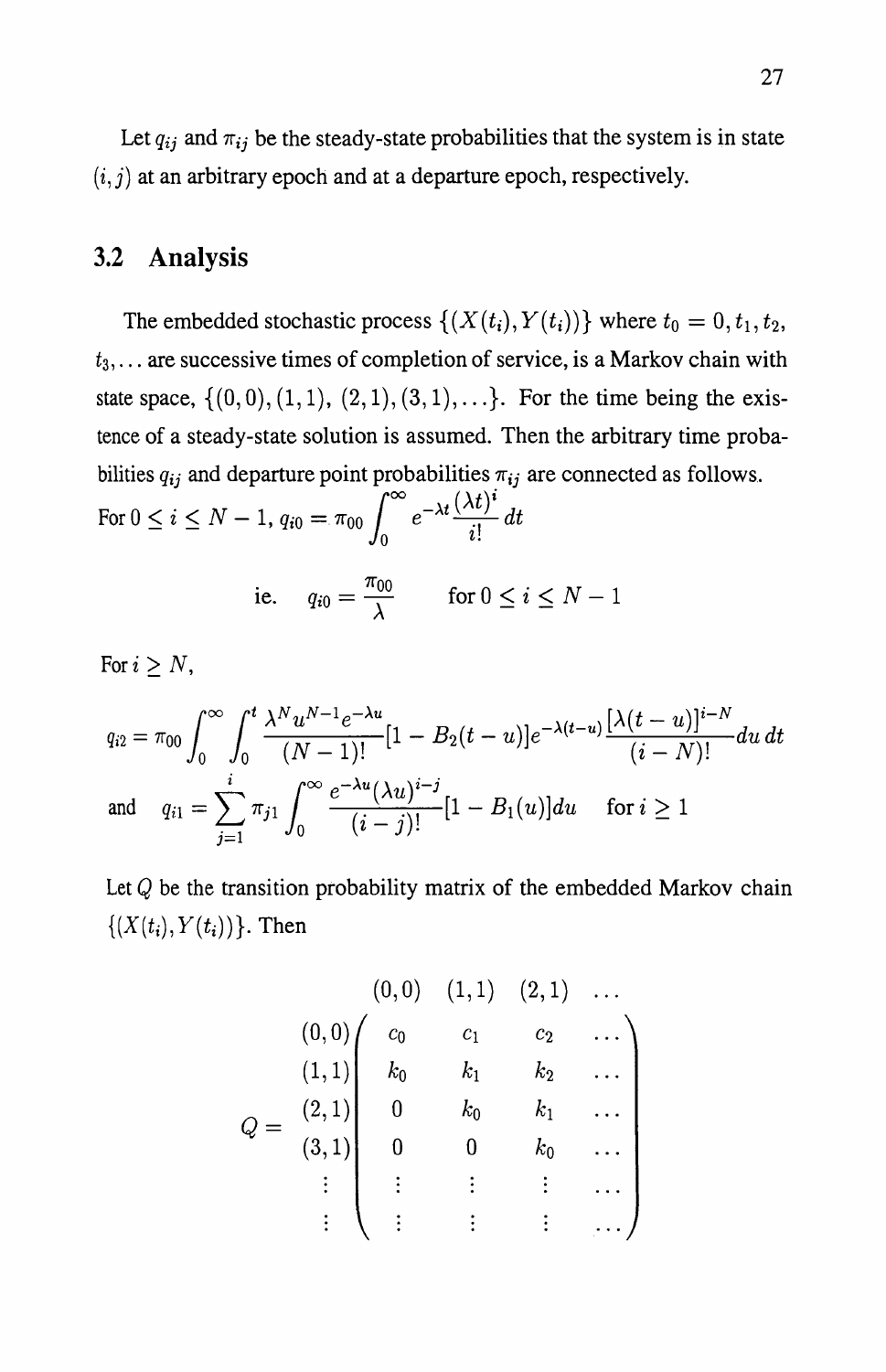where

$$
c_n = \Pr\{n \text{ arrivals during a batch service }\}
$$
  
= 
$$
\int_0^\infty e^{-\lambda t} \frac{(\lambda t)^n}{n!} dB_2(t) \text{ and }
$$
  

$$
k_n = \Pr\{n \text{ arrivals during a single service }\}
$$
  
= 
$$
\int_0^\infty e^{-\lambda t} \frac{(\lambda t)^n}{n!} dB_1(t)
$$

 $\Pi = {\pi_{ij}}$  can be found as the solution to the stationary equation  $\Pi Q = \Pi$ . This yields:

$$
\pi_{00} = \pi_{00}c_0 + \pi_{11}k_0 \tag{3.1}
$$

$$
\pi_{i1} = \pi_{00} c_i + \sum_{j=1}^{i+1} \pi_{j1} k_{i-j+1} \text{ for } i \ge 1
$$
 (3.2)

Define the probability generating functions

$$
\Pi(z) = \pi_{00} + \sum_{i=1}^{\infty} \pi_{i1} z^i, \qquad K(z) = \sum_{i=0}^{\infty} k_i z^i
$$

and  $C(z) = \sum_{i=0}^{\infty} c_i z^i$  such that all these series converge for  $|z| \leq 1$ . Multiplying (3.2) by  $z^i$ , summing over i from 1 to  $\infty$ , adding the resulting equation to (3.1), it is found that

$$
\Pi(z) = \pi_{00} \frac{[zC(z) - K(z)]}{z - K(z)}
$$

Since  $\Pi(1) = 1$ , we have  $\pi_{00} = \frac{1 - \rho_1}{1 - \rho_1}$  where  $\rho_1 = \lambda E(X_1)$ ,  $\rho_2 =$  $\frac{1-\rho_1+\rho_2}{\rho_1+\rho_2}$  $\lambda E(X_2)$  and  $E(X_1)$ ,  $E(X_2)$  are the expected durations of single service and batch service, respectively. It is assumed that  $E(X_1) < E(X_2)$ . ie.,  $\mu_2 < \mu_1$ .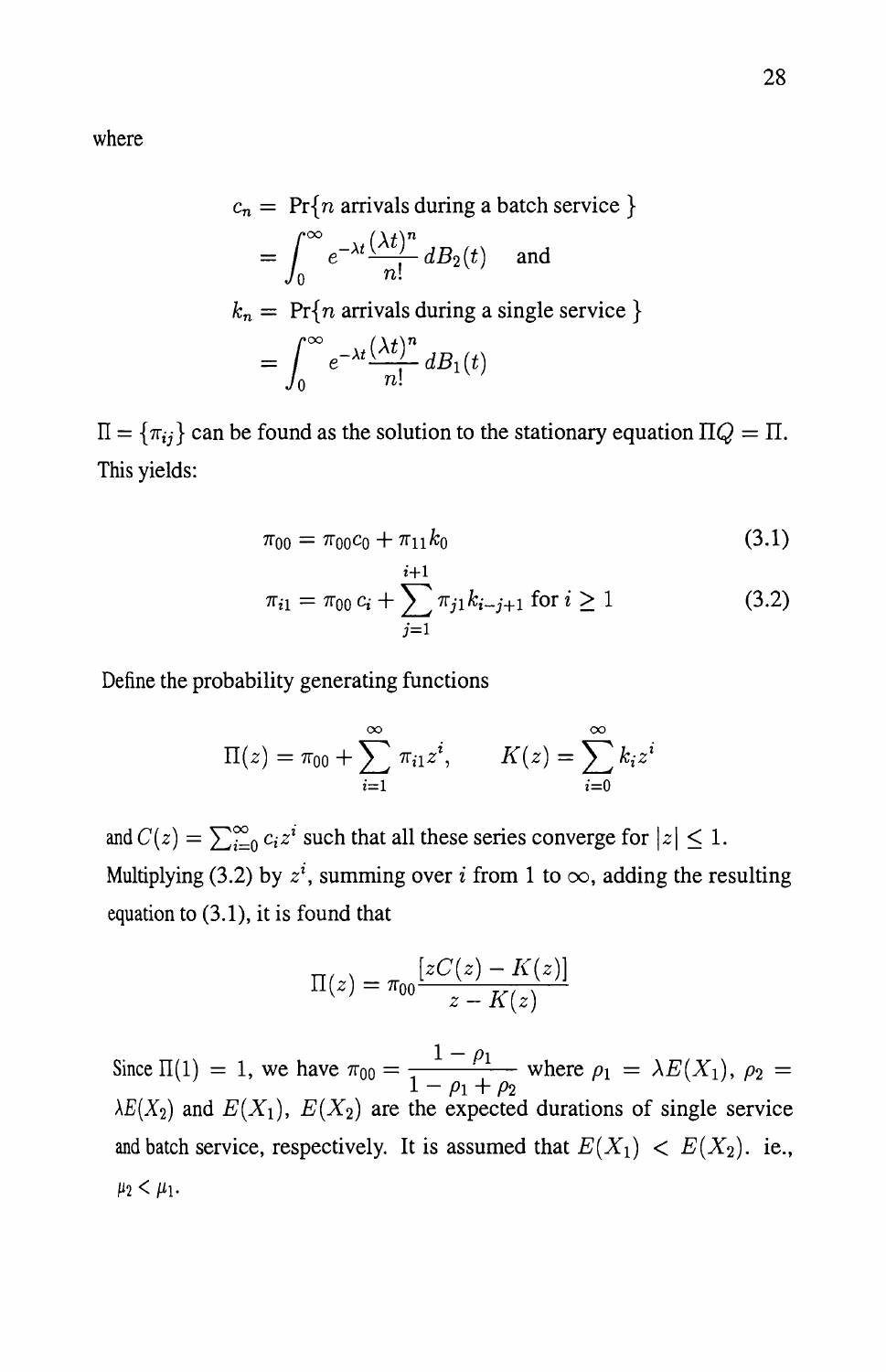Now the expected system size at a departure point,

$$
L' = \Pi'(1) = \left[\frac{d}{dz}\Pi(z)\right]_{z=1}
$$
  
= 
$$
\frac{(1 - \rho_1)[\lambda^2 \sigma_{X_2}^2 + \rho_2^2 + 2\rho_2] + \rho_2[\lambda^2 \sigma_{X_1}^2 + \rho_1^2]}{2(1 - \rho_1)(1 - \rho_1 + \rho_2)}
$$
(3.3)

where  $\sigma_{X_1}^2$  and  $\sigma_{X_2}^2$  are the variances of the single service and batch service, respectively.

The application of Foster's theorem in a fashion similar to that of section 5.1.4 of [12] shows that the embedded Markov chain is ergodic and hence possesses stationary distribution when  $\rho_1 = \lambda E(X_1) = \lambda/\mu_1 < 1$  provided  $E(X_1) < E(X_2)$ . Now consider the following lemmas.

**Lemma 3.2.1.** *Average queue size when the server is busy is given by* 

$$
L = (L' - 1 + \pi_{00})E(X_1) + \frac{\lambda(1 - \pi_{00})}{2}E(X_1^2) + \frac{\lambda \pi_{00}}{2}E(X_2^2)
$$

*where L' is given by* (3.3) *and*  $E(X_i^2)$  *is the second row moment of*  $X_i$ . Proof.

$$
L = \sum_{i=1}^{\infty} (i-1)q_{i1} + \sum_{i=N}^{\infty} (i-N)q_{i2}
$$
  
= 
$$
\sum_{i=1}^{\infty} \sum_{j=1}^{i} (i-1)\pi_{j1} \int_{0}^{\infty} \frac{e^{-\lambda u}(\lambda u)^{i-j}}{(i-j)!} [1 - B_1(u)] du
$$
  
+ 
$$
\pi_{00} \int_{0}^{\infty} \int_{0}^{t} \frac{e^{-\lambda u} \lambda(\lambda u)^{N-1}}{(N-1)!} \lambda(t-u) (1 - B_2(t-u)) du dt
$$

$$
= \sum_{j=1}^{\infty} \pi_{j1} \int_0^{\infty} [(j-1) + \lambda u](1 - B_1(u)) du
$$
  
+  $\pi_{00} \int_0^{\infty} \int_u^{\infty} \frac{\lambda^2 e^{-\lambda u} (\lambda u)^{N-1}}{(N-1)!} (t-u)(1 - B_2(t-u)) dt du$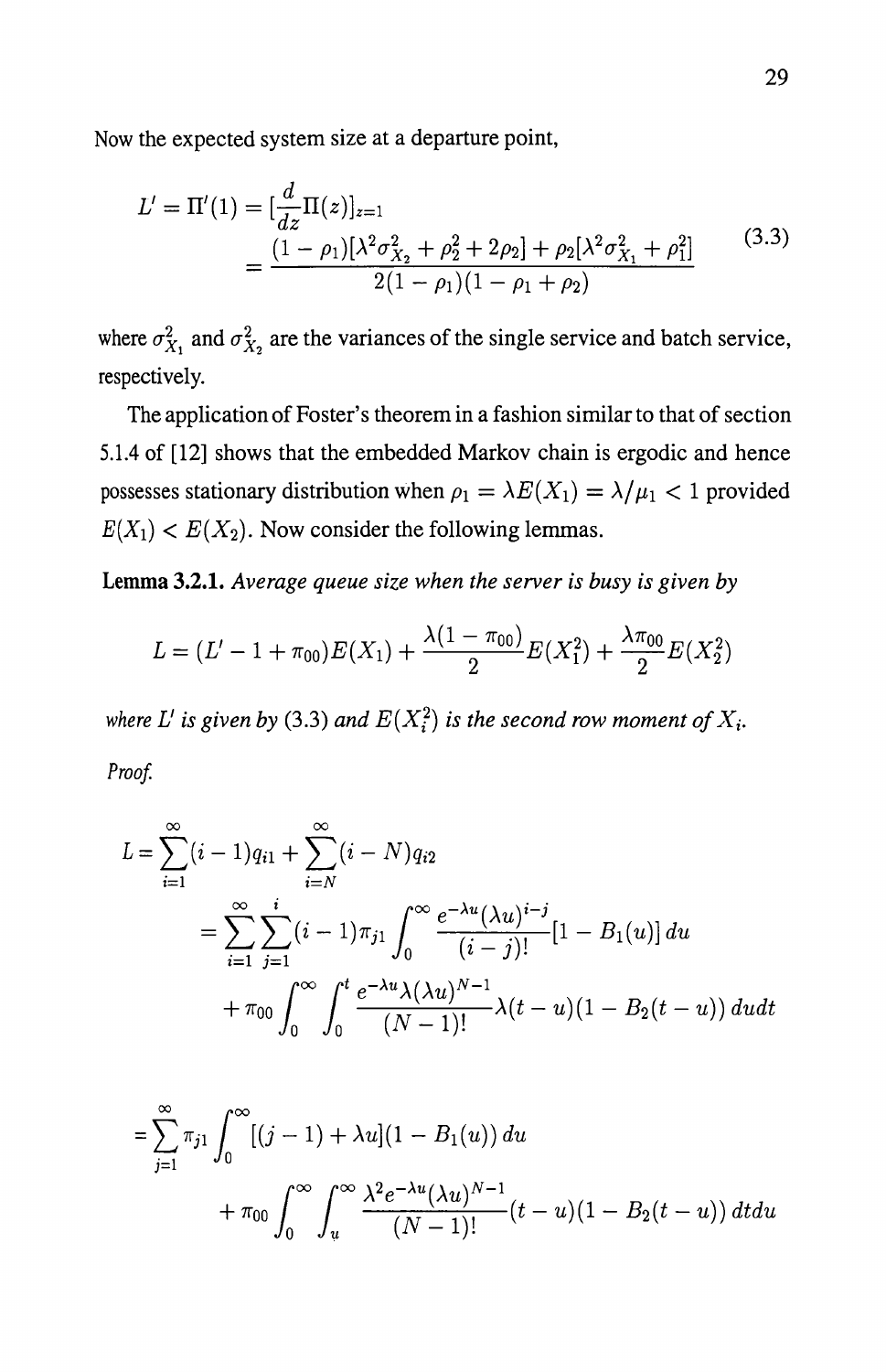$$
= \sum_{j=1}^{\infty} (j-1)\pi_{j1} \int_0^{\infty} (1 - B_1(u)) du + \lambda \sum_{j=1}^{\infty} \pi_{j1} \int_0^{\infty} u(1 - B_1(u)) du
$$
  
+  $\lambda \pi_{00} \int_0^{\infty} u(1 - B_2(u)) du$   
=  $(L'-1+\pi_{00})E(X_1) + \frac{\lambda(1-\pi_{00})}{2} \int_0^{\infty} u^2 dB_1(u) + \lambda \frac{\pi_{00}}{2} \int_0^{\infty} u^2 dB_2(u)$   
since  $\int_0^{\infty} u^2 dB(u) = 2 \int_0^{\infty} u(1 - B(u)) du$ .  
Thus

$$
f_{\rm{max}}
$$

$$
L = (L' - 1 + \pi_{00})E(X_1) + \frac{\lambda(1 - \pi_{00})}{2}E(X_1^2) + \lambda \frac{\pi_{00}}{2}E(X_2^2).
$$

Hence the proof.

Lemma 3.2.2. *Expected duration of a busy period,* 

$$
l_1=\frac{E(X_2)}{1-\rho_1}.
$$

*Proof.* Let  $H_1(\cdot)$  and  $H_2(\cdot)$  be the CDFs of the busy periods generated by a single customer and a batch of  $N$  customers, respectively. Then

 $H_2(x) = \int_0^x$  Pr(given first service time = *t*, busy period generated by all arrivals occurring during the time  $\leq x - t$ )  $dB_2(t)$ 

i.e. 
$$
H_2(x) = \int_0^x \sum_{n=0}^\infty e^{-\lambda t} \frac{(\lambda t)^n}{n!} H_1^{*n}(x-t) d B_2(t)
$$
 (3.4)

where  $H_1^{*n}(x)$  is the *n*-fold convolution of  $H_1(x)$ . Let  $\overline{H_i}(s)$  and  $\overline{B_i}(s)$  be the Laplace-Stieltjes transformation (LSTs) of  $H_i(t)$  and  $B_i(t)$ , respectively.

Taking LSTs of both sides of (3.4), it is found that

$$
\overline{H_2}(s) = \overline{B_2}(s + \lambda - \lambda \overline{H_1}(s))
$$

 $\Box$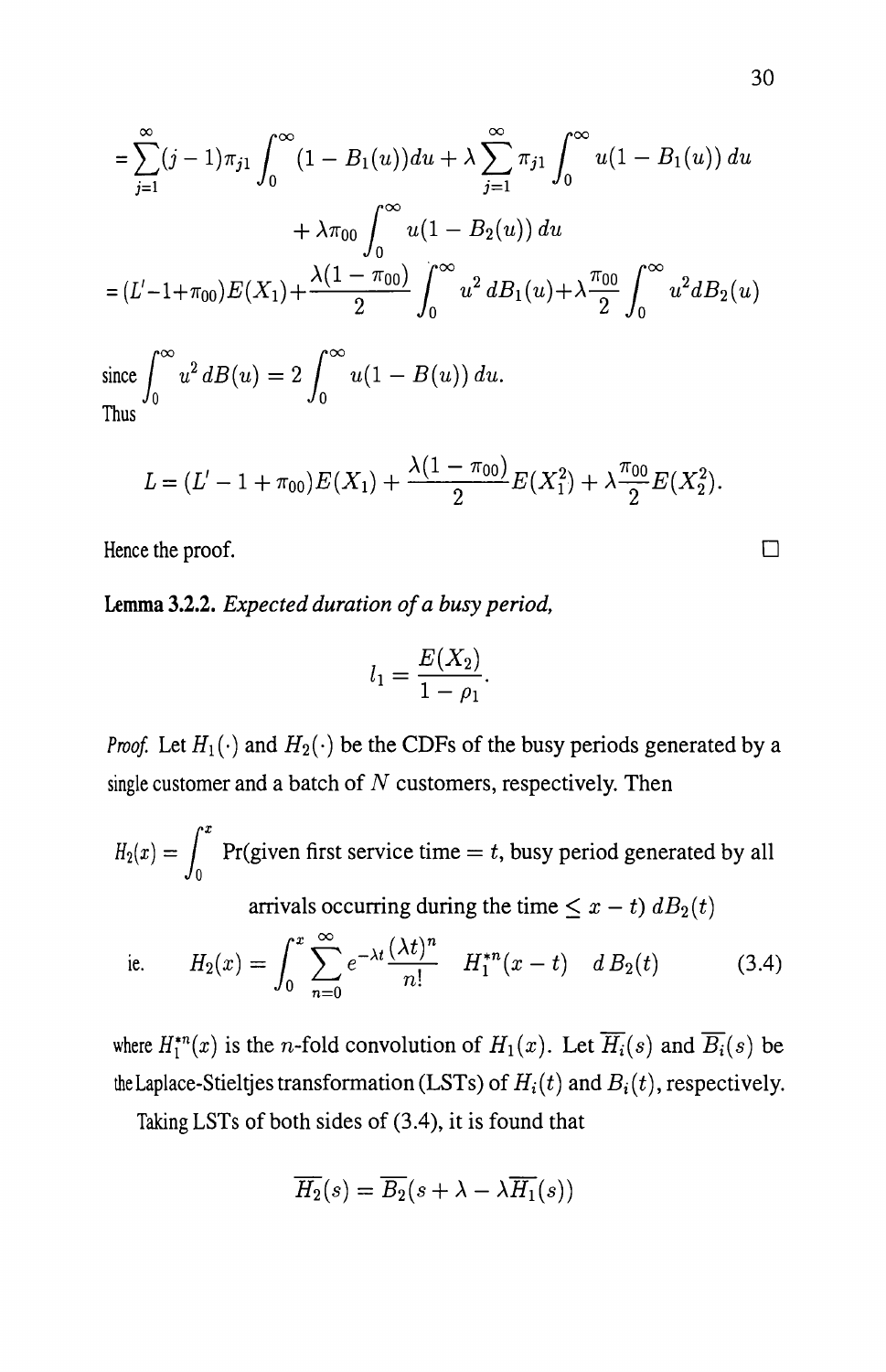Hence the mean length of the busy period generated by a batch of  $N$  units  $d \frac{1}{\overline{H}(C)}$   $E(X_2)$   $\liminf_{n \to \infty} d \overline{H}(C)$   $E(X_1)$  $=-\frac{a}{ds}H_2(s)\Big|_{s=0}=\frac{a}{1-a_1}(\frac{s}{ds})$ , since  $[\frac{a}{ds}H_1(s)]_{s=0}=-\frac{a}{1-\lambda}E(X_1)$  from section 5.1.7 of [12]. Thus  $l_1 = \frac{E(X_2)}{1}$ . Hence the lemma.  $1-\rho_1$ 

Mean length of the busy cycle is given by

$$
B = l_1 + \frac{N}{\lambda} = \frac{E(X_2)}{1 - \rho_1} + \frac{N}{\lambda} = \frac{\lambda \mu_1 + N \mu_2(\mu_1 - \lambda)}{\lambda \mu_2(\mu_1 - \lambda)}
$$

If the costs  $C_1$ ,  $C_4$  and K, which are stated in the previous chapter are the only costs considered, the unit time cost function  $F_{Mod-N}$  assumes the form

$$
F_{Mod-N} = C_1 L + K \frac{1}{B} + C_4 \left[ \frac{N-1}{\lambda} + \frac{N-2}{\lambda} + \dots + \frac{1}{\lambda} \right]
$$
  
=  $C_1 \left[ (L' - \frac{\rho_2}{1 - \rho_1 + \rho_2}) E(X_1) + \frac{\lambda \rho_2}{2(1 - \rho_1 + \rho_2)} E(X_1^2) + \frac{\lambda (1 - \rho_1)}{2(1 - \rho_1 + \rho_2)} E(X_2^2) \right]$   
+  $K \frac{\lambda \mu_2(\mu_1 - \lambda)}{\lambda \mu_1 + N \mu_2(\mu_1 - \lambda)} + C_4 \frac{N(N-1)}{2\lambda}$  (3.5)

By treating  $N$  as continuous, it can be shown that the second derivative of  $F_{Mod-N}$  with respect to N is

$$
K\frac{2\lambda\mu_2^3(\mu_1-\lambda)^3}{[\lambda\mu_1+N\mu_2(\mu_1-\lambda)]^3}+\frac{C_4}{\lambda}
$$

which is greater than zero since  $\rho_1 = \frac{\lambda}{\mu_1} < 1$ . Hence  $F_{Mod-N}$  is convex in .v.

Equating the first derivative of  $F_{Mode-N}$  to zero, the following cubic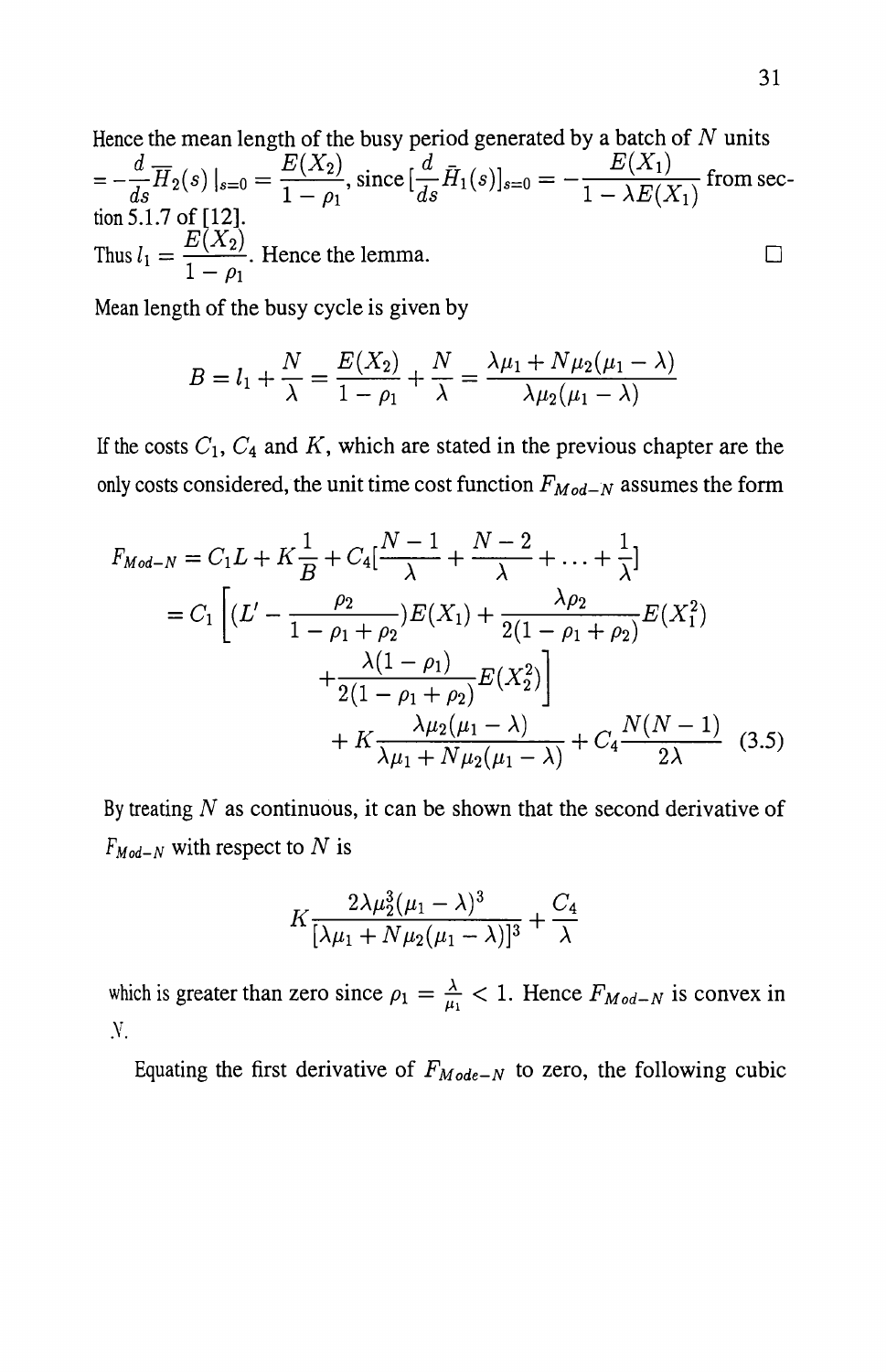$$
2C_4\mu_2^2(\mu_1 - \lambda)^2 N^3 + [4C_4\lambda\mu_1\mu_2(\mu_1 - \lambda) - C_4\mu_2^2(\mu_1 - \lambda)^2]N^2
$$
  
+ 
$$
[2C_4\lambda^2\mu_1^2 - 2C_4\lambda\mu_1\mu_2(\mu_1 - \lambda)]N
$$
  
= 
$$
2K\lambda^2\mu_2^2(\mu_1 - \lambda)^2 + C_4\lambda^2\mu_1^2
$$

By a procedure similar to the one used in the case of (2.5) in chapter 2, here also it can be proved that  $\frac{b^2}{4} + \frac{a^3}{27} > 0$  and hence this equation has exactly one real root, namely,

$$
N^* = [A_1 + A_2 + \frac{1}{6}[1 - \frac{4\lambda\mu_1}{\mu_2(\mu_1 - \lambda)}]]^+ = [H]^+
$$

where

$$
A_1 = \sqrt[3]{-b/2 + \sqrt{\frac{-K\lambda^2}{4C_4}(2b + \frac{K\lambda^2}{C_4})}}
$$
  
\n
$$
A_2 = \sqrt[3]{-b/2 - \sqrt{\frac{-K\lambda^2}{4C_4}(2b + \frac{K\lambda^2}{C_4})}}
$$
  
\nand 
$$
b = -\frac{1}{108}[1 + \frac{2\lambda\mu_1}{\mu_2(\mu_1 - \lambda)}]^3 - \frac{K\lambda^2}{C_4}
$$

Since *N\** must be an integer, substitute the integers close to *H* in (3.5) and choose the one giving the lower expected cost. Some numerical illustrations are given in the following table. It provides optimal  $N$  values corresponding to various input parameter values.

| λ  | $\mu_1$ | $\mu_2$ | $C_4$            | $\pmb{K}$ | $\mathbf{V}^*$ |
|----|---------|---------|------------------|-----------|----------------|
| 5  | 20      | 15      | $\vert 20 \vert$ | 100       | 5              |
| 10 | 25      | 20      | 25               | 150       | 8              |
| 12 | 25      | 23      | $\vert$ 30       | 125       | 8              |
| 15 | 35      | 30      | 40               | 200       | 10             |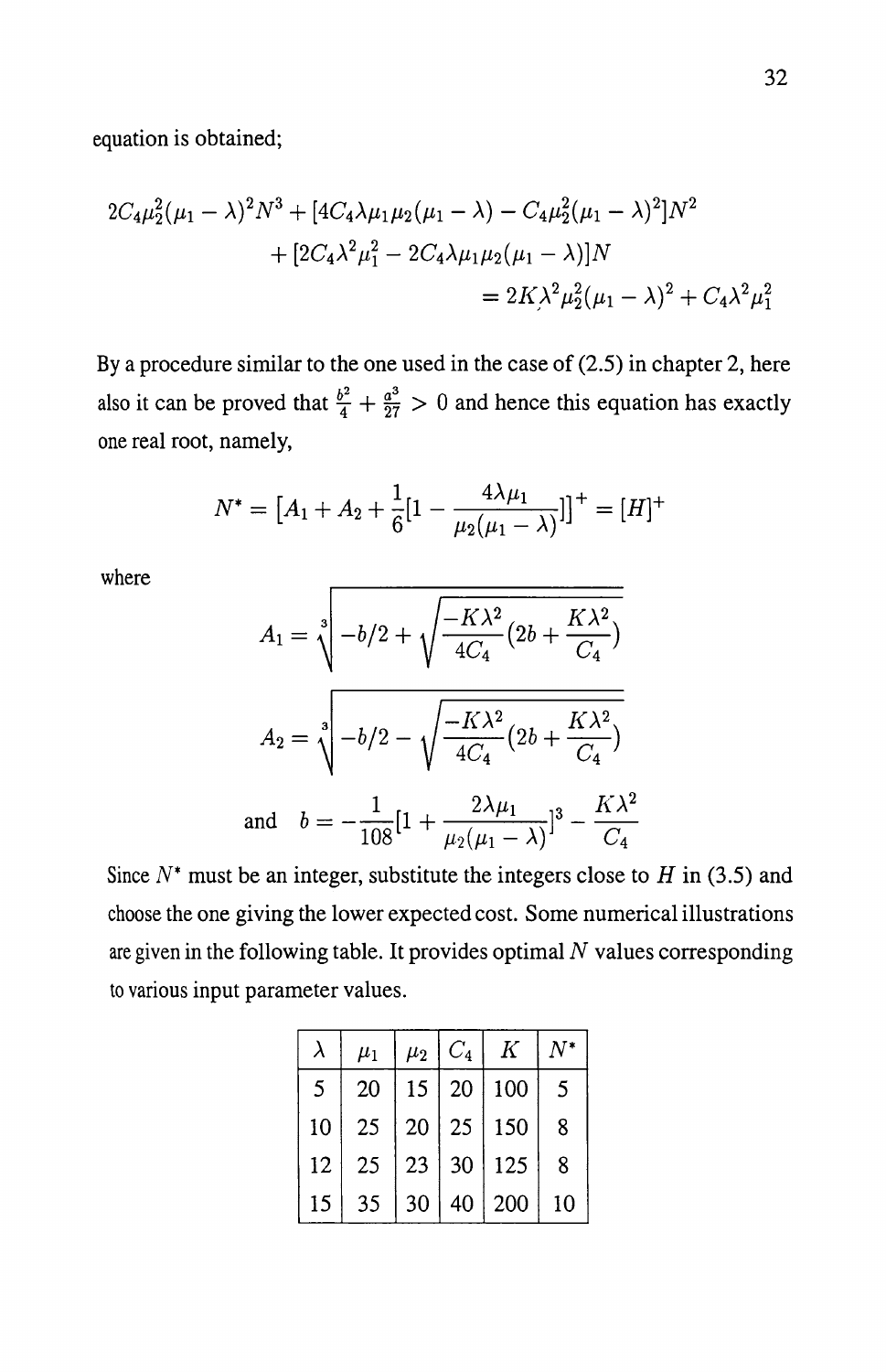| $\lambda$ | $\mu_1$ | $\mu_2$ | $C_{\bf 4}$ | K   | $N^*$ |
|-----------|---------|---------|-------------|-----|-------|
| 15        | 50      | 40      | 50          | 225 | 10    |
| 10        | 50      | 45      | 30          | 150 | 8     |
| 5         | 60      | 30      | 50          | 300 | 5     |
| 30        | 60      | 50      | 50          | 250 | 16    |
| 20        | 80      | 55      | 60          | 350 | 13    |
| 25        | 60      | 40      | 70          | 400 | 15    |
| 30        | 100     | 50      | 70          | 400 | 17    |
| 40        | 100     | 80      | 80          | 500 | 21    |
| 45        | 50      | 40      | 60          | 450 | 17    |
| 50        | 60      | 40      | 70          | 250 | 16    |
| 50        | 75      | 70      | 65          | 200 | 18    |

## **3.3 Waiting time distribution**

Let  $T$  be the random variable representing the time spent waiting in the queue by an arbitrary customer and  $W(t)$  be its cumulative distribution function. Then

$$
W(0) = \Pr\{T = 0\} = \Pr\{\text{the arrival finds the system in state}(N - 1, 0)\}
$$

$$
= q_{N-1,0} = q_{00}
$$

and 
$$
Pr\{0 < T \leq t\}
$$
  
\n
$$
= \sum_{(i,j)\neq (N-1,0)} Pr\{0 < T \leq t \mid \text{the arrival finds the system in} \atop \text{state } (i,j)\} q_{i,j}
$$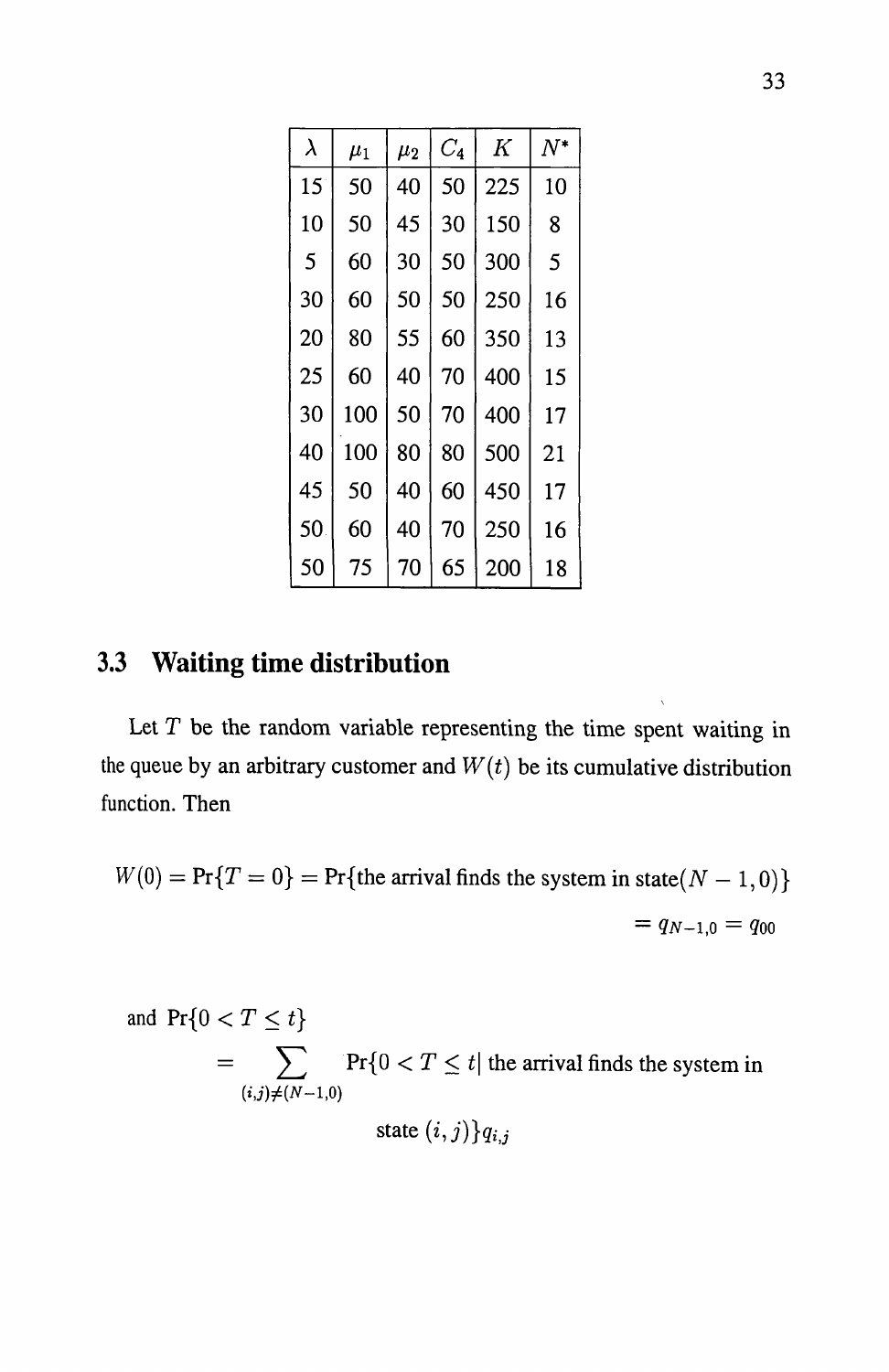$$
= \sum_{i=0}^{N-1} \int_0^t \frac{e^{-\lambda u} \lambda(\lambda u)^{N-i-2}}{(N-i-2)!} du q_{i0}
$$
  
+ 
$$
\sum_{i=N}^{\infty} \int_0^t \left(b_1^{*(i-N)}(t-y) * \int_0^{\infty} \frac{b_2(u+y)}{1-B_2(u)} du\right) dy q_{i2}
$$
  
+ 
$$
\sum_{i=1}^{\infty} \int_0^t \left(b_1^{*(i-1)}(t-y) * \int_0^{\infty} \frac{b_1(u+y)}{1-B_1(u)} du\right) dy q_{i1}
$$

where  $b_i(t) = \frac{d}{dt}B_i(t)$  for  $i = 1,2$  and  $b_i^{*j}(\cdot)$  is the j-fold convolution of *b*<sub>i</sub>(·). Then with itself  $E(T) = 0 \cdot q_{00} + \int_0^\infty t \frac{d}{dt} \Pr\{0 < T \leq t\}.$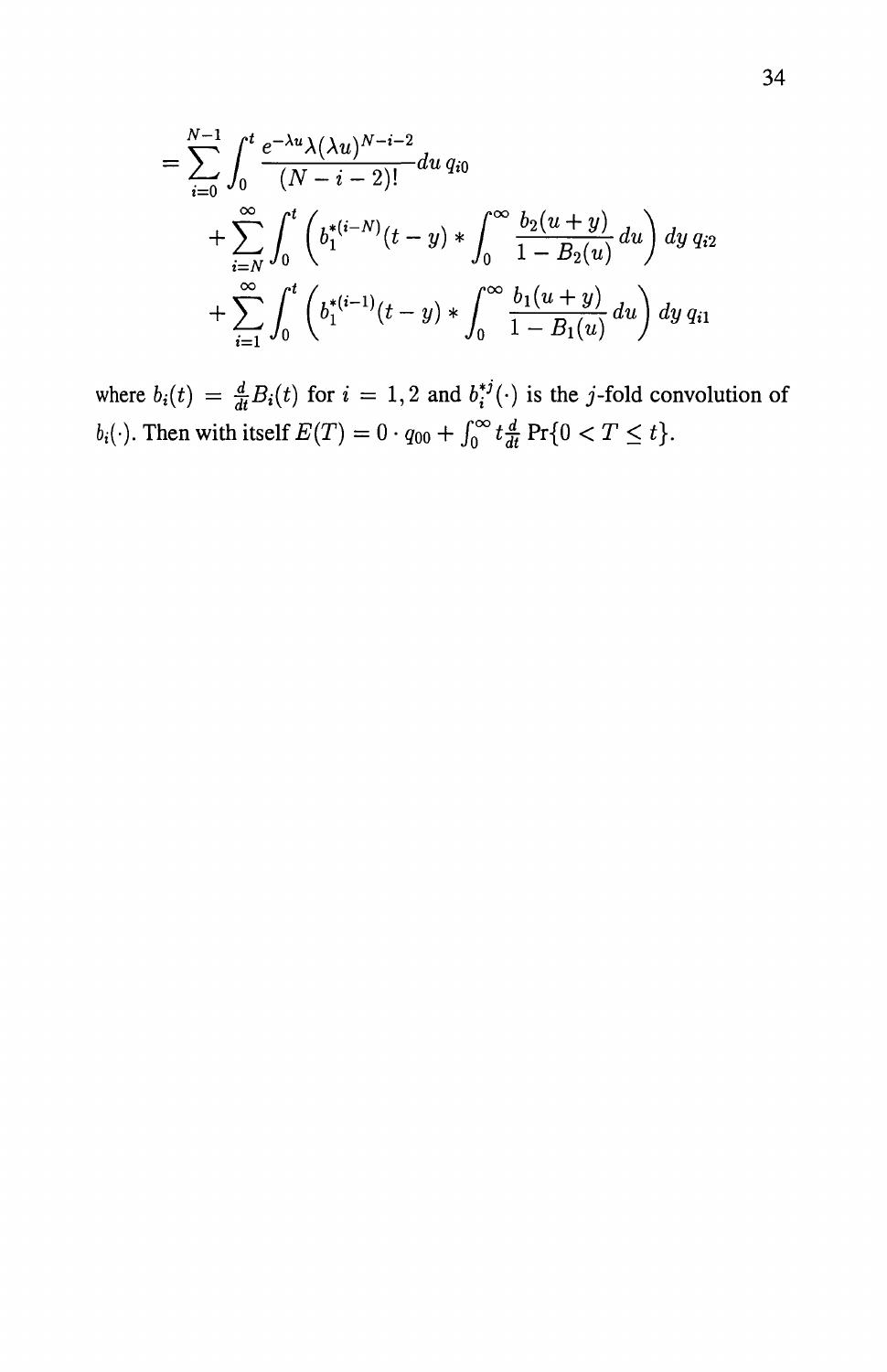## **Chapter 4**

## **Random N-policies for the**  $M|G|1$  **queue**

In a queueing model under  $N$ -policy, the server takes a vacation until a fixed number,  $N$  of customers accumulate for service since the completion of the last busy period. But there arise some practical situations where, upon emptying the queue, the server decides on a random number  $N$  of customers to accumulate before he is activated. Hence, the number  $N$  may vary with different cycles. This policy is called the random  $N$ -policy.

In this chapter, an  $M|G|1$  queue under two types of random N-policies are considered. In Model 1 an  $M|G|1$  queue, under the random N-policy described above, is analyzed. This model was earlier studied by Chatschik Bisdikian [7], who obtained the  $Z$ -transform of the queue size and Laplace-Stieltjes transform (LST) of the waiting time of a customer under both FIFO and LIFO service disciplines. For the same model that is being discussed in this chapter, we have computed the average queue size and mean length of a busy period. Also the optimal distribution of  $N$  from a given class of distributions is investigated. In Model 2, the operating policy is the modified N-policy considered in the previous chapters with the only difference that N is not deterministic, but random. Here steady state distribution is derived. Some measures of performance of the system are computed and the optimal distribution of  $N$  from a given set of distributions is enquired.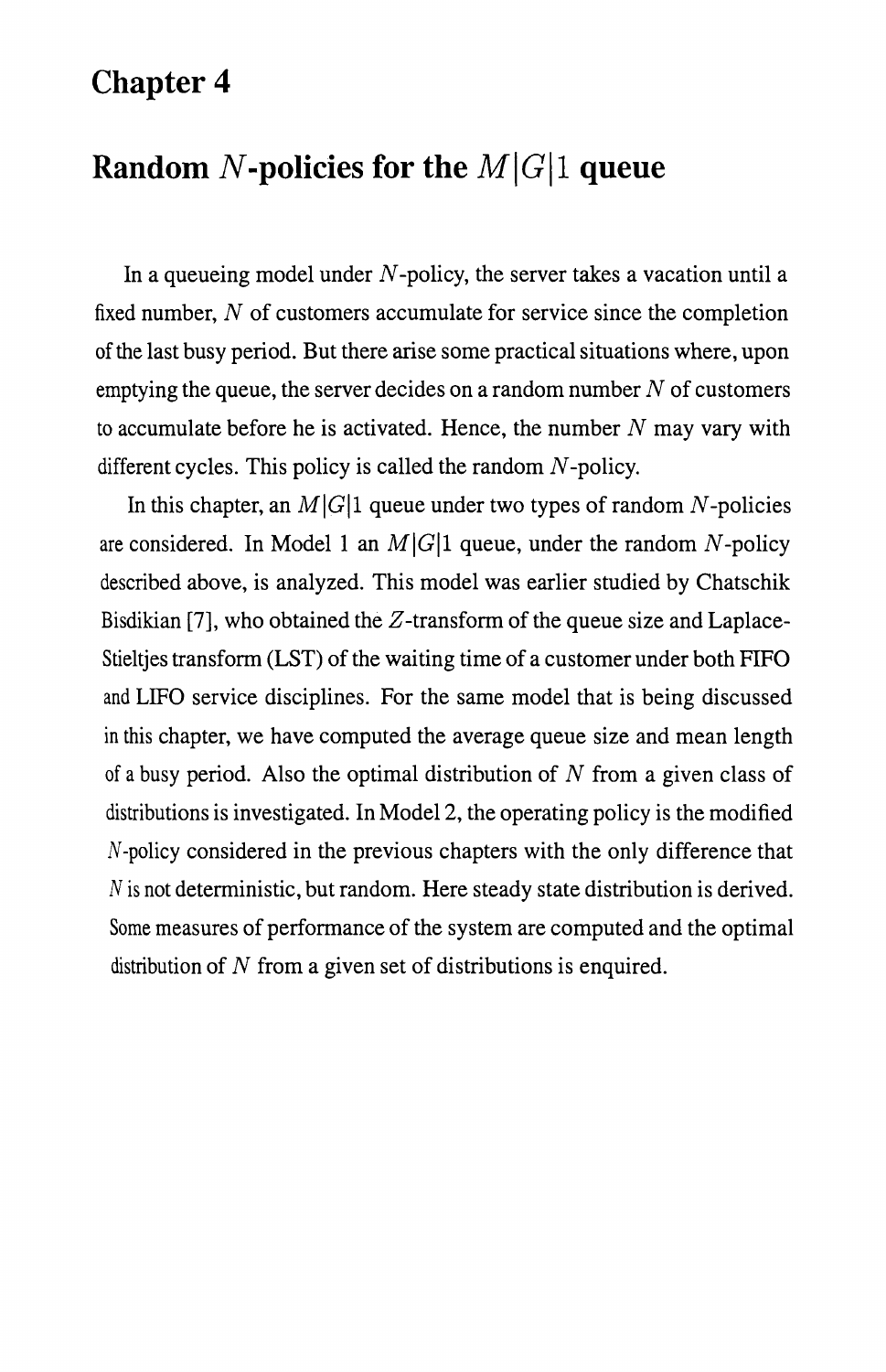#### **4.1 Model1**

Let the arrival process be Poisson of rate  $\lambda$  and service times of customers be independent and identically distributed (iid) random variables following an arbitrary distribution with mean service time  $\frac{1}{\mu}$  and variance  $\sigma^2$ . Also it is assumed that  $\rho = \frac{\lambda}{\mu} < 1$ .

Here, following a busy period, the server remains idle until  $N$  customers accumulate in the queue. Once  $N$  units are accumulated, service starts one at a time till the system becomes empty. Contrary to the classical N -policy, here  $N$  is assumed to be a random variable taking a finite number of values, say  $1, 2, \dots$ *m*, with probabilities  $p_1, p_2, \dots, p_m$ , respectively. Let  $B_k$  be the expected length of a busy period that starts with *k* customers and *Nk* be the expected number of customers served in such a busy period. In [13], it is shown that

$$
B_k = \frac{k}{\mu(1-\rho)}, \quad k = 0, 1, \cdots \text{ and } N_k = \frac{k}{1-\rho}, \quad k = 0, 1, \cdots.
$$

Hence for this model, mean length of a busy period

$$
= \sum_{k=1}^{m} B_k p_k = \frac{1}{\mu(1-\rho)} \sum_{k=1}^{m} k p_k
$$

Since the idle time of the server is  $k/\lambda$ , where the initial service starts only on arrival of *k* units, the mean length of an idle period is  $\sum_{k=1}^{m} \frac{k}{\lambda} p_k$ .  $k=1$ Therefore mean length  $B$  of a busy cycle is

$$
B = \frac{1}{\mu(1-\rho)} \sum_{k=1}^{m} k p_k + \frac{1}{\lambda} \sum_{k=1}^{m} k p_k = \frac{\mu}{\lambda(\mu - \lambda)} \sum_{k=1}^{m} k p_k
$$

Let  $W$  and  $L$  be the mean wait in the system and mean number in the system, respectively. To obtain *L, W* will be found first and then use Little's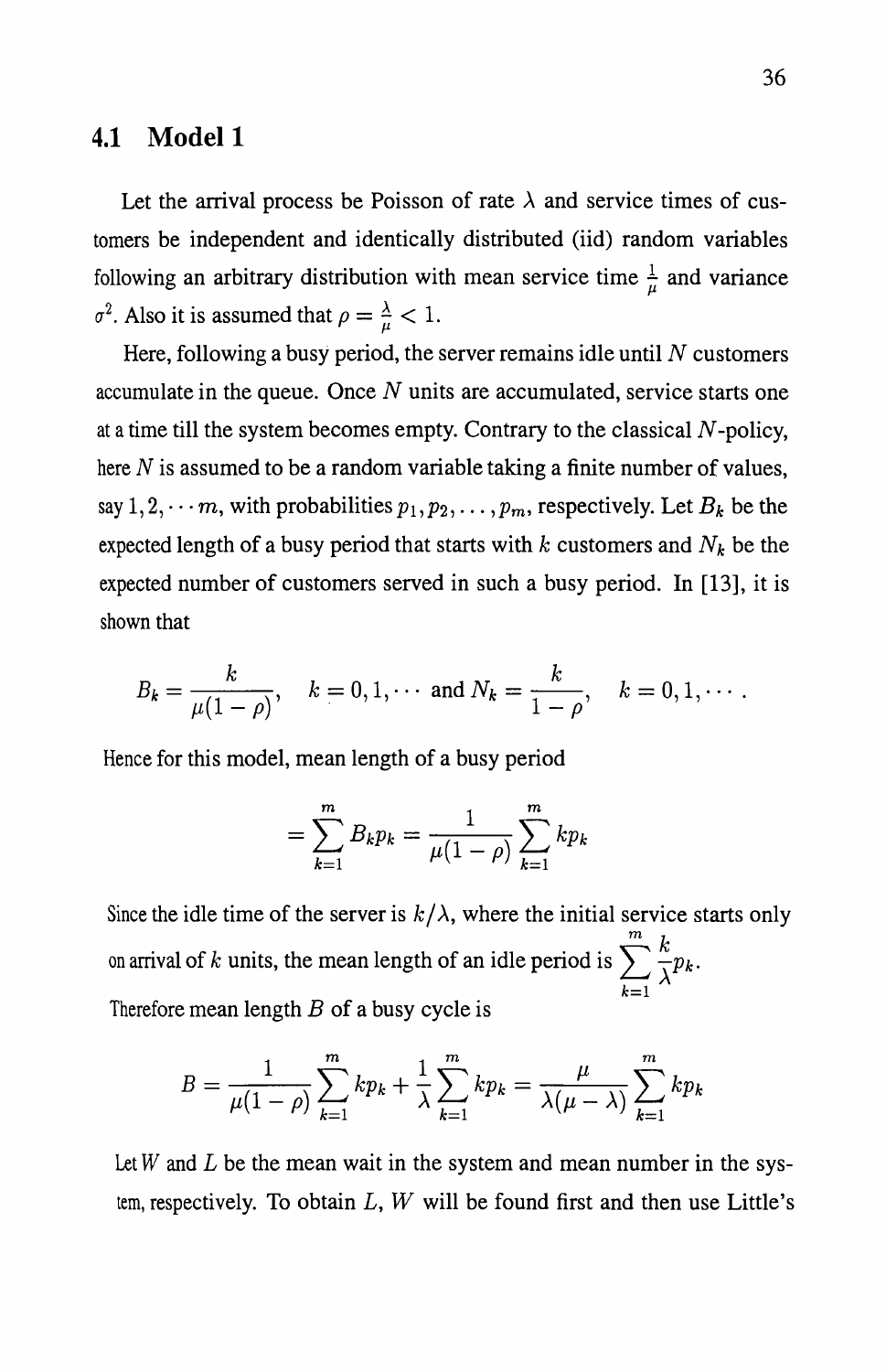theorem. Let  $W_k$  and  $L_k$  be the mean wait in the system and mean number in the system for an  $M|G|1$  queue that starts each busy period with  $k \geq 1$ customers. In [13], it is shown that  $L_k = L_{M|G|1} + \frac{k-1}{2}$  where  $L_{M|G|1}$  is given by the Pollaczek -Khinchine equation

$$
L_{M|G|1} = \rho + (\rho^2(\sigma^2\mu^2 + 1))/(2(1 - \rho)).
$$

By Little's theorem,  $W_k = \frac{L_k}{\lambda}$ . Now *W* is the average taken over the waiting times of all customers. If this average is formed by combining the waiting times of those customers that were served in a busy period that starts with  $k$ customers, noting the contribution to the sum of all the waiting times from this subset is proportional to both the average number of customers served in these busy periods and how often these busy periods occured, it is found that

$$
W = \frac{\sum_{k=1}^{m} W_k N_k p_k}{\sum_{k=1}^{m} N_k p_k} = \frac{\sum_{k=1}^{m} (W_{M|G|1} + (k-1)/2\lambda) k / (1-\rho) p_k}{\sum_{k=1}^{m} k / (1-\rho) p_k}.
$$

where  $W_{M|G|1} = L_{M|G|1}/\lambda$  is the average waiting time of a customer in the system for an ordinary  $M|G|1$  queue. ie,

$$
W = W_{M|G|1} + \frac{1}{2\lambda} \left( \frac{\sum_{k=1}^{m} k^2 p_k}{\sum_{k=1}^{m} k p_k} - 1 \right)
$$
 (4.1)

Applying Little's theorem to (4.1) yields

$$
L = L_{M|G|1} + \frac{1}{2} \left( \frac{\sum_{k=1}^{m} k^{2} p_{k}}{\sum_{k=1}^{m} k p_{k}} - 1 \right)
$$

Let  $C_1$  be the holding cost per customer per unit time and  $K$  be the fixed cost for activating the server. By considering these two costs only, the per unit time average cost of running the system, denoted by  $F_N$ , assumes the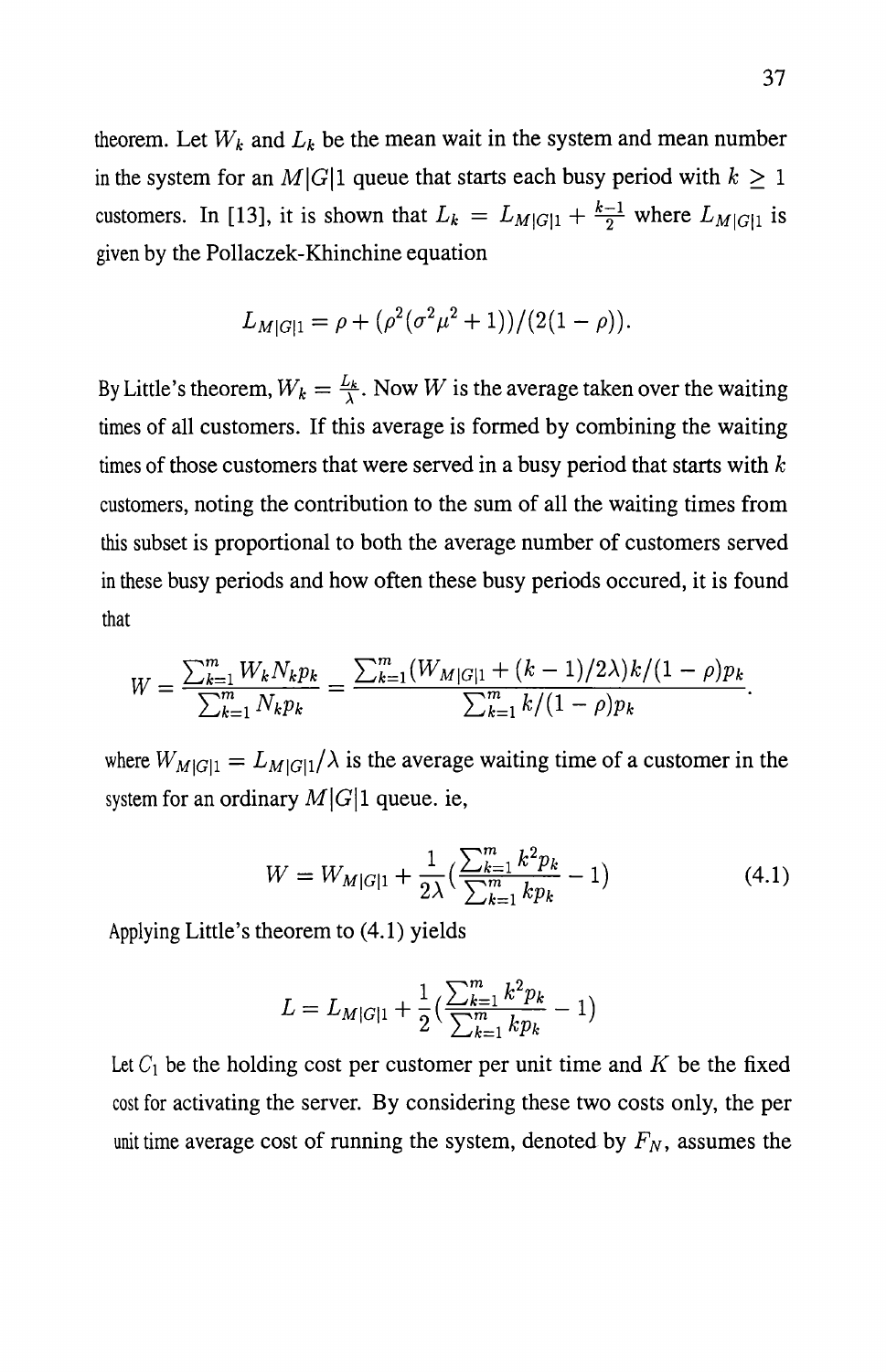form

$$
F_N = C_1 \times L + K \times \frac{1}{B}
$$
  
=  $C_1 \left[ L_{M|G|1} + \frac{1}{2} \left( \frac{\sum_{k=1}^m k^2 p_k}{\sum_{k=1}^m k p_k} - 1 \right) \right]$   
+  $K \times \frac{\lambda(\mu - \lambda)}{\mu} \left( \sum_{k=1}^m k p_k \right)^{-1}$  (4.2)

Now we are investigating the optimal distribution of  $N$  (distribution which minimizes  $F_N$ ) from a given set of distributions. For this purpose the following three cases are being considered.

Case 1: *N uniformly distributed.* 

Here  $p_k = \frac{1}{m}$  for  $1 \leq k \leq m$ . Then Here  $p_k = \frac{1}{m}$  for  $1 \le k \le m$ . Then<br>  $F_N = C_1 \left[ L_{M|G|1} + \frac{m-1}{3} \right] + \frac{2K\lambda(\mu-\lambda)}{(m+1)\mu}$ . Clearly  $F_N$  is convex in m. Hence if  $m^*$  is the optimal value for  $m, m^*$  satisfies the relations  $F_N(m^*) \le F_N(m^* + 1)$  and  $F_N(m^*) \le F_N(m^* - 1)$ The first relation yields:

$$
\frac{6K\lambda(\mu-\lambda)}{C_1\mu} \le (m^*+1)(m^*+2)
$$
 (4.3)

The second relation yields:

$$
m^*(m^*+1) \le \frac{6K\lambda(\mu-\lambda)}{C_1\mu} \tag{4.4}
$$

Combining (4.3) and (4.4), we get

$$
m^*(m^*+1) \le \frac{6K\lambda(\mu-\lambda)}{C_1\mu} \le (m^*+1)(m^*+2) \tag{4.5}
$$

Some numerical illustrations are provided below.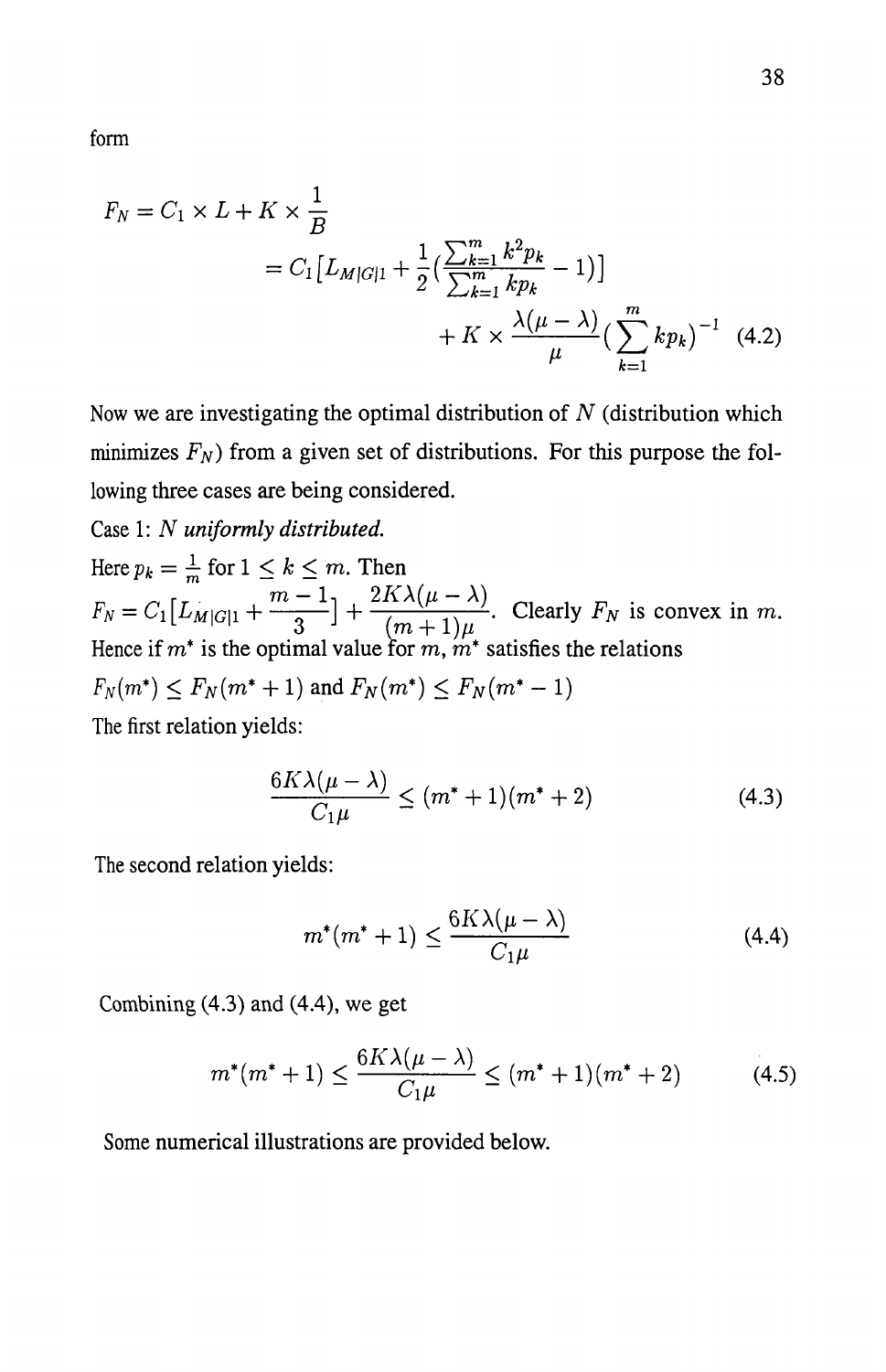| $m^*$                                                                                                                    | 2 <sup>7</sup> | $\vert$ 3 | $4 \mid 5 \mid 6$ | $\begin{array}{ c c c c c } \hline 7 & 8 \ \hline \end{array}$ |                                                                                            |  |
|--------------------------------------------------------------------------------------------------------------------------|----------------|-----------|-------------------|----------------------------------------------------------------|--------------------------------------------------------------------------------------------|--|
| $m^*(m^*+1)$                                                                                                             |                |           |                   |                                                                | $\vert 2 \vert 6 \vert 12 \vert 20 \vert 30 \vert 42 \vert 56 \vert 72 \vert 90 \vert 110$ |  |
| $\left  \frac{m^*+1}{m^*+2} \right  6 \mid 12 \mid 20 \mid 30 \mid 42 \mid 56 \mid 72 \mid 90 \mid 110 \mid 132 \right $ |                |           |                   |                                                                |                                                                                            |  |

From the above table, for a given value of  $\frac{6A\lambda(\mu-\lambda)}{C_1\mu}$ , the corresponding value for  $m^*$  will be obtained. For example, if

$$
\frac{6K\lambda(\mu-\lambda)}{C_1\mu}=25, m^*=4
$$

and if  $\frac{6K\lambda(\mu-\lambda)}{C}$  = 56, m<sup>\*</sup> has two values, namely 6 and 7. However, for large  $m^*$ , (4.5) can be approximated as

$$
(m^* + 1)^2 \approx \frac{6K\lambda(\mu - \lambda)}{C_1\mu}
$$

so that

$$
m^* \approx \sqrt{\frac{6K\lambda(\mu-\lambda)}{C_1\mu}} - 1
$$

Case 2: *Distribution of N unimodal and symmetric with respect to a maximum.* 

Here we assume that  $m = 2n + 1$ , an odd number. Then

$$
p_k = p_{2n-k+2} = \frac{k}{(n+1)^2} \quad \text{for } k = 1, 2, \dots n+1
$$
  
and 
$$
F_N = C_1 \left[ L_{M|G|1} + \frac{n(7n+8)}{12(n+1)} \right] + \frac{K\lambda(\mu-\lambda)}{(n+1)\mu}
$$

Clearly  $F_N$  is convex in n. If  $n^*$  is the optimal value for n, then

$$
F_N(n^*) \le F_N(n^* + 1)
$$
 and  $F_N(n^*) \le F_N(n^* - 1)$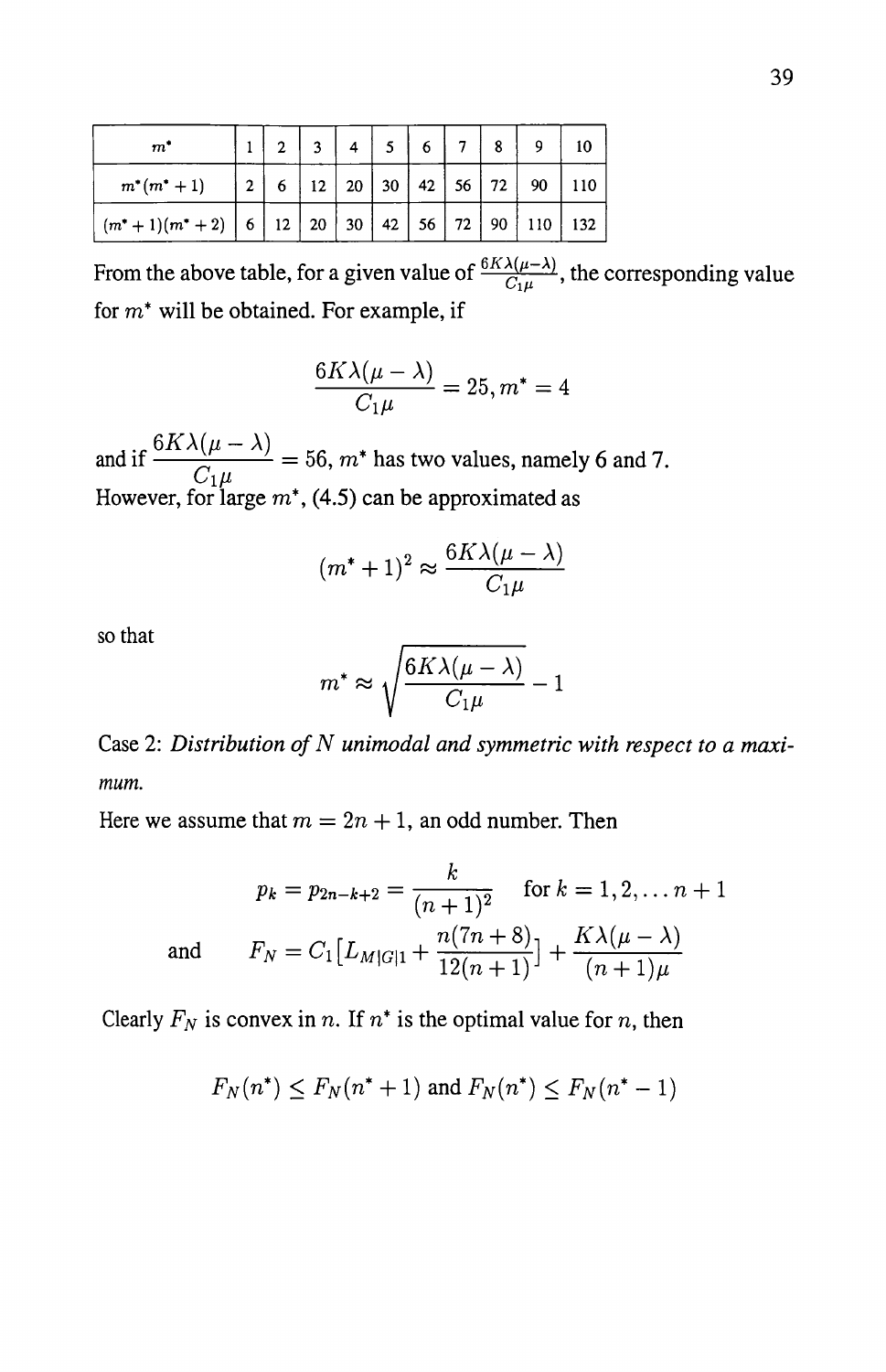These two relations yield

$$
7n^{*^2} + 7n^* + 1 \le \frac{12K\lambda(\mu - \lambda)}{C_1\mu} \le 7(n^* + 1)^2 + 7(n^* + 1) + 1 \quad (4.6)
$$

Some numerical illustrations are shown below.

|                                                                |  | $2 \mid 3 \mid 4 \mid 5 \mid 6 \mid 7 \mid 8$                                            |  |  |  |  |
|----------------------------------------------------------------|--|------------------------------------------------------------------------------------------|--|--|--|--|
| $7n^{*^2} + 7n^* + 1$                                          |  | $15 \mid 43 \mid 85 \mid 141 \mid 211 \mid 295 \mid 393 \mid 505 \mid 631 \mid 771 \mid$ |  |  |  |  |
| $ 7(n^*+1)^2+7(n^*+1)+1 43 85 141 211 295 393 505 631 771 925$ |  |                                                                                          |  |  |  |  |

By using the above table, for a given value of  $\frac{12K\lambda(\mu-\lambda)}{G\mu}$ , the corresponding value for  $n^*$  can be computed. For example, if  $\frac{12A\lambda(\mu-\lambda)}{C_1\mu} = 375$ ,  $n^* = 6$  so that  $m^* = 13$ .

However, for large *n\** (4.6) gives an approximate value for *n\*,* namely

$$
n^* \approx \frac{\sqrt{21 + \frac{336K\lambda(\mu - \lambda)}{C_1\mu}}}{14} - \frac{1}{2}
$$

Case 3: Distribution of N symmetric with respect to a minimum.

As in case 2, here also we assume that  $m = 2n + 1$ , an odd number. Then

$$
p_k = p_{2n-k+2} = \frac{n-k+2}{(n+1)^2 + n}
$$
 for  $k = 1, 2, \dots, n+1$ .

and

$$
F_N = C_1 \left( L_{M|G|1} + \frac{n(9n^2 + 25n + 8)}{12(n^2 + 3n + 1)} \right) + \frac{K\lambda(\mu - \lambda)}{(n+1)\mu}.
$$

Obviously  $F_N$  is convex in *n*. If  $n^*$  is the optimal value of *n*, then

$$
F_N(n^*) \le F_N(n^*+1)
$$
 and  $F_N(n^*) \le F_N(n^*-1)$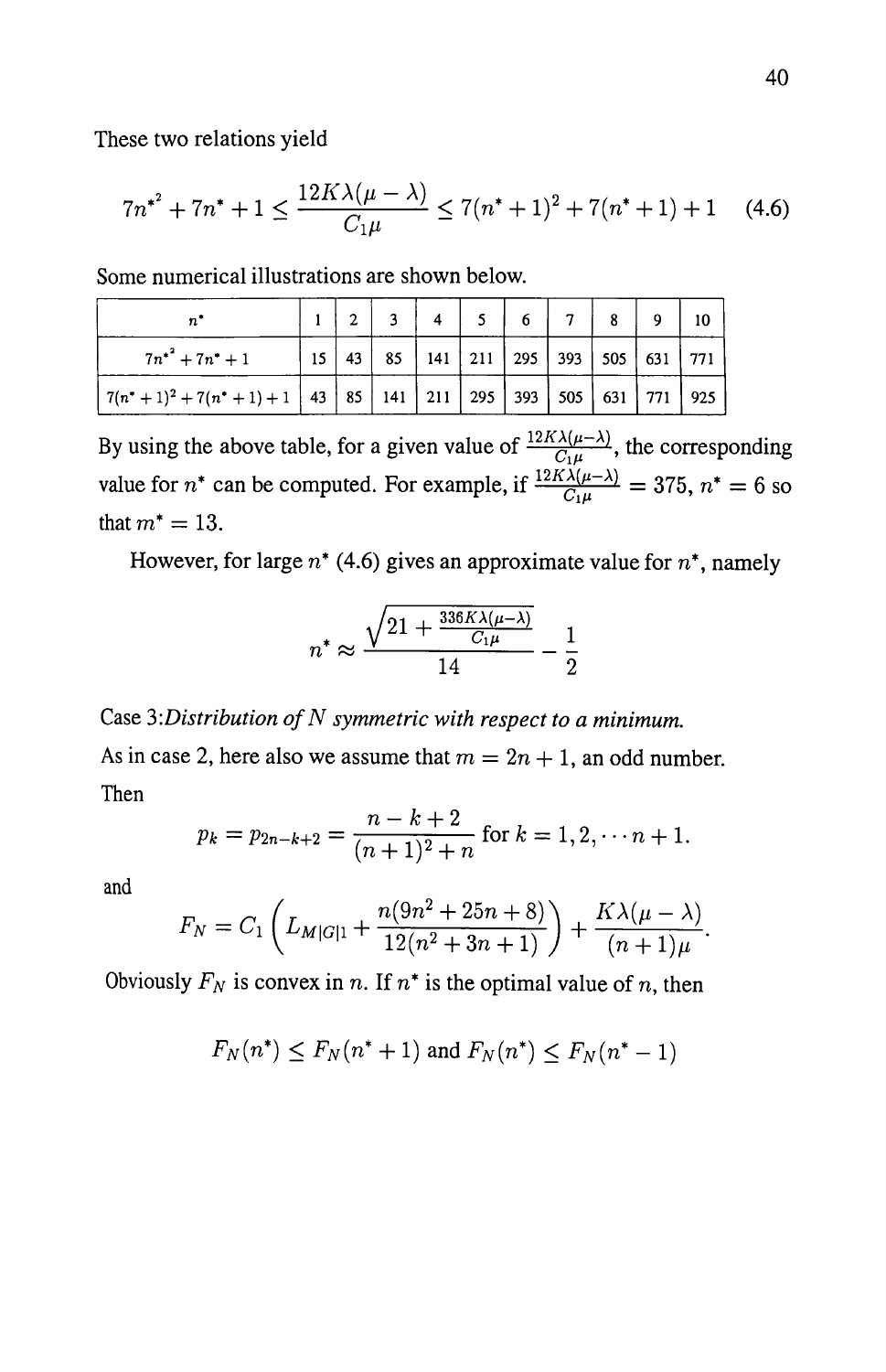From the above two relations, it is obtained that

$$
\frac{n^*(n^*+1)[9n^{*^4}+36n^{*^3}+22n^{*^2}-17n^*-8]}{(n^{*^2}+3n^*+1)((n^*-1)^2+3(n^*-1)+1)} \le \frac{12K\lambda(\mu-\lambda)}{C_1\mu}
$$
\n
$$
\le \frac{(n^*+1)(n^*+2)[9(n^*+1)^4+36(n^*+1)^3+22(n^*+1)^2-17(n^*+1)-8]}{[(n^*+1)^2+3(n^*+1)+1](n^{*^2}+3n^*+1)}
$$

$$
\text{ie.} \qquad A_{n^*} \le \frac{12K\lambda(\mu - \lambda)}{C_1\mu} \le A_{n^*+1} \tag{4.7}
$$

Some numerical illustrations are shown in the following table.

|  |  |  |  | $A_n^*$   10.5   52.14   105.65   177.28   267   374.78   500.6   644.5   806.34   986.23 |                                                                                                |
|--|--|--|--|-------------------------------------------------------------------------------------------|------------------------------------------------------------------------------------------------|
|  |  |  |  |                                                                                           | $ A_{n+1} $ 52.14   105.65   177.28   267   374.78   500.6   644.5   806.34   986.23   1184.14 |

From the above table, for a given value of  $\frac{12K\lambda(\mu-\lambda)}{C_1\mu}$ , the corresponding value for  $n^*$  will be obtained.

### **4.2 Model2**

Here an  $M|G|1$  queue under modified N-policy, with random N, is considered. Thus following a busy period, the server remains idle until  $N$  units accumulate in the queue and these  $N$  units are served together as a batch and the subsequent arrivals are taken into service one by one. Here, unlike in chapter 3, it is assumed that  $N$  is not deterministic, but a non-degenerate random variable.

Let the arrivals form a Poisson process of rate  $\lambda$  and service in single have independent and identically distributed random duration following an arbitrary distribution with mean service time  $\frac{1}{\mu}$  and variance  $\sigma_X^2$ . Let the random variable N take the values  $1, 2, \cdots, m$  with probabilities  $p_1, p_2, \cdots p_m$ , respectively. Assume that the service time of a batch of k units  $(1 \leq k \leq m)$ is also arbitrarily distributed with mean service time  $\frac{1}{\mu_k}$  and variance  $\sigma_{X_k}^2$  for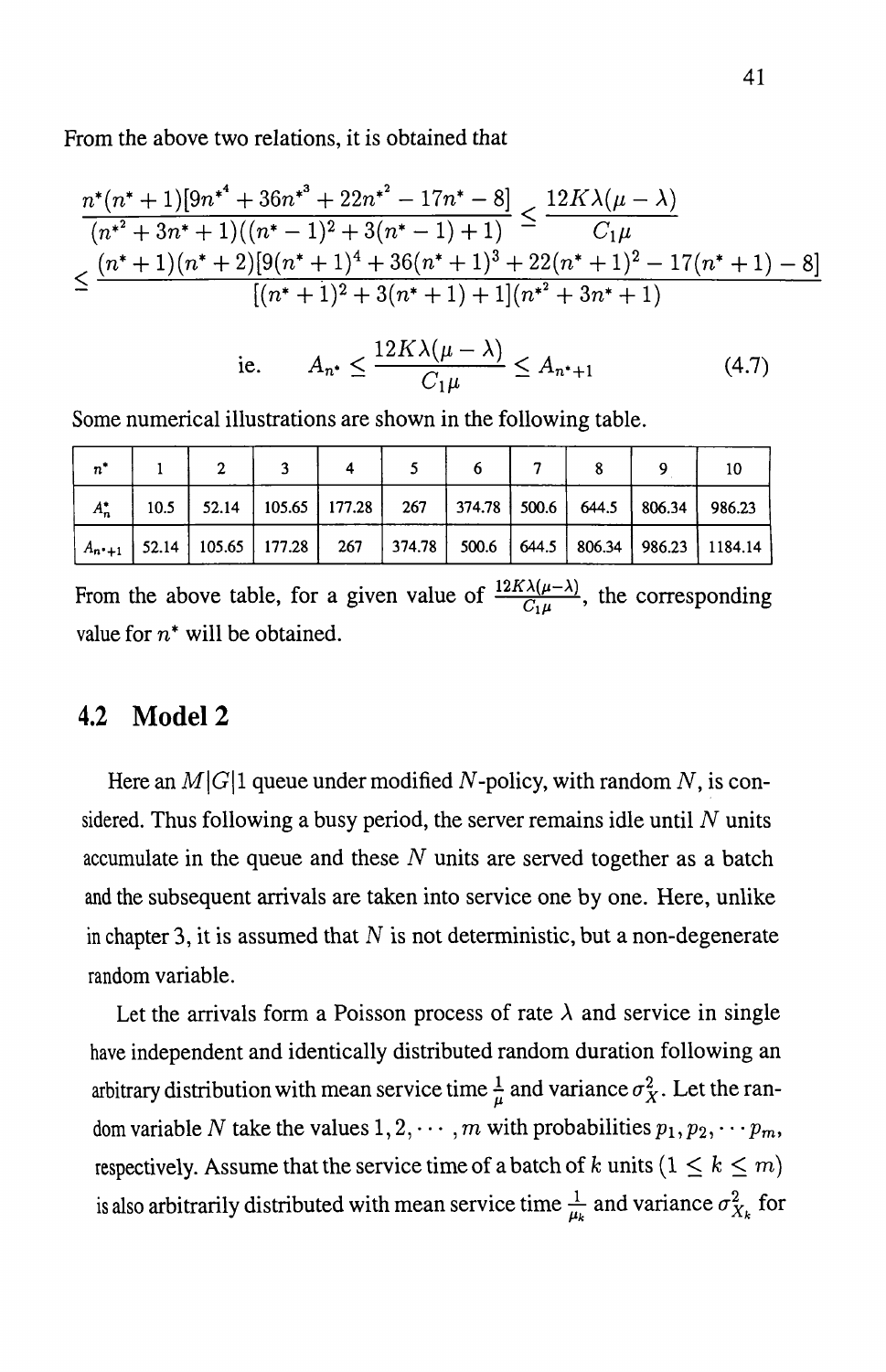$1 \leq k \leq m$  and  $\mu_1 > \mu_2 > \mu_3 \cdots > \mu_m$ .

Following notations are used in this model.

- $X(t)$  Number of units in the system at time t.
- 0 if the server is idle at  $t$ . 1 if the forthcoming service is a single service or a single  $Y(t) = \begin{cases}$  service is taking place at t, according as t is a departure epoch or an arbitrary epoch, respectively. 2 if a batch service is taking place at  $t$ .

If  $Y(t) = 2$ , define  $Z(t) =$  Number of units that are being served at t.  $\{(X(t), Y(t), Z(t)) | t \ge 0\}$  is a stochastic process with the state space

$$
\{(i,0)|0\leq i\leq m-1\}\cup\{(i,1)|i\geq 1\}\cup\{(i,2,j)|i\geq 1,j\leq i\}
$$

In particular, the embedded stochastic process  $\{(X(t_i), Y(t_i))\}$  where  $t_0 =$  $0, t_1, t_2, t_3, \cdots$  are the successive times of completions of service is a Markov chain with the state space  $S = \{(0, 0)\} \cup \{(i, 1)|i \geq 1\}.$ 

Let  $\pi_{ij}$  and  $q_{ij} (q_{i2j})$  be the steady state probabilities that the system is in state  $(i, j)((i, 2, j))$  at a departure epoch and an arbitrary epoch, respectively. Assume that the steady state solution exists. Then the departure point probabilities  $\pi_{ij}$  and general time probabilities  $q_{ij} (q_{i2j})$  are related as follows:

For  $0 \leq i \leq m-1$ ,

$$
q_{i0} = \pi_{00} \prod_{k=1}^{i} (1 - p_k) \int_0^\infty \frac{e^{-\lambda t} (\lambda t)^i}{i!} dt,
$$
  
i.e,  $q_{i0} = \frac{\pi_{00}}{\lambda} \prod_{k=1}^{i} (1 - p_k) \quad \text{for } 0 \le i \le m - 1.$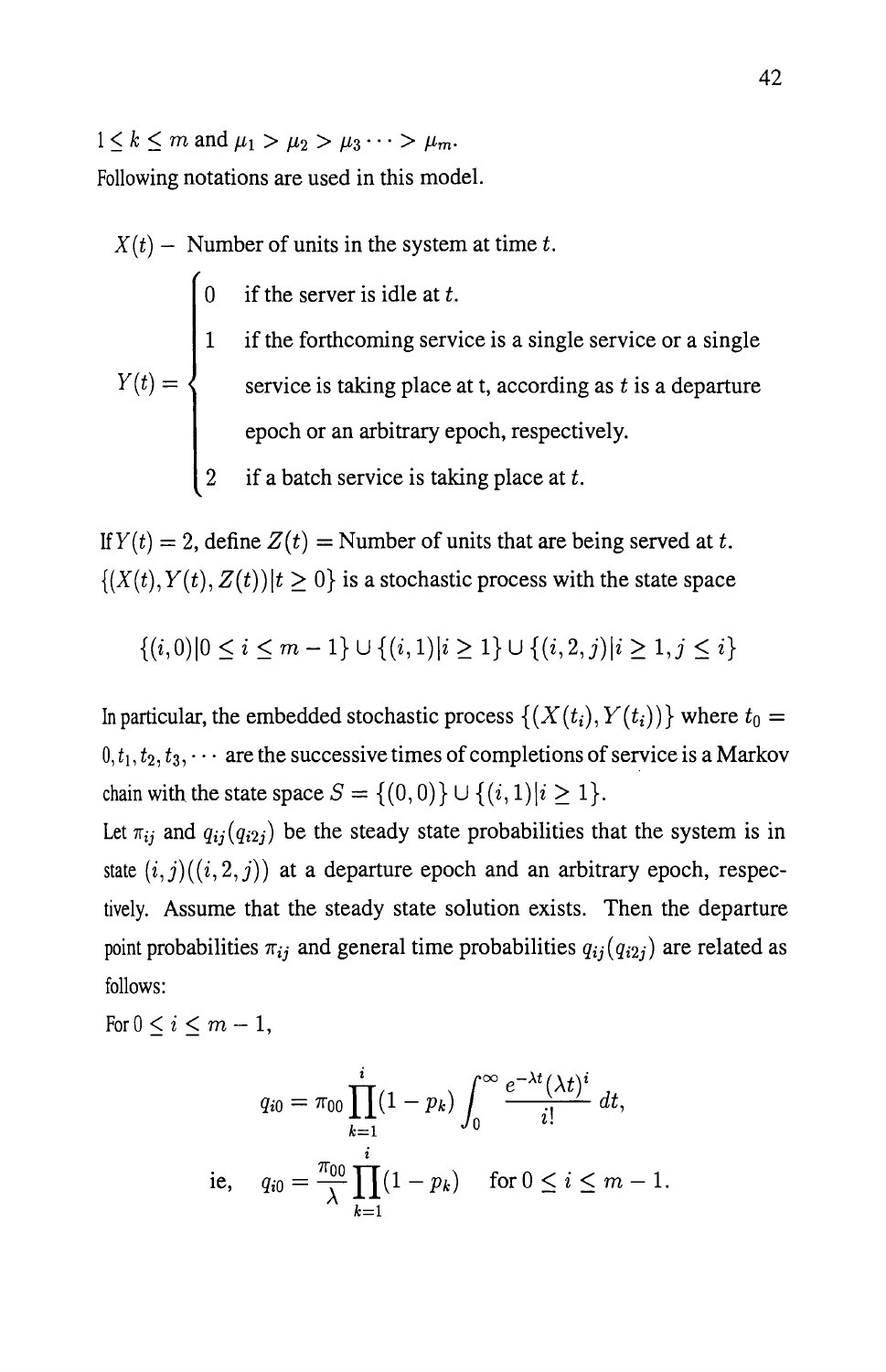For  $i \geq 1$  and  $j \leq i$ ,

$$
q_{i2j} = \pi_{00} p_j \prod_{k=1}^{j-1} (1 - p_k) \int_0^\infty \int_0^t \frac{e^{-\lambda u} \lambda(\lambda u)^{j-1}}{(j-i)!} [1 - B_j(t-u)] e^{-\lambda(t-u)} \frac{[\lambda(t-u)]^{i-j}}{(i-j)!} du dt
$$

and

$$
q_{i1} = \sum_{k=1}^{i} \pi_{k1} \int_0^{\infty} \frac{e^{-\lambda u} (\lambda u)^{i-k}}{(i-k)!} [1 - B(u)] \ du.
$$

where  $B_j(\cdot)$  and  $B(\cdot)$  are the distribution functions of the service times of a batch of j units and a single unit, respectively. Let *Q* be the transition probability matrix of the embedded Markov chain  $\{(X(t_i), Y(t_i))\}.$ Then

$$
Q = \begin{pmatrix} (0,0) & (1,1) & (2,1) & (3,1) & \cdots \\ (0,0) & c_0 & c_1 & c_2 & c_3 & \cdots \\ (1,1) & k_0 & k_1 & k_2 & k_3 & \cdots \\ (2,1) & 0 & k_0 & k_1 & k_2 & \cdots \\ 0 & 0 & k_0 & k_1 & \cdots \\ \vdots & \vdots & \cdots & \cdots & \cdots & \cdots \\ \vdots & \vdots & \cdots & \cdots & \cdots & \cdots \end{pmatrix}
$$

where

$$
c_n = Pr\{n \text{ arrivals during a batch service}\}\
$$

$$
= \sum_{k=1}^m \int_0^\infty \frac{e^{-\lambda t} (\lambda t)^n}{n!} dB_k(t) p_k
$$

and  $k_n = Pr\{n \text{ arrivals during a single service }\} = \int_0^\infty \frac{e^{-\lambda t} (\lambda t)^n}{n!} dB(t)$  $\begin{array}{ccc} & & n! \end{array}$ 

 $\Pi = {\pi_{ij}}$  can be found as the solution to the stationary equation  $\Pi Q = \Pi$ .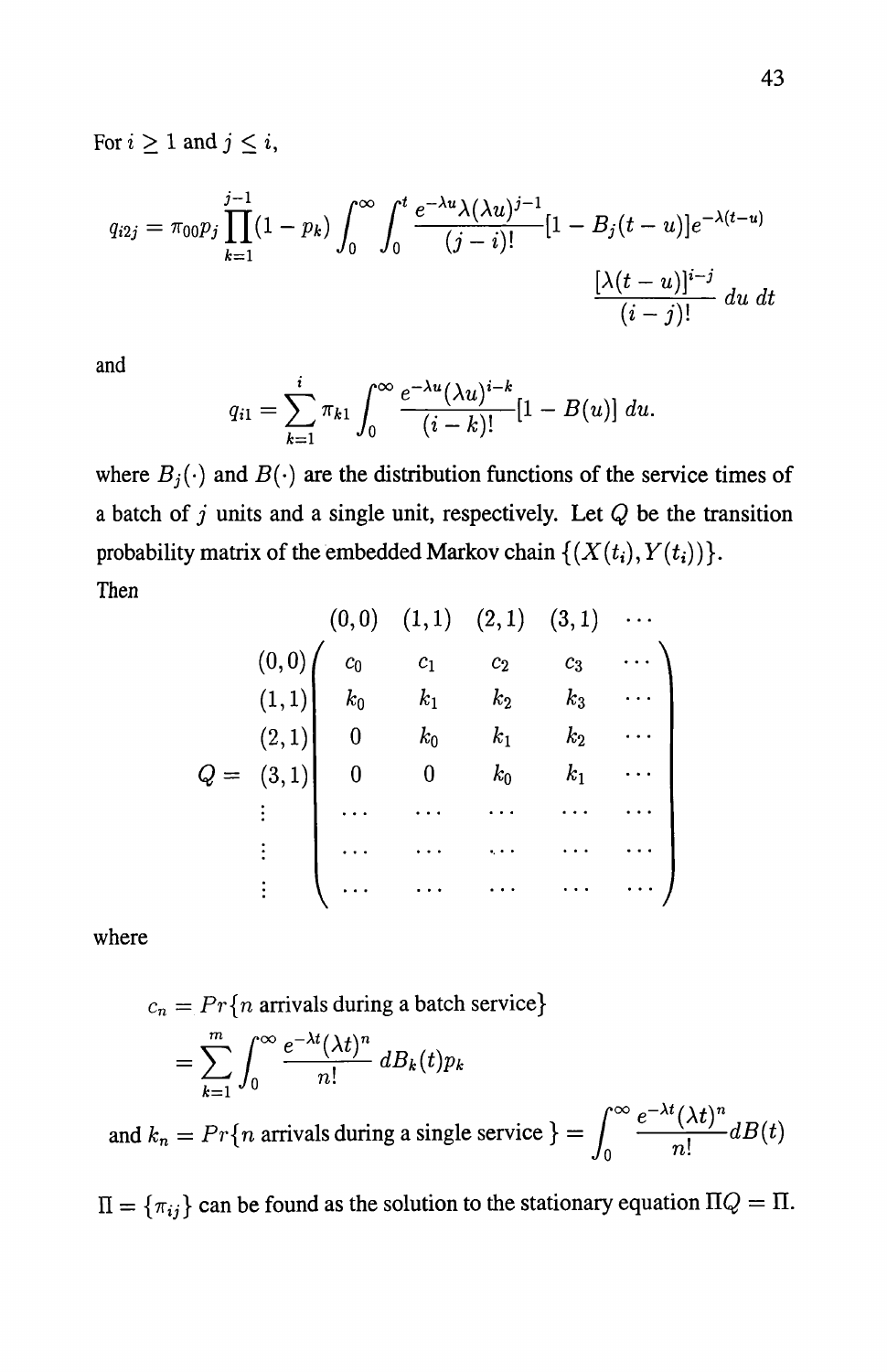This yields :

$$
\pi_{00} = \pi_{00}c_0 + \pi_{11}k_0 \tag{4.8}
$$

$$
\pi_{i1} = \pi_{00}c_i + \sum_{j=1}^{i+1} \pi_{j1}k_{i-j+1} \quad \text{for } i \ge 1.
$$
 (4.9)

Define the probability generating functions  $\Pi(z) = \pi_{00} + \sum_{i=1}^{\infty} \pi_{i1} z^i$ ,  $C(z) =$  $\sum_{i=0}^{\infty} c_i z^i$  and  $K(z) = \sum_{i=0}^{\infty} k_i z^i$  such that all these series converge for  $|z| \leq 1$ .

Multiplying (4.9) by  $z^i$ , taking summation over i from 1 to  $\infty$ , adding the resulting equation and (4.8), it can be found that

$$
\Pi(z)=\pi_{00}\big[\frac{zC(z)-K(z)}{z-K(z)}\big].
$$

Then  $\Pi(1) = 1$  gives  $\pi_{00} = \frac{1-\rho}{1-\rho + \sum_{k=1}^{m} \rho_k p_k}$  where  $\rho = \frac{\lambda}{\mu}$  and  $\rho_k = \lambda / \mu_k$ Now the expected system size at a departure epoch,

$$
L' = \Pi'(1) = \left[\frac{d}{dz}\Pi(z)\right]_{z=1}
$$
  
= 
$$
\frac{(1-\rho)\sum_{k=1}^{m}(\lambda^2\sigma_{X_k}^2 + \rho_k^2 + 2\rho_k)p_k + (\lambda^2\sigma_X^2 + \rho^2)\sum_{k=1}^{m}\rho_kp_k}{2(1-\rho)(1-\rho + \sum_{k=1}^{m}\rho_kp_k)}
$$

Expected queue size at an arbitrary time point when the server is busy is given by

$$
L = \sum_{i=1}^{\infty} (i-1)q_{i1} + \sum_{j=1}^{m} \sum_{i=j}^{\infty} (i-j)q_{i2j}
$$
  
= 
$$
\sum_{i=1}^{\infty} \sum_{k=1}^{i} (i-1)\pi_{k1} \int_{0}^{\infty} \frac{e^{-\lambda u}(\lambda u)^{i-k}}{(i-k)!} (1-B(u)) du + \pi_{00} \sum_{j=1}^{m} \prod_{k=1}^{j-1} p_{j} (1-p_{k})
$$
  

$$
\int_{0}^{\infty} \int_{0}^{t} e^{-\lambda u} \frac{\lambda(\lambda u)^{j-1}}{(j-1)!} (\lambda(t-u))[1-B_{j}(t-u)] du dt
$$
  
= 
$$
\frac{L'-1+\pi_{00}}{\mu} + \frac{\lambda(1-\pi_{00})}{2} E(X^{2}) + \frac{\lambda \pi_{00}}{2} \sum_{j=1}^{m} \prod_{k=1}^{j-1} p_{j} (1-p_{k}) E(X^{2}_{j})
$$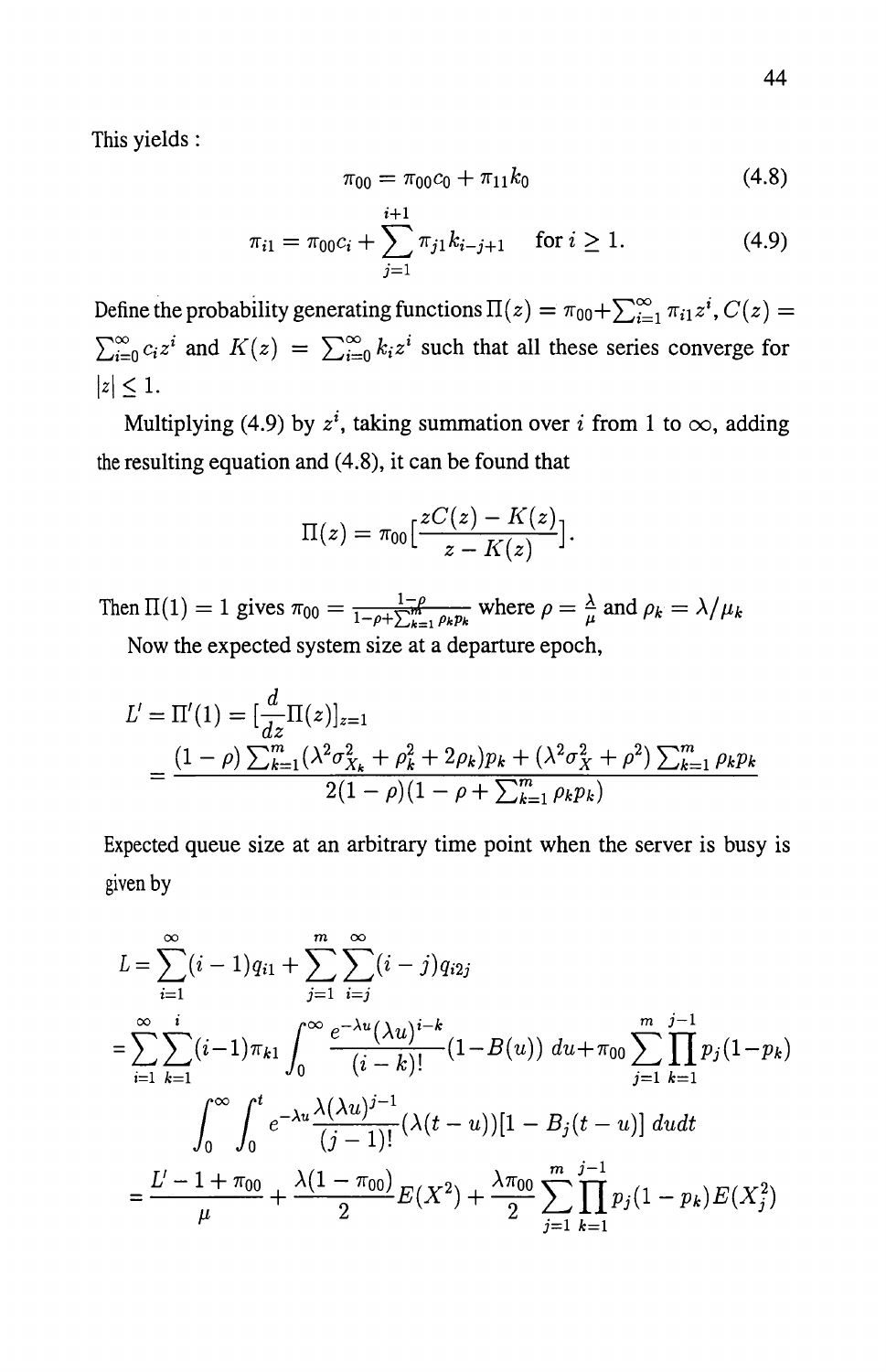$\mathcal{I}$  is the set of  $\mathcal{I}$  and  $\mathcal{I}$ ". *"J-* ", ,. ... ~ ..... / where  $E(X^2)$  and  $E(X_i^2)$  are the second raw moments of single service time and batch service times containing  $j$  units, respectively. The application of Foster's theorem in a fashion similar to that of section 5.1.4 of [12] shows that the embedded Markov chain is ergodic and hence possesses stationary distribution when  $\rho = \lambda/\mu < 1$  provided  $\mu_k < \mu$  for  $k > 1$ .

 $\mathcal{N}$  , and  $\mathcal{N}$  , and  $\mathcal{N}$ 

 $\sqrt{\frac{5}{4}}$ 

Since by Lemma 3.2.2 of chapter 3, the expected duration of a busy period that starts with *k* customers is  $\frac{E(X_k)}{1-\rho}$ , the expected duration of a busy period for this model is  $\sum_{k=1}^{m} \frac{E(X_k)p_k}{1-\rho}$ . Thus we have

**Lemma 4.2.1.** *The expected duration of a busy period is*  $\sum_{k=1}^{m} \frac{E(X_k)p_k}{1-\rho}$  =  $\sum_{k=1}^{m} = \frac{P_k/\mu_k}{1-\rho}.$ 

Since the idle time of the server in a model where the initial service starts only with the arrival of the  $k^{th}$  unit is  $k/\lambda$ , the expected idle time of the server for this model is  $\frac{1}{\lambda} \sum_{k=1}^{m} k p_k$ . Hence we have

**Lemma 4.2.2.** *Mean length of a busy cycle,* 

$$
B = \sum_{k=1}^{m} \frac{p_k / \mu_k}{1 - \rho} + \frac{1}{\lambda} \sum_{k=1}^{m} k p_k.
$$

Now,  $W$ , the expected total waiting time of all those customers who have reached the system during an idle period

$$
= \sum_{k=1}^{m} E
$$
 (Waiting time of all those customers who have reached

during an idle period given that the idle period ends at

the arrival of the  $k^{th}$  unit) $p_k$ 

$$
= \sum_{k=1}^{m} \sum_{j=1}^{k-1} \frac{j}{\lambda} p_k = \sum_{k=2}^{m} \frac{k(k-1)}{2\lambda} p_k
$$

If the costs  $K$  and  $C_4$ , that have been already stated in the previous chapters, are the only costs considered, the per unit time cost function for this model,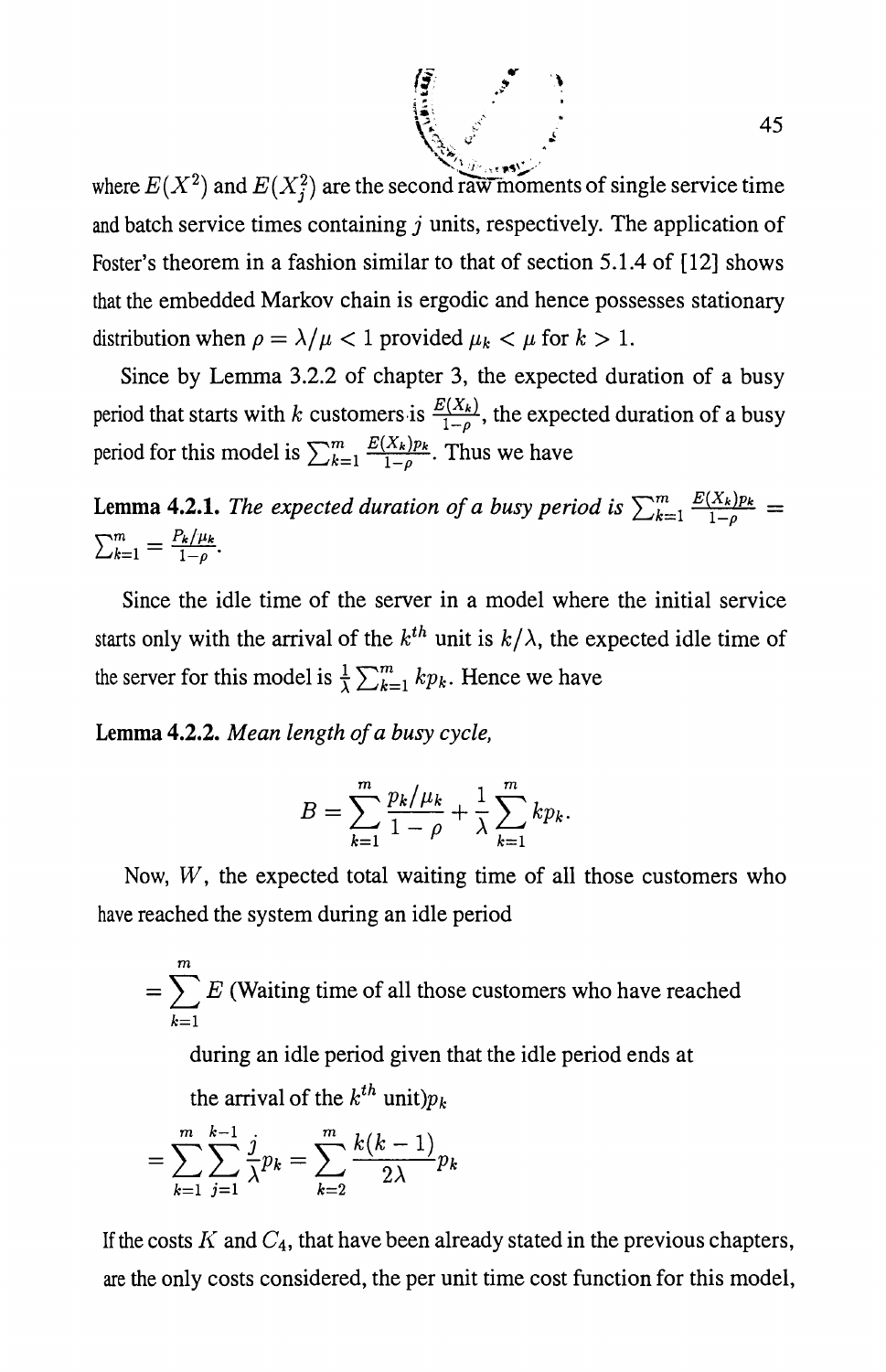denoted by  $F_{Mod-N}$  assumes the form

$$
F_{Mod-N} = K \frac{1}{B} + C_4 W
$$
  
=  $K \left[ \frac{\sum_{k=1}^{m} p_k / \mu_k}{1 - \rho} + \frac{1}{\lambda} \sum_{k=1}^{m} k p_k \right]^{-1} + \frac{C_4}{2\lambda} \sum_{k=2}^{m} k(k-1) p_k$  (4.10)

Now we investigate the optimal form of the distribution of  $N$  from the same three types of distributions that have been considered in Model 1. Also as a particular case, it is assumed that  $\mu_k = \frac{\mu}{\alpha k}$ ; 0.5 <  $\alpha$  < 1 for  $1 \leq k \leq m$ . This means that expected service time of a batch consisting of *k* units is less than the time required for *k* single services.

Case 1 : *N uniformly distributed.* 

Since *N* is discrete uniform,  $p_k = \frac{1}{m}$  for  $1 \leq k \leq m$ . Then

$$
F_{Mod-N} = K \frac{2\lambda(\mu - \lambda)}{(m+1)[\mu + (\alpha - 1)\lambda]} + C_4 \frac{m^2 - 1}{6\lambda}
$$

Clearly  $F_{Mod-N}$  is convex in m. Hence if  $m^*$  is the optimal value for m,

 $F_{Mod-N}(m^*) \le F_{Mod-N}(m^*+1)$  and  $F_{Mod-N}(m^*) \le F_{Mod-N}(m^*-1)$ These two relations yield:

$$
m^*(m^*+1)(2m^*-1) \le 12 \frac{K\lambda^2(\mu-\lambda)}{C_4[\mu+(\alpha-1)\lambda]} \le (m^*+1)(m^*+2)(2m^*+1)
$$
\n(4.11)

Some numerical illustrations are provided in the following table.

| $m^\ast$                                                                               |  | 3 <sup>7</sup> | $\overline{4}$ |  |  |                                                          | 10 |
|----------------------------------------------------------------------------------------|--|----------------|----------------|--|--|----------------------------------------------------------|----|
| $m^*(m^*+1)(2m^*-1)$                                                                   |  |                |                |  |  | 2   18   60   140   270   462   728   1080   1530   2090 |    |
| $(m^*+1)(m^*+2)(2m^*+1)$   18   60   140   270   462   728   1080   1530   2090   2772 |  |                |                |  |  |                                                          |    |

From the above table, we see that for given values of  $C_4$ ,  $K$ ,  $\alpha$ ,  $\lambda$  and  $\mu$  the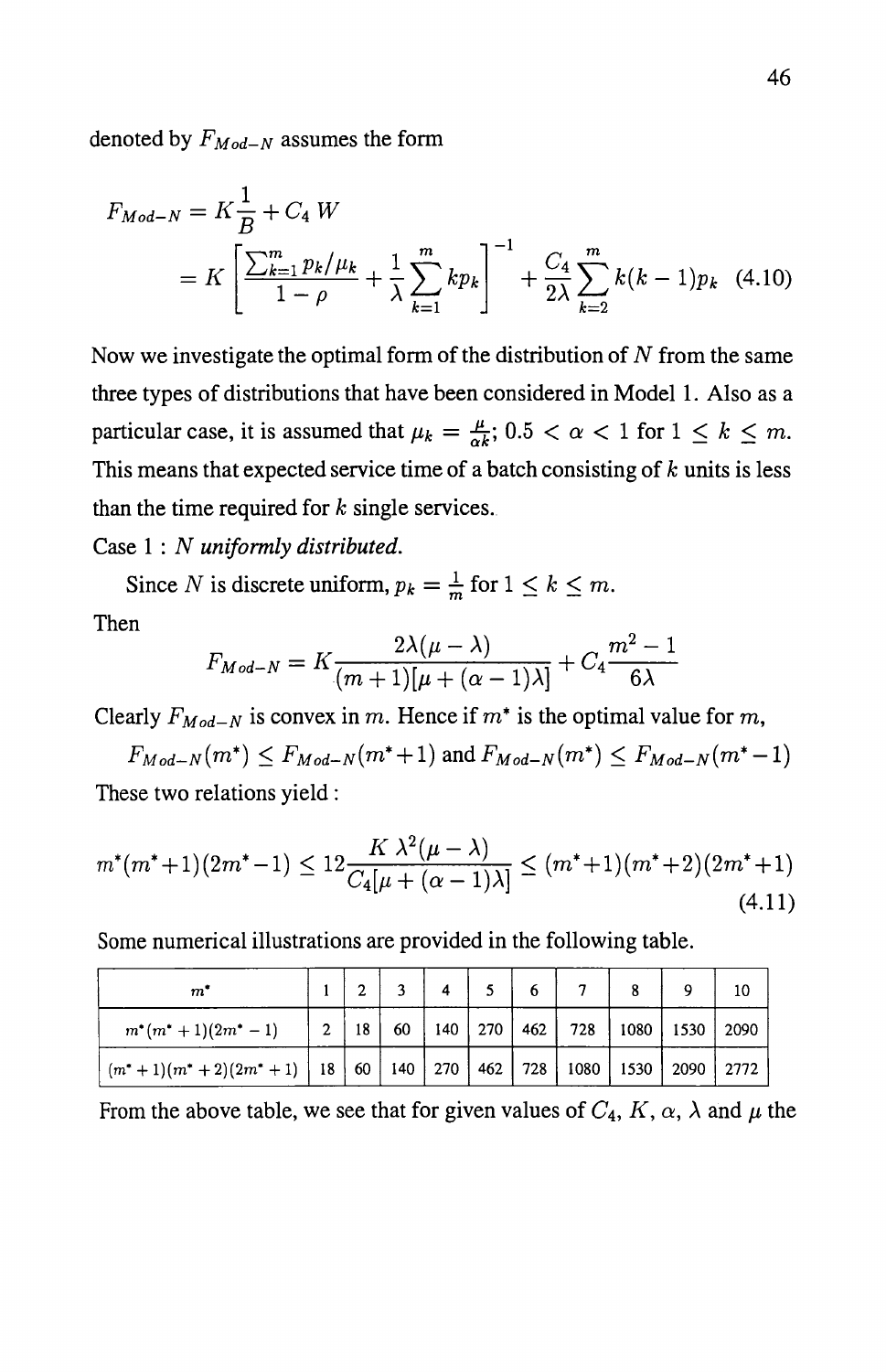corresponding value for  $m^*$  can be obtained. For example, if

$$
12 \frac{K\lambda^{2}(\mu - \lambda)}{C_{4}[\mu + (\alpha - 1)\lambda]} = 175, \qquad m^{*} = 4.
$$

However, for large value of  $m^*$ , from (4.11) we get

$$
m^*(m^*+1)(2m^*-1) \approx 12 \frac{K\lambda^2(\mu-\lambda)}{C_4[\mu+(\alpha-1)\lambda]}.
$$

so that  $m^* \approx A_1 + A_2 - \frac{1}{6}$ where  $A_1 = \sqrt[3]{-b/2} + \sqrt{b^2/4 + a^3/27}$ ,  $A_2 = \sqrt[3]{-b/2 - \sqrt{b^2/4 + a^3/27}}, a = -7/12$  and  $b = \frac{1}{\sqrt{5}} - \frac{162K\lambda^2(\mu - \lambda)}{2}$  $27\overline{2} - C_4[\mu + (\alpha - 1)\lambda]$ Case 2 : *Distribution of N unimodal and symmetric with respect to a maximum.* 

Under this assumption let  $m = 2n+1$ , odd. Then  $p_k = p_{2n-k+2} = \frac{k}{(n+1)^2}$ for  $k = 1, 2, ..., n + 1$  and

$$
F_{Mod-N} = K \frac{\lambda(\mu - \lambda)}{(n+1)[\mu + (\alpha - 1)\lambda]} + \frac{C_4 n(7n+8)}{12\lambda}
$$

 $F_{Mod-N}$  is convex in *n*. If  $n^*$  is the value of *n* that minimises  $F_{Mod-N}$ ,

 $F_{Mod-N}(n^*) \le F_{Mod-N}(n^*+1)$  and  $F_{Mod-N}(n^*) \le F_{Mod-N}(n^*-1)$ These two relations yield:

$$
n^*(n^*+1)(14n^*+1) \le 12 \frac{K\lambda^2(\mu-\lambda)}{C_4[\mu+(\alpha-1)\lambda]} \le (n^*+1)(n^*+2)(14n^*+15)
$$
\n(4.12)

Some numerical illustrations are shown below.

|                                                                                                                      |  | $\overline{a}$ | 4 |  | $\overline{7}$ |                                                                   |  |
|----------------------------------------------------------------------------------------------------------------------|--|----------------|---|--|----------------|-------------------------------------------------------------------|--|
| $n^*(n^*+1)(14n^*+1)$                                                                                                |  |                |   |  |                | 30   174   516   1140   2130   3570   5544   8136   11430   15510 |  |
| $\left( (n^{*}+1)(n^{*}+2)(14n^{*}+15) \right)$ 174   516   1140   2130   3570   5544   8136   11430   15510   20460 |  |                |   |  |                |                                                                   |  |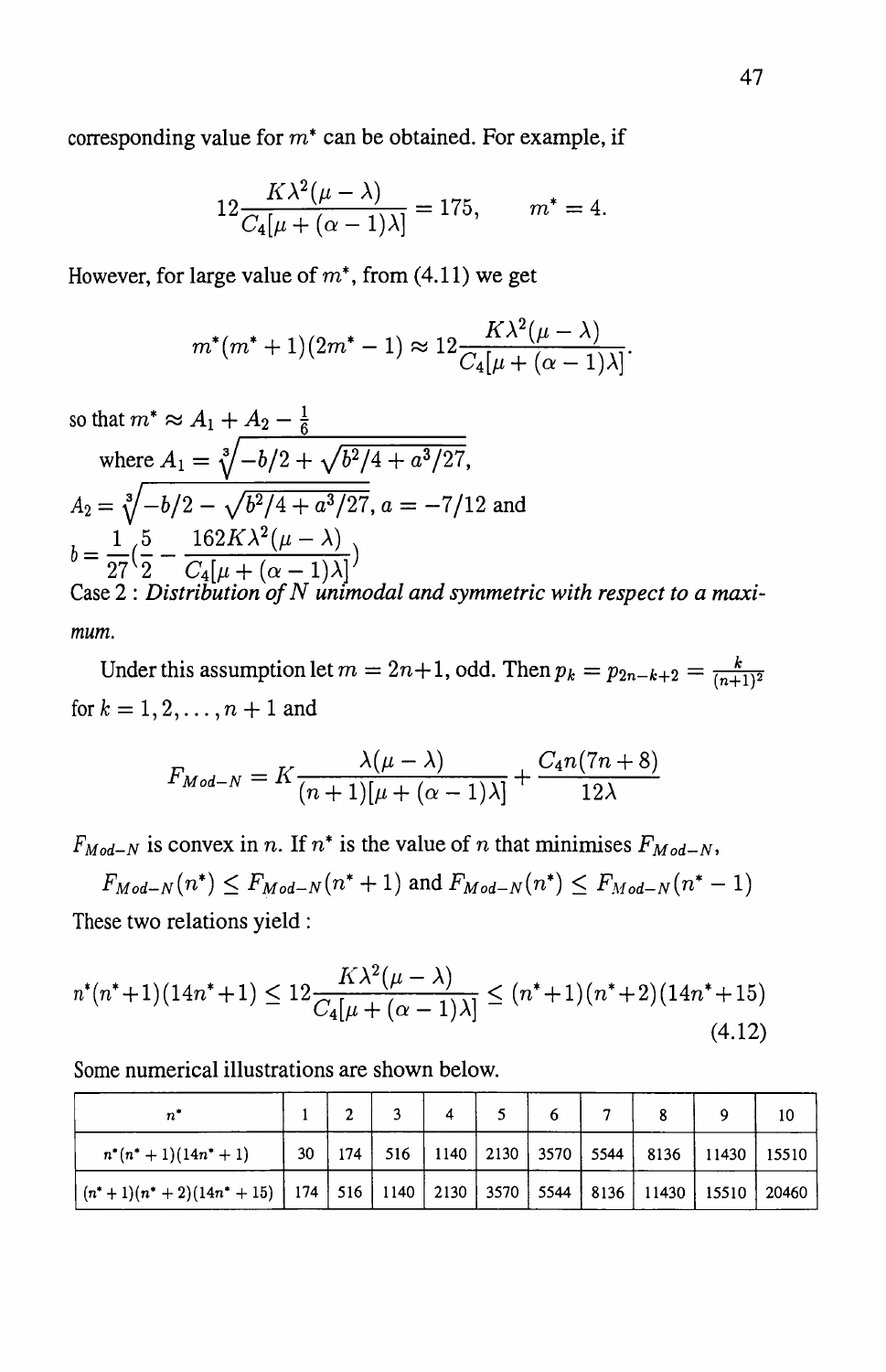From the above table, for a given value of  $12 \frac{K\lambda^2(\mu - \lambda)}{C_4[\mu + (\alpha - 1)\lambda]},$  ie, given values of  $C_4$ ,  $K$ ,  $\alpha$ ,  $\lambda$  and  $\mu$ , the corresponding value for  $n^*$  will be obtained. For example, if

 $\frac{K\lambda^2(\mu - \lambda)}{C_4[\mu + (\alpha - 1)\lambda]}$  = 4000,  $n^* = 6$  so that  $m^* = 2n^* + 1 = 13$ .<br>However, for large value of  $n^*$ , (4.12) gives

$$
n^*(n^*+1)(14n^*+1) \approx 12 \frac{K\lambda^2(\mu-\lambda)}{C_4[\mu+(\alpha-1)\lambda]}
$$

so that 
$$
n^* \approx A_1 + A_2 - 5/14
$$
  
\nwhere  $A_1 = \sqrt[3]{-b/2 + \sqrt{b^2/4 + a^3/27}}$ ,  
\n $A_2 = \sqrt[3]{-b/2 - \sqrt{b^2/4 + a^3/27}}$ ,  $a = -61/196$  and  
\n $b = \frac{45}{686} - \frac{6K\lambda^2(\mu - \lambda)}{7C_4[\mu + (\alpha - 1)\lambda]}$ 

Case 3 : *Distribution of* N *symmetric with respect to a minimum.*  Just like in case 2, assume that  $m = 2n + 1$ , odd.

Then 
$$
p_k = p_{2n-k+2} = \frac{n-k+2}{(n+1)^2+n}
$$
 for  $k = 1, 2, ..., n+1$  and

$$
F_{Mod-N} = K \frac{\lambda(\mu - \lambda)}{(n+1)[\mu + (\alpha - 1)\lambda]} + \frac{C_4 n(n+1)(9n^2 + 25n + 8)}{12\lambda((n+1)^2 + n)}
$$

Here again  $F_{Mod-N}$  is convex in n. If  $n^*$  is the optimal value for n, then we have

 $F_{Mod-N}(n^*) \le F_{Mod-N}(n^*+1)$  and  $F_{Mod-N}(n^*) \le F_{Mod-N}(n^*-1)$ These two relations yield :

$$
\frac{n^{*^2}(n^*+1)(9n^{*^4}+35n^{*^3}+23n^{*^2}-17n^*-8)}{(n^{*^2}+n^*-1)((n^*+1)^2+n^*)} \leq \frac{6R\lambda^2(\mu-\lambda)}{C_4[\mu+(\alpha-1)\lambda]}
$$
  

$$
\leq \frac{(n^*+1)^2(n^*+2)(9n^{*^4}+71n^{*^3}+182n^{*^2}+170n^*+42)}{((n^*+1)^2+n^*)((n^*+2)^2+n^*+1)}
$$

i.e. 
$$
A_{n^*} \leq \frac{6R\lambda^2(\mu - \lambda)}{C_4[\mu + (\alpha - 1)\lambda]} \leq A_{n^*+1}
$$
 (4.13)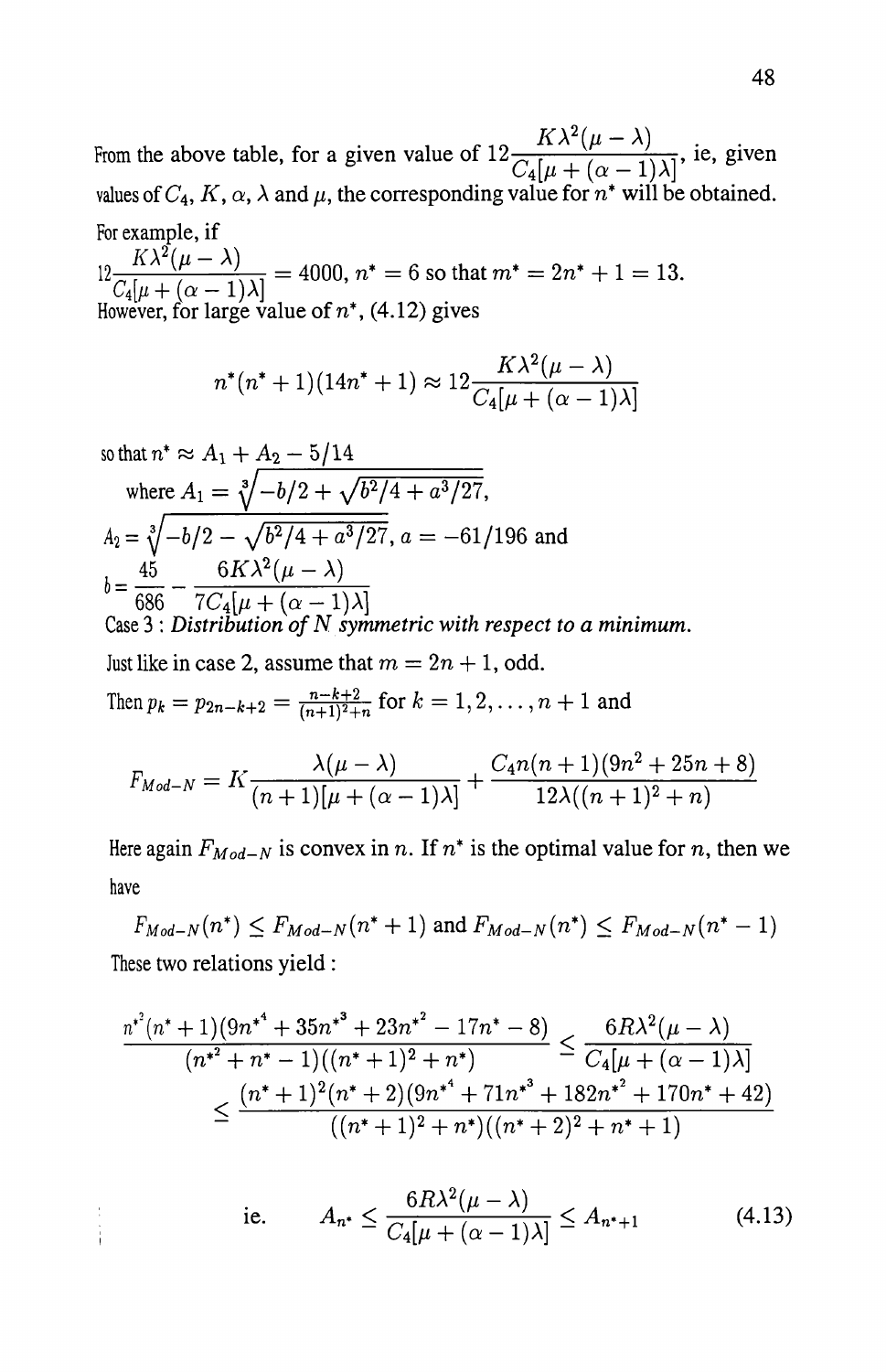Some numerical illustrations are shown below.

| $n^*$   |  |                                                                                            |  |  |       |
|---------|--|--------------------------------------------------------------------------------------------|--|--|-------|
| $A_{n}$ |  | 16.8   103.42   313.84   482.72   1322.37   2228.55   3474.7   5114.8   7202.9   9793      |  |  |       |
|         |  | $A_{n+1}$   103.42   313.84   482.72   1322.37   2228.55   3474.7   5114.8   7202.9   9793 |  |  | 12939 |

From the above table, for a given value of  $\frac{6R\lambda^2(\mu-\lambda)}{C_4[\mu+(\alpha-1)\lambda]}$ , the corresponding value for *n*<sup>\*</sup> will be obtained. For example, if  $\frac{6R\lambda^2(\mu - \lambda)}{C_4[\mu + (\alpha - 1)\lambda]}$ 2000, then  $n^* = 5$  and so  $m^* = 2n^* + 1 = 11$ .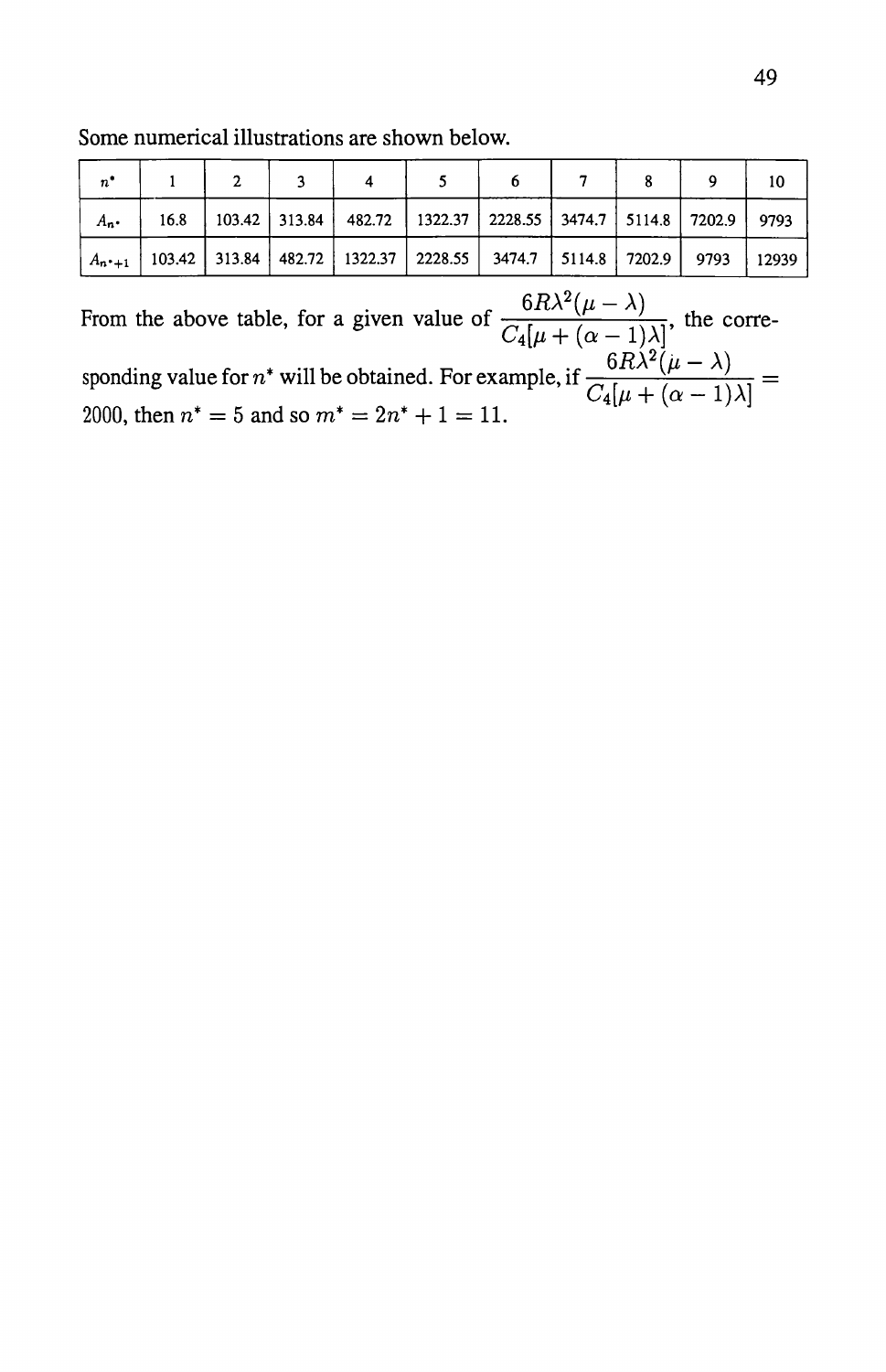### **Chapter 5**

# **Transient analysis of the**  $M\vert M\vert$  **queue under N-policy**

The transient (time dependent) analysis of queueing models are quite complicated procedures. The derivation of the transient behaviour of even the  $M|M|1$  model, which is the simplest among all queueing models, becomes quite messy. The transient solution of the  $M|M|1$  model postdated that of the basic Erlang work by nearly half a century, with the first published solution due to Lederman and Reuter [19], in which they used spectral analysis for the general birth-death process. In the same year, another paper by Bailey [3], on the solution of the problem, appeared. This was followed by the one by Champernowne [6]. Bailey's approach to the time-dependent problem was via generating functions for the partial differential equation and Champernowne's was via advanced combinatorial methods. It is Bailey's approach that has been the most popular over the years and the same approach is being followed in this chapter also. Recently, Parthasarathy [29] has provided a simple approach to the transient analysis. Syski [35] also has made some contribution to this. Parthasarathy and Sharafali [30] have studied transient behaviour of  $M|M|C$  queue. A different approach to transient analysis was developed by Sharma and Shobha [33].

Steady state analysis of both  $M|M|1$  and  $M|G|1$  models, under Npolicy have been carried out by several researchers. In this chapter, the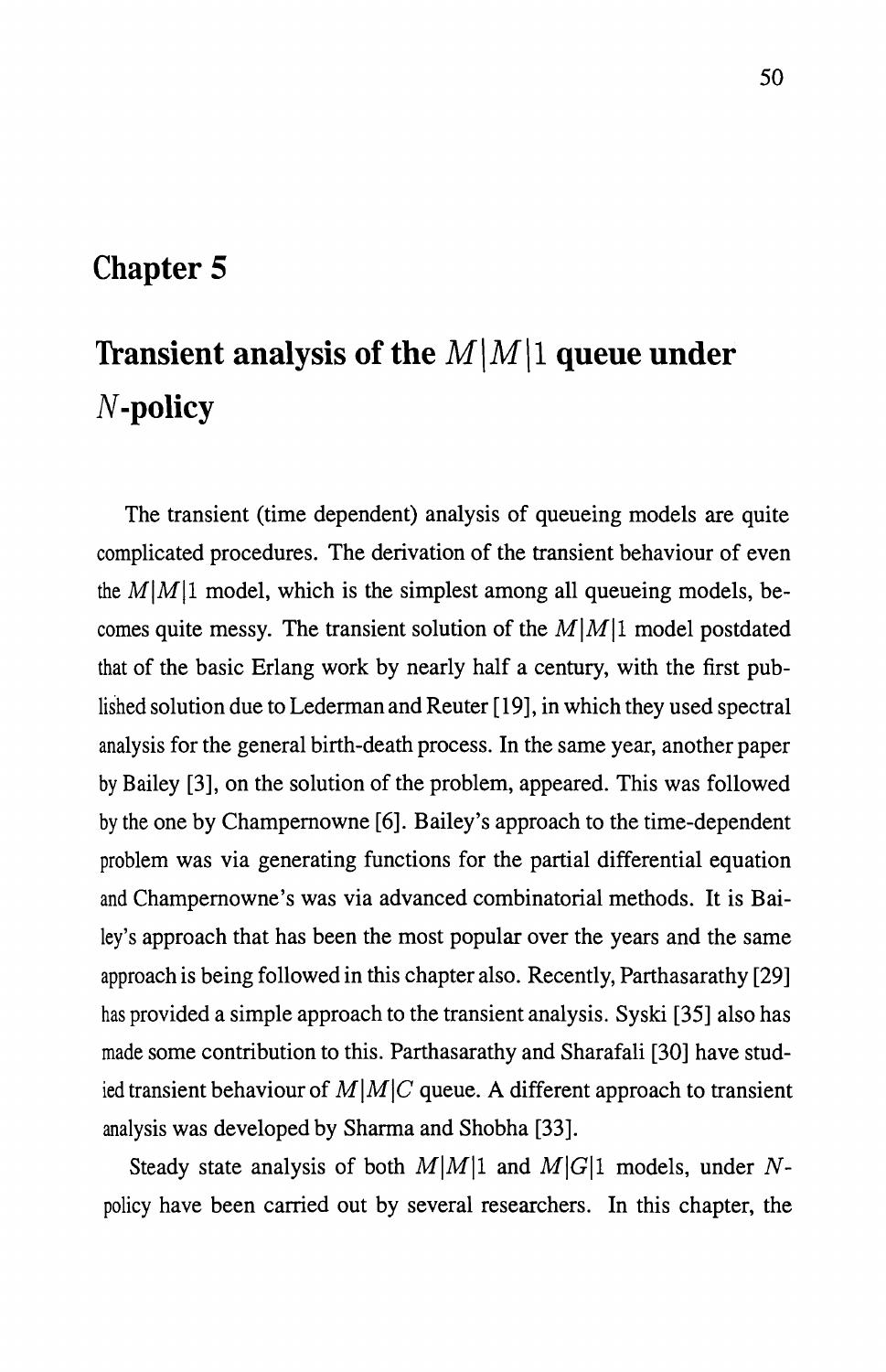transient behaviour of an  $M|M|1$  queue, under N-policy is studied. Here the system state probabilities in finite time are obtained in terms of Bessel function. Also, for the same model, the output distribution (distribution of time between successive departures) in the steady state is derived.

Let the arrivals follow Poisson process of rate  $\lambda$  and service times be exponentially distributed with rate  $\mu$ .

#### **5.1 Transient analysis**

Let  $X(t)$  be the number of units in the system at time  $t$  and

$$
Y(t) = \begin{cases} 0 & \text{if the server is idle at } t \\ 1 & \text{if the server is busy at } t \end{cases}
$$

Then  $\{(X(t), Y(t)) : t \geq 0\}$  is a continuous time Markov process with the state space  $S = \{(0,0)(1,0)\cdots,(N-1,0)(1,1)(2,1)\cdots\}$ . Let  $P_{ij}(t)$ be the probability that the system is in state  $(i, j)$  at time  $t$ . Then the differential-difference equations satisfied by  $P_{ij}(t)$  are:

$$
P'_{00}(t) = -\lambda P_{00}(t) + \mu P_{11}(t)
$$
\n(5.1)

$$
P'_{n0}(t) = -\lambda P_{n0}(t) + \lambda P_{n-1,0}(t) \quad \text{for } 1 \le n \le N-1 \qquad (5.2)
$$

$$
P'_{11}(t) = -(\lambda + \mu)P_{11}(t) + \mu P_{21}(t)
$$
\n(5.3)

$$
P'_{N1}(t) = -(\lambda + \mu)P_{N1}(t) + \lambda P_{N-1,1}(t) + \mu P_{N+1,1}(t) + \lambda P_{N-1,0}(t)
$$
\n(5.4)

$$
P'_{n1}(t) = -(\lambda + \mu)P_{n1}(t) + \lambda P_{n-1,1}(t) + \mu P_{n+1,1}(t)
$$
  
for  $2 \le n \le N - 1$ ,  $n \ge N + 1$  (5.5)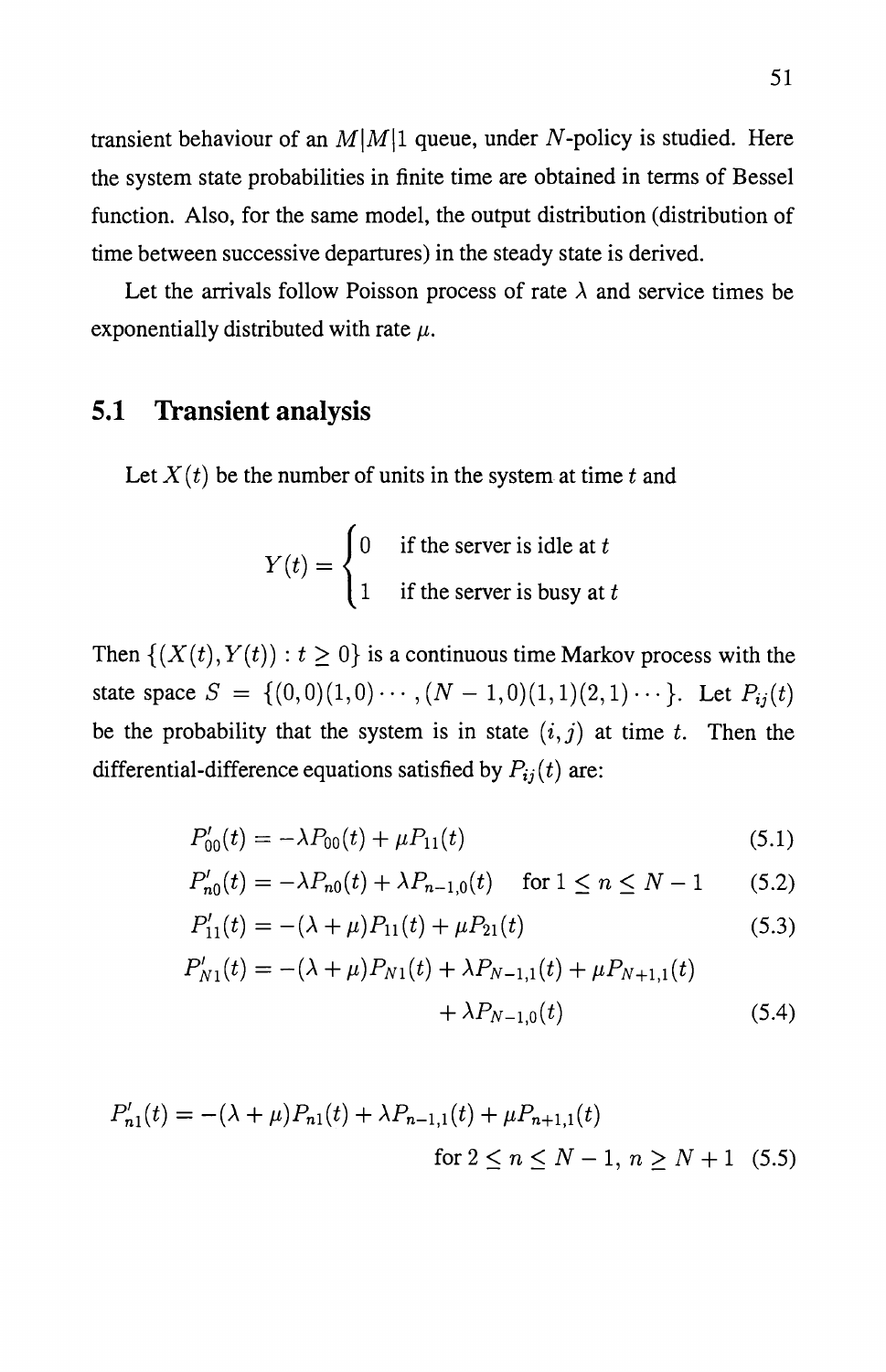Let it be assumed that the initial system size at time 0 is i where  $i < N$ . ie, the initial service will start only after the accumulation of  $N - i$  more units.

Then  $P_{i0}(0) = 1$  and  $P_{ik}(0) = 0$  for all other j and k. Define  $G_1(z,t) = \sum_{n=1}^{N-1} P_{n0}(t)z^n$  and  $G_2(z,t) = \sum_{n=1}^{\infty} P_{n1}(t)z^n$  such that the infinite series is convergent for  $|z| \leq 1$ . When (5.2) is multiplied throughout by  $z^n$  and then summed with respect to *n* from 1 to  $N - 1$ , we get

$$
\frac{\partial}{\partial t}G_1(z,t)=-\lambda G_1(z,t)+\lambda z P_{00}(t)+\lambda z G_1(z,t)-\lambda z^N P_{N-1,0}(t)
$$

Let  $\bar{G}_i(z, s)$  and  $\bar{P}_{ij}(s)$  be the Laplace transforms of  $G_i(z, t)$  and  $P_{ij}(t)$ respectively. Then by taking Laplace transform of both sides of the above equation and rearranging, it is found that

$$
\bar{G}_1(z,s) = \frac{z}{s + \lambda - \lambda z} \left[ z^{i-1} + \lambda \bar{P}_{00}(s) - \lambda z^{N-1} \bar{P}_{N-1,0}(s) \right]
$$
(5.6)

Since  $\bar{G}_1(z, s) = \sum_{n=1}^{N-1} \bar{P}_{n0}(s) z^n$ , from (5.6) we get

$$
\bar{P}_{n0}(s) = \begin{cases}\n\left(\frac{\lambda}{s+\lambda}\right)^n \bar{P}_{00}(s) & \text{for } n < i \\
\frac{1}{\lambda} \left(\frac{\lambda}{s+\lambda}\right)^{n-i+1} + \left(\frac{\lambda}{s+\lambda}\right)^n \bar{P}_{00}(s) & \text{for } i \le n \le N-1\n\end{cases} \tag{5.7}
$$

Multiplying (5.3) by *z*, (5.4) by  $z^N$  and each of the equations in (5.5) by  $z^n$ , adding all these equations and adding the resulting equation to (5.1), we get

$$
\frac{\partial}{\partial t}G_2(z,t) + P'_{00}(t) = (\lambda z - \lambda - \mu + \frac{\mu}{z})G_2(z,t) - \lambda P_{00}(t) + \lambda P_{N-1,0}(t)z^N
$$

Taking Laplace transform of both sides and substituting the value of  $\bar{P}_{N-1,0}(s)$  obtained from (5.7), it is found that

$$
\bar{G}_2(z,s) = z \frac{\left\{ z^N \left( \frac{\lambda}{s+\lambda} \right)^{N-i} + \left[ \lambda z^N \left( \frac{\lambda}{s+\lambda} \right)^{N-1} - (s+\lambda) \right] \bar{P}_{00}(s) \right\}}{-\lambda z^2 + (s+\lambda+\mu) z - \mu} \tag{5.8}
$$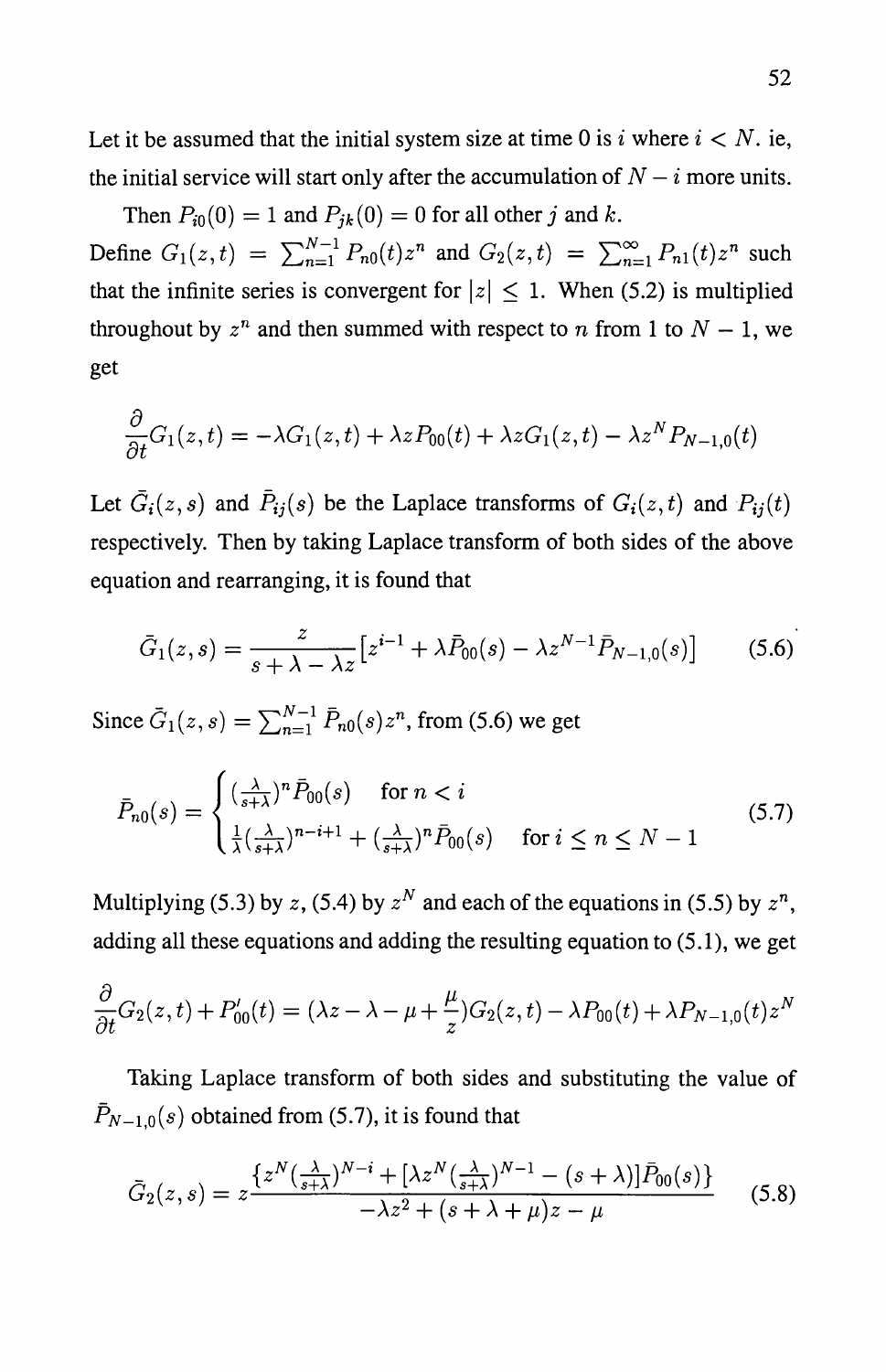Since the Laplace transform  $\bar{G}_2(z, s)$  converges in the region  $|z| \leq 1$ ,  $Re(s) > 0$ , wherever the denominator has zeroes in that region, so must the numerator. The zeroes of the denominator are

$$
z_1 = \frac{(s + \lambda + \mu) - \sqrt{(s + \lambda + \mu)^2 - 4\lambda\mu}}{2\lambda}
$$
 and  

$$
z_2 = \frac{(s + \lambda + \mu) + \sqrt{(s + \lambda + \mu)^2 - 4\lambda\mu}}{2\lambda}
$$

Using Rouche's theorem, we can easily prove that  $z_1$  is the only zero of the denominator in  $|z| \leq 1$ . Hence  $z_1$  is a zero of the numerator also.

Thus we get

$$
z_1^N(\frac{\lambda}{s+\lambda})^{N-i} + \left[\lambda z_1^N(\frac{\lambda}{s+\lambda})^{N-1} - (s+\lambda)\right]\bar{P}_{00}(s) = 0,
$$

since  $z_1 \neq 0$ . From this we get

$$
\bar{P}_{00}(s) = \frac{z_1^N(\frac{\lambda}{s+\lambda})^{N-i}}{(s+\lambda) - \lambda z_1^N(\frac{\lambda}{s+\lambda})^{N-1}}
$$
(5.9)

Substituting the value of  $\bar{P}_{00}(s)$  in (5.8), it is found that

$$
\bar{G}_2(z,s) = \frac{z(\frac{\lambda}{s+\lambda})^{N-i}}{-\lambda(z-z_1)(z-z_2)} \left\{ z^N + \frac{z_1^N[\lambda(\frac{\lambda}{s+\lambda})^{N-1}z^N - s - \lambda]}{(s+\lambda) - \lambda z_1^N(\frac{\lambda}{s+\lambda})^{N-1}} \right\}
$$

Since  $\bar{G}_2(z,s) = \sum_{n=1}^{\infty} \bar{P}_{n1}(s)z^n$ , from the above expression for  $\bar{G}_2(z,s)$ we get

$$
\bar{P}_{n1}(s) = \left(\frac{\lambda}{s+\lambda}\right)^{N-i} \frac{1}{\lambda z_2} z_1^{N-n} \frac{1}{\left(1-\frac{z_1}{z_2}\right)}
$$
\n
$$
+ \frac{z_1^N \left(\frac{\lambda}{s+\lambda}\right)^{N-i}}{\lambda z_2 \left[(s+\lambda) - \lambda z_1^N \left(\frac{\lambda}{s+\lambda}\right)^{N-1}\right] \left(1-\frac{z_1}{z_2}\right)} \left\{\lambda \left(\frac{\lambda}{s+\lambda}\right)^{N-1} z_1^{N-n} - (s+\lambda) \frac{1}{z_2^n}\right\}
$$
\nfor  $1 \le n \le N$ ,

\n(5.10)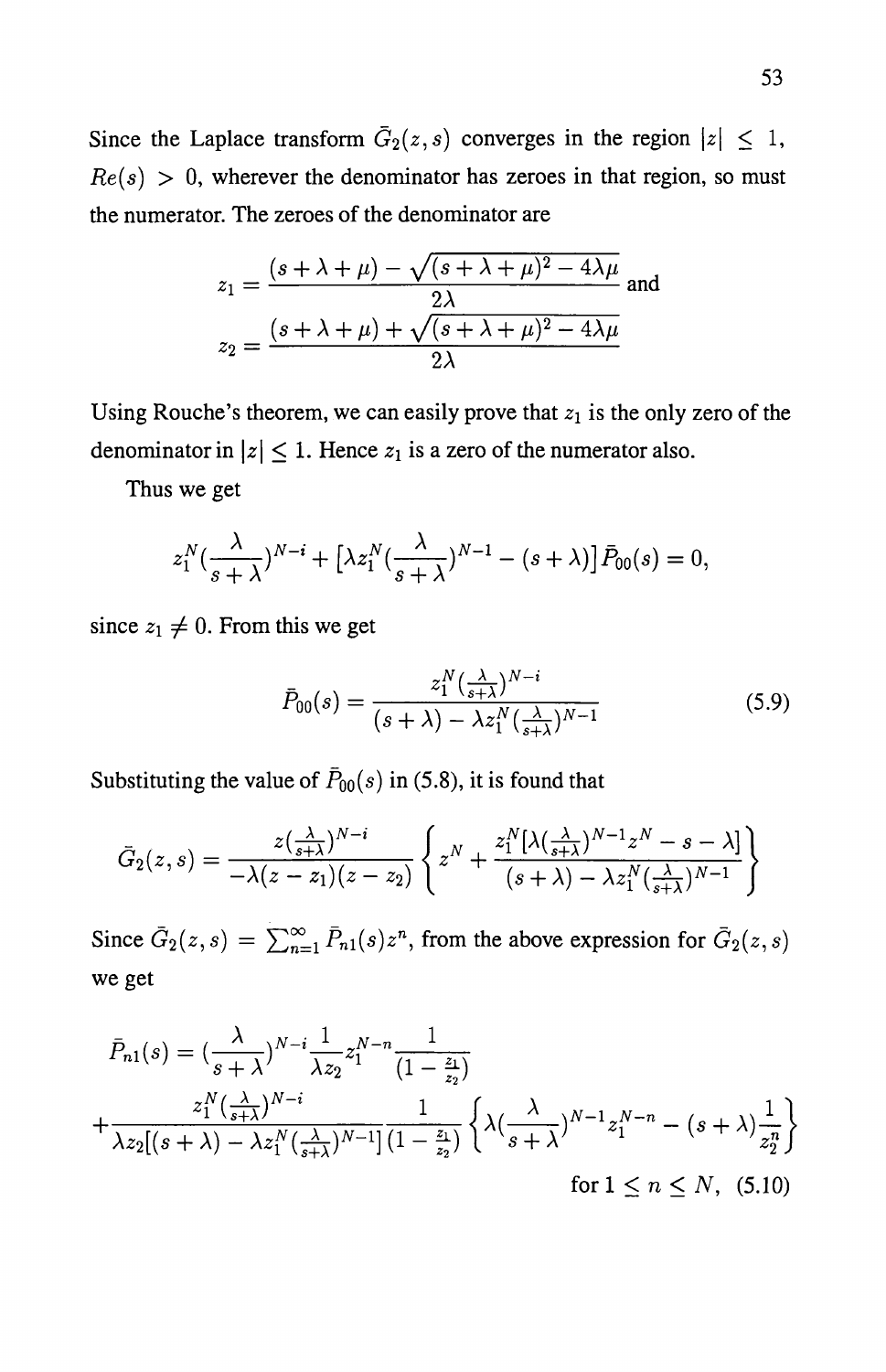and

$$
\bar{P}_{n1}(s) = \left(\frac{\lambda}{s+\lambda}\right)^{N-i} \frac{1}{\lambda z_2} \left(\frac{1}{z_2}\right)^{n-N} \frac{1}{\left(1-\frac{z_1}{z_2}\right)} + \frac{z_1^N \left(\frac{\lambda}{s+\lambda}\right)^{N-i}}{\lambda z_2 \left[ (s+\lambda) - \lambda z_1^N \left(\frac{\lambda}{s+\lambda}\right)^{N-1} \right] \left(1-\frac{z_1}{z_2}\right)} + \left\{ \lambda \left(\frac{\lambda}{s+\lambda}\right)^{N-1} \frac{1}{z_2^{n-N}} - (s+\lambda) \frac{1}{z_2^n} \right\} \tag{5.11}
$$

for  $n \geq N$ , since  $\left|\frac{z_1}{z_2}\right|$  < 1.

Now we find the inverse Laplace transform of each of these terms. Consider

$$
\frac{1}{\lambda z_2} z_1^{N-n} (1 - \frac{z_1}{z_2})^{-1} = \frac{1}{\lambda z_2} z_1^{N-n} (1 + \frac{z_1}{z_2} + (\frac{z_1}{z_2})^2 + \cdots)
$$
  
\n
$$
= \frac{1}{\lambda} (\frac{z_1}{z_2})^{N-n} [z_2^{N-n-1} + z_1 z_2^{N-n-2} + z_1^2 z_2^{N-n-3} + \cdots]
$$
  
\n
$$
= \frac{1}{\lambda} \frac{(z_1 z_2)^{N-n}}{z_2^{2(N-n)}} [z_2^{N-n-1} + z_1 z_2^{N-n-2} + z_1^2 z_2^{N-n-3} + \cdots]
$$
  
\n
$$
= \frac{1}{\lambda} (\frac{\mu}{\lambda})^{N-n} [\frac{1}{z_2^{N-n+1}} + \frac{z_1}{z_2^{N-n+2}} + \frac{z_1^2}{z_2^{N-n+3}} + \cdots]
$$

since  $z_1z_2 = \frac{\mu}{\lambda}$ .

Now we use the fact that

$$
L^{-1}(\frac{1}{z_2^m}) = e^{-(\lambda+\mu)t} m(\frac{\lambda}{\mu})^{m/2} t^{-1} I_m(2\sqrt{\lambda\mu}t)
$$

where  $I_m(y) = \sum_{k=0}^{\infty} \frac{(y/2)^{m+2k}}{k!(m+k)!}$ ,  $(m > -1)$ , is the modified Bessel function of the first kind. Using this result in the above relation, we get

$$
L^{-1}\left\{\frac{1}{\lambda z_2}z_1^{N-n}\left(1-\frac{z_1}{z_2}\right)^{-1}\right\}
$$
  
= 
$$
\frac{e^{-(\lambda+\mu)t}}{\lambda t}\left(\frac{\mu}{\lambda}\right)^{\frac{N-n-1}{2}}\sum_{j=0}^{\infty}(N-n+2j+1)I_{N-n+2j+1}(2\sqrt{\lambda\mu}t)
$$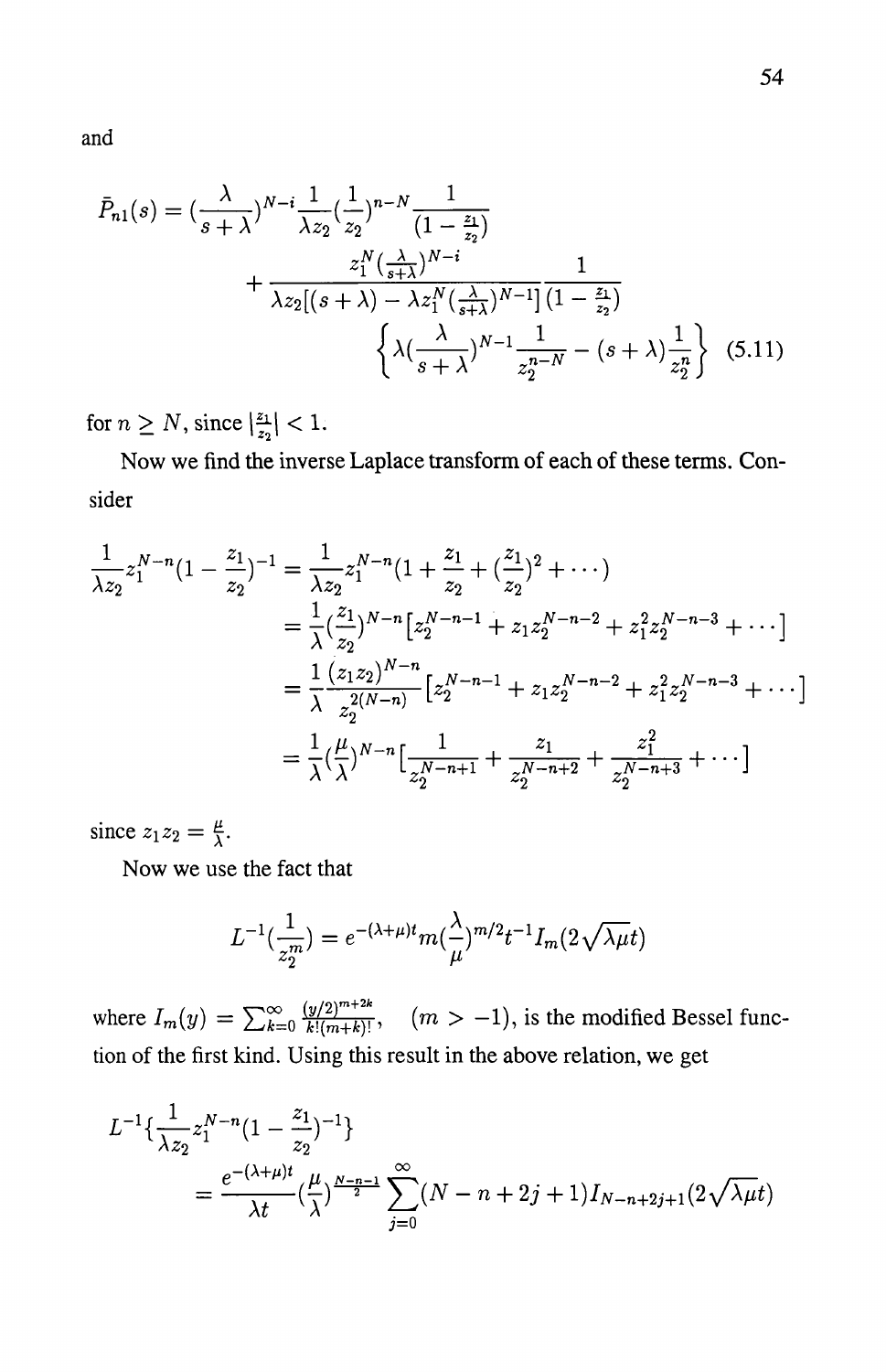and 
$$
L^{-1}\left((\frac{\lambda}{s+\lambda})^{N-i}\frac{z_1^{N-n}}{\lambda z_2}(1-\frac{z_1}{z_2})^{-1}\right)
$$
  
= 
$$
\int_{u=0}^t e^{-\lambda(t-u)}\frac{[\lambda(t-u)]^{N-i-1}}{(N-i-1)!}e^{-(\lambda+\mu)u}\left(\frac{\mu}{\lambda}\right)^{\frac{N-n-1}{2}}
$$

$$
\sum_{j=0}^\infty (N-n+2j+1)I_{N-n+2j+1}(2\sqrt{\lambda\mu}u)du
$$

$$
= \left(\frac{\mu}{\lambda}\right)^{\frac{N-n-1}{2}} e^{-\lambda t} \sum_{j=0}^{\infty} \int_{u=0}^{t} \frac{e^{-\mu u} \left[\lambda(t-u)\right]^{N-i-1}}{u} \left(N-i-1\right)! \\
 \left(N-n+2j+1\right) I_{N-n+2j+1} \left(2\sqrt{\lambda\mu}u\right) du \quad (5.12)
$$

In the above we used the fact that

$$
L^{-1}(\bar{f}(s)\bar{g}(s)) = \int_{u=0}^{t} f(u)g(t-u)du.
$$

Now consider

$$
\frac{(\frac{\lambda}{s+\lambda})^{2N-i-1}z_1^{2N-n}}{z_2[(s+\lambda)-\lambda z_1^N(\frac{\lambda}{s+\lambda})^{N-1}]}(1-\frac{z_1}{z_2})^{-1}
$$
\n
$$
=(\frac{\lambda}{s+\lambda})^{2N-i-1}\frac{z_1^{2N-n}}{(s+\lambda)z_2}(1-(\frac{\lambda z_1}{s+\lambda})^N)^{-1}(1-\frac{z_1}{z_2})^{-1}
$$
\n
$$
=\frac{1}{\lambda}(\frac{\lambda}{s+\lambda})^{2N-i}\frac{z_1^{2N-n}}{z_2}\left\{\sum_{j=0}^{N-1}(\frac{z_1}{z_2})^j+\sum_{k=1}^{\infty}\sum_{j=0}^{N-1}\sum_{l=0}^k(\frac{\lambda}{s+\lambda})^{lN}\frac{z_1^{kN+j}}{z_2^{(k-l)N+j}}\right\}
$$

since  $|\lambda z_1| < \lambda < |s + \lambda|$  because  $Re(s) > 0$  and  $|z_1| < 1$ .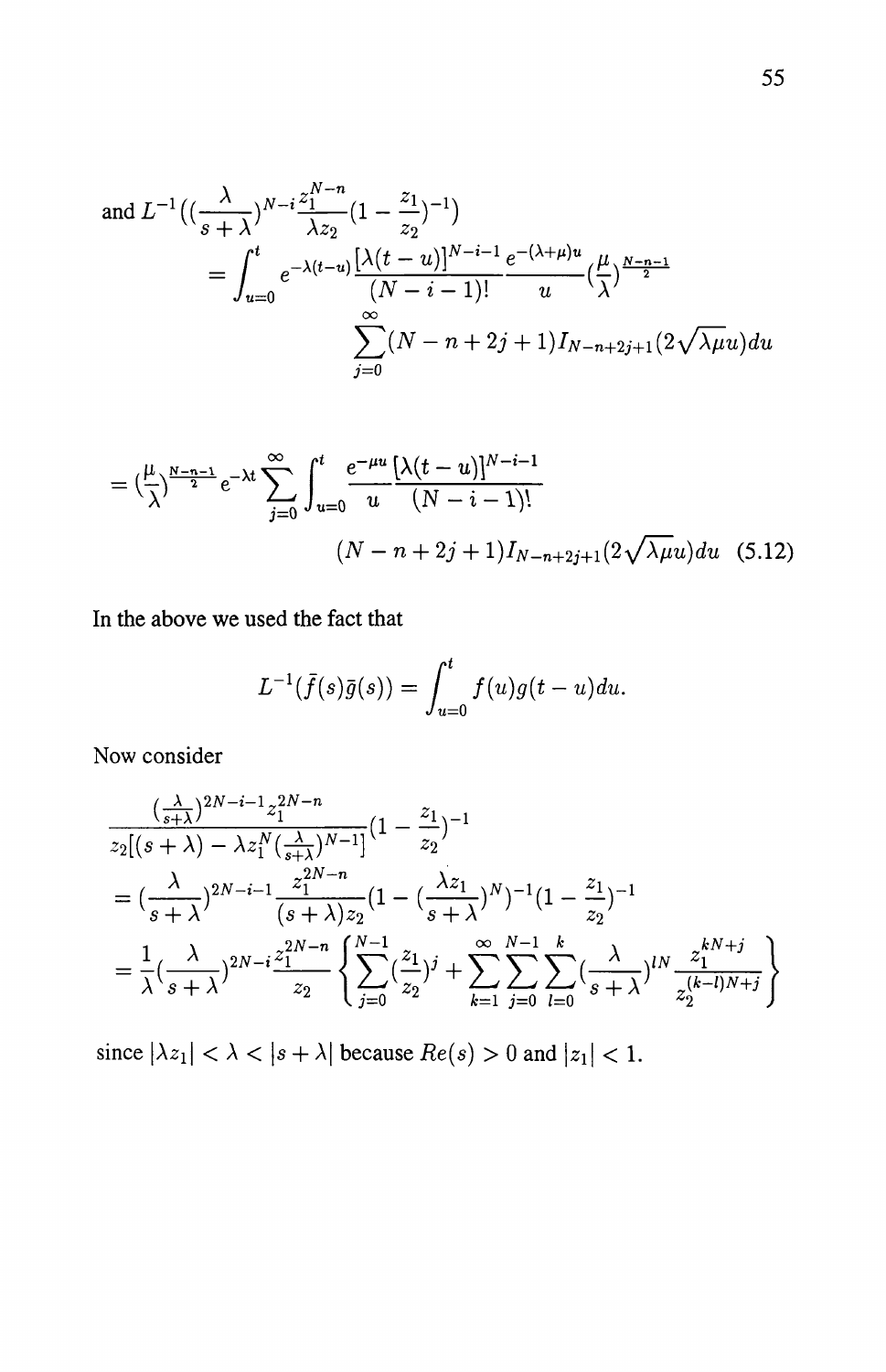$$
= \frac{1}{\lambda} \left\{ \sum_{j=0}^{N-1} \left( \frac{\lambda}{s+\lambda} \right)^{2N-i} \frac{z_1^{2N-n+j}}{z_2^j} + \sum_{k=1}^{\infty} \sum_{j=0}^{N-1} \sum_{l=0}^k \left( \frac{\lambda}{s+\lambda} \right)^{(l+2)N-i} \frac{z_1^{(k+2)N-n+j}}{z_2^{(k-l)N+j+1}} \right\}
$$
  

$$
= \frac{1}{\lambda} \sum_{j=0}^{N-1} \left( \frac{\lambda}{s+\lambda} \right)^{2N-i} \frac{(\mu/\lambda)^{2N-n+j}}{z_2^{2N-n+2j+1}} + \sum_{k=1}^{\infty} \sum_{j=0}^{N-1} \sum_{l=0}^k \left( \frac{\lambda}{s+\lambda} \right)^{(l+2)N-i} \frac{(\mu/\lambda)^{(k+2)N-n+j}}{z_2^{(2k-l+2)N-n+2j+1}}
$$

$$
L^{-1}\left\{\frac{\left(\frac{\lambda}{s+\lambda}\right)^{2N-i-1}z_1^{2N-n}}{z_2[(s+\lambda)-\lambda z_1^N(\frac{\lambda}{s+\lambda})^{N-1}]}(1-\frac{z_1}{z_2})^{-1}\right\}
$$
  
\n
$$
=\sum_{j=0}^{N-1}\int_{u=0}^t\frac{e^{-\lambda(t-u)}[\lambda(t-u)]^{2N-i-1}}{(2N-i-1)!}(\frac{\mu}{\lambda})^{\frac{2N-n-1}{2}}\frac{e^{-(\lambda+\mu)u}}{u}
$$
  
\n
$$
(2N-n+2j+1)I_{2N-n+2j+1}(2\sqrt{\lambda\mu}u)du
$$
  
\n
$$
+\sum_{k=1}^{\infty}\sum_{j=0}^{N-1}\sum_{l=0}^k\int_{u=0}^t\frac{e^{-\lambda(t-u)}[\lambda(t-u)]^{(l+2)N-i-1}}{((l+2)N-i-1)!}(\frac{\mu}{\lambda})^{\frac{(l+2)N-n-1}{2}}\frac{e^{-(\lambda+\mu)u}}{u}
$$
  
\n
$$
[(2k-l+2)N-n+2j+1]I_{(2k-l+2)N-n+2j+1}(2\sqrt{\lambda\mu}u)du
$$
  
\n
$$
=(\frac{\mu}{\lambda})^{\frac{2N-n-1}{2}}e^{-\lambda t}\sum_{k=0}^{\infty}\sum_{j=0}^{N-1}\sum_{l=0}^k\int_{u=0}^t(\frac{\mu}{\lambda})^{\frac{lp}{2}}\frac{e^{-\mu u}}{u}\frac{[\lambda(t-u)]^{(l+2)N-i-1}}{((l+2)N-i-1)!}
$$
  
\n
$$
[(2k-l+2)N-n+2j+1]I_{(2k-l+2)N-n+2j+1}(2\sqrt{\lambda\mu}u)du \quad (5.13)
$$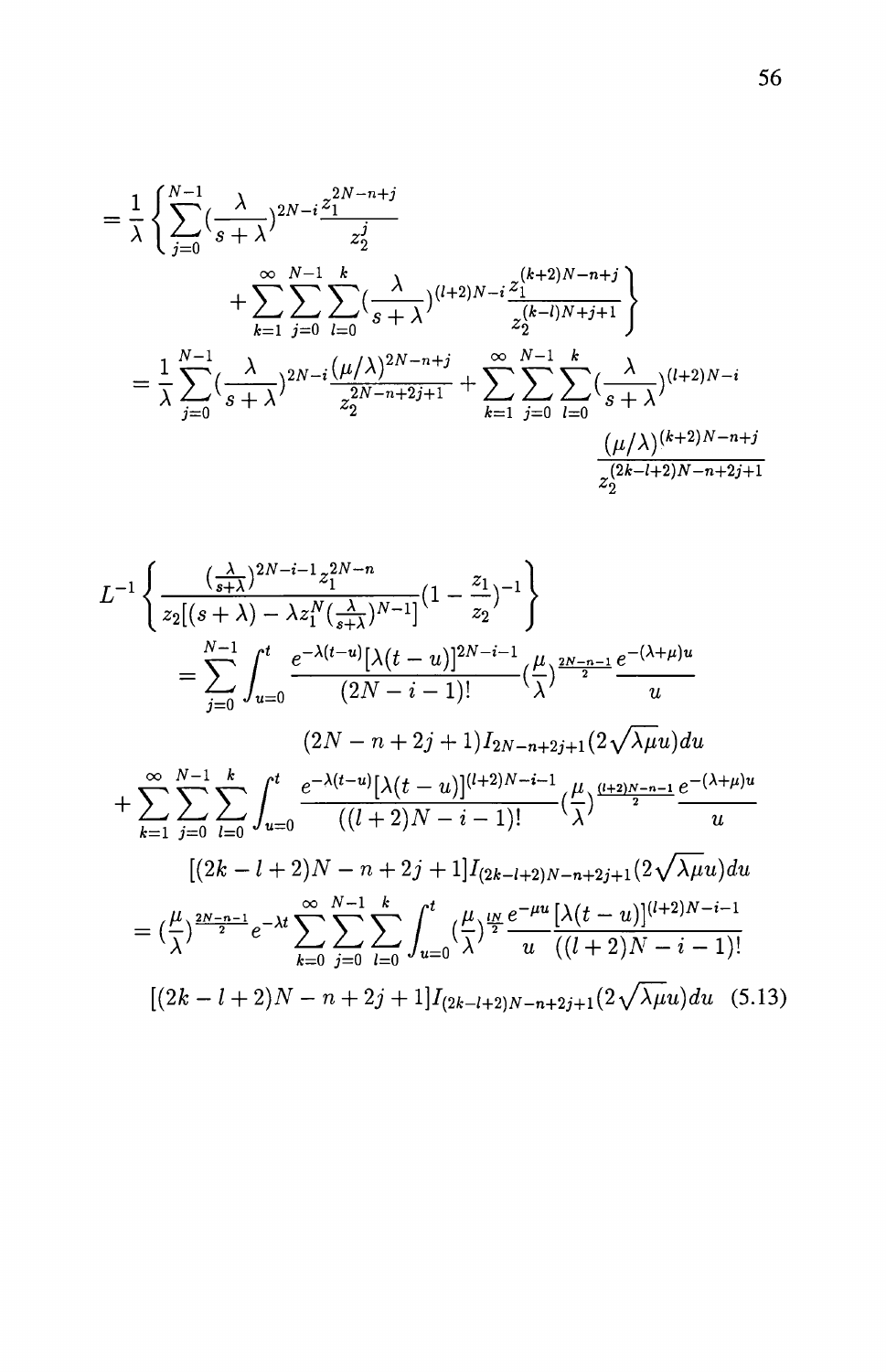Similarly we get

$$
L^{-1}\left\{ \left( \frac{\lambda}{s+\lambda} \right)^{N-i} \frac{z_1^N}{\lambda z_2^{n+1}} (1 - \left( \frac{\lambda z_1}{s+\lambda} \right)^N)^{-1} (1 - \frac{z_1}{z_2})^{-1} \right\}
$$
  
=  $\left( \frac{\mu}{\lambda} \right)^{\frac{N-n-1}{2}} e^{-\lambda t} \sum_{k=0}^{\infty} \sum_{j=0}^{N-1} \sum_{l=0}^k \int_{u=0}^t \left( \frac{\mu}{\lambda} \right)^{lN/2} \frac{e^{-\mu u}}{u} \frac{[\lambda(t-u)]^{(l+1)N-i-1}}{(l+1)N-i-1)!}$   

$$
[(2k-l+1)N+2j+n+1]I_{(2k-l+1)N+2j+n+1}(2\sqrt{\lambda\mu}) du. (5.14)
$$

Inverting  $(5.10)$  and using the results  $(5.12)$ , $(5.13)$  and  $(5.14)$ , we get

$$
P_{n1}(t) = \left(\frac{\mu}{\lambda}\right)^{\frac{N-n-1}{2}} e^{-\lambda t} \sum_{j=0}^{\infty} \int_{u=0}^{t} \frac{e^{-\mu u} \left[\lambda(t-u)\right]^{N-i-1}}{(N-i-1)!}
$$
  
\n
$$
(N-n+2j+1)I_{N-n+2j+1}(2\sqrt{\lambda\mu}u)du
$$
  
\n
$$
+ \left(\frac{\mu}{\lambda}\right)^{\frac{2N-n-1}{2}} e^{-\lambda t} \sum_{k=0}^{\infty} \sum_{j=0}^{N-1} \sum_{l=0}^{k} \int_{u=0}^{t} \left(\frac{\mu}{\lambda}\right)^{lN/2} \frac{e^{-\mu u} \left[\lambda(t-u)\right]^{(l+2)N-i-1}}{u \left((l+2)N-i-1)\right]^{l}}
$$
  
\n
$$
((2k-l+2)N-n+2j+1)I_{(2k-l+2)N-n+2j+1}(2\sqrt{\lambda\mu}u)du
$$
  
\n
$$
- \left(\frac{\mu}{\lambda}\right)^{\frac{N-n-1}{2}} e^{-\lambda t} \sum_{k=0}^{\infty} \sum_{j=0}^{N-1} \sum_{l=0}^{k} \int_{u=0}^{t} \left(\frac{\mu}{\lambda}\right)^{lN/2} \frac{e^{-\mu u} \left[\lambda(t-u)\right]^{(l+1)N-i-1}}{u \left((l+1)N-i-1)\right]} \left[(2k-l+1)N+2j+n+1\right]I_{(2k-l+1)N+2j+n+1}(2\sqrt{\lambda\mu}u)du
$$
  
\nfor  $i \le n \le N$  (5.15)

In a similar manner, by inverting  $(5.11)$  we get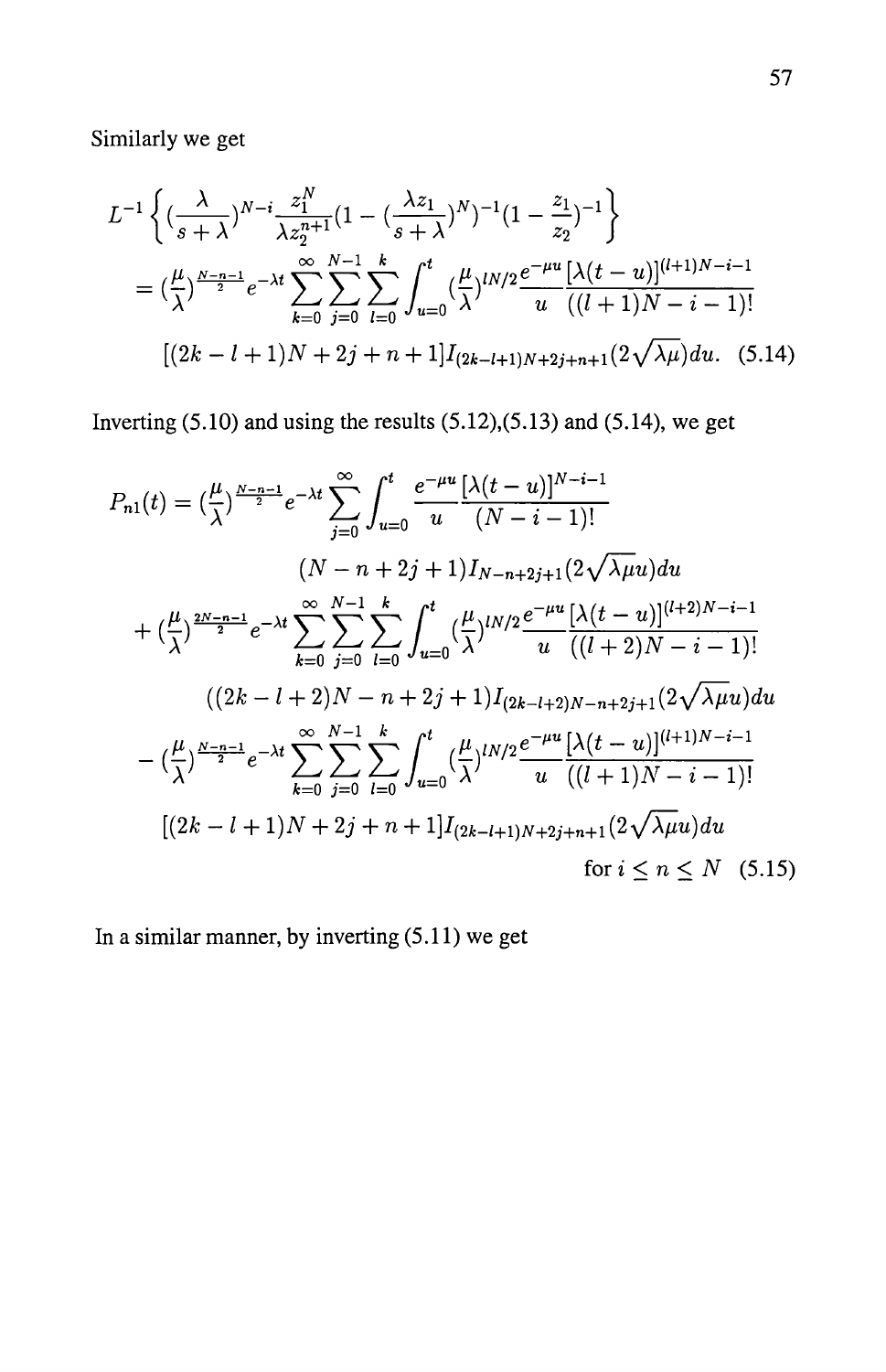$$
P_{n1}(t) = \left(\frac{\lambda}{\mu}\right)^{\frac{n-N+1}{2}} e^{-\lambda t} \sum_{j=0}^{\infty} \int_{u=0}^{t} \frac{e^{-\mu u}}{u} \frac{[\lambda(t-u)]^{N-i-1}}{(N-i-1)!} (n - N + 2j + 1)
$$
  
\n
$$
I_{n-N+2j+1}(2\sqrt{\lambda\mu}u) du
$$
  
\n
$$
+ \left(\frac{\lambda}{\mu}\right)^{\frac{n-2N+1}{2}} e^{-\lambda t} \sum_{k=0}^{\infty} \sum_{j=0}^{N-1} \sum_{l=0}^{k} \int_{u=0}^{t} \frac{e^{-\mu u}}{u} \frac{[\lambda(t-u)]^{(l+2)N-i-1}}{((l+2)N-i-1)!}
$$
  
\n
$$
\left(\frac{\mu}{\lambda}\right)^{lN/2} ((2k-l)N + 2j + n + 1) I_{(2k-l)N+2j+n+1}(2\sqrt{\lambda\mu}u) du
$$
  
\n
$$
- \left(\frac{\lambda}{\mu}\right)^{\frac{n-N+1}{2}} e^{-\lambda t} \sum_{k=0}^{\infty} \sum_{j=0}^{N-1} \sum_{l=0}^{k} \int_{u=0}^{t} \frac{e^{-\mu u}}{u} \frac{(\lambda(t-u))^{(l+1)N-i-1}}{((l+1)N-i-1)!} (\frac{\mu}{\lambda})^{lN/2}
$$
  
\n
$$
((2k-l+1)N + 2j + n + 1) I_{(2k-l+1)N+2j+n+1}(2\sqrt{\lambda\mu}u) du \text{ for } n \ge N.
$$
  
\n(5.16)

From (5.9) we have

$$
\bar{P}_{00}(s) = \frac{\lambda^{N-i} z_1^N}{(s+\lambda)^{N-i+1}} \sum_{j=0}^{\infty} \left(\frac{\lambda z_1}{s+\lambda}\right)^{jN} = \sum_{j=0}^{\infty} \frac{\lambda^{(j+1)N-i}}{(s+\lambda)^{(j+1)N-i+1}} z_1^{(j+1)N}
$$
\n
$$
= \sum_{j=0}^{\infty} \frac{\lambda^{(j+1)N-i}}{(s+\lambda)^{(j+1)N-i+1}} \frac{(\mu/\lambda)^{(j+1)N}}{z_2^{(j+1)N}}
$$

Taking inverse Laplace transforms of both sides we get

$$
P_{00}(t) = e^{-\lambda t} \sum_{j=0}^{\infty} \int_{u=0}^{t} \left(\frac{\mu}{\lambda}\right)^{\frac{(j+1)N}{2}} \frac{e^{-\mu u}}{u} (j+1) N I_{(j+1)N} \left(2\sqrt{\lambda \mu} u\right) du \tag{5.17}
$$

Inverting both equations in (5.7) we get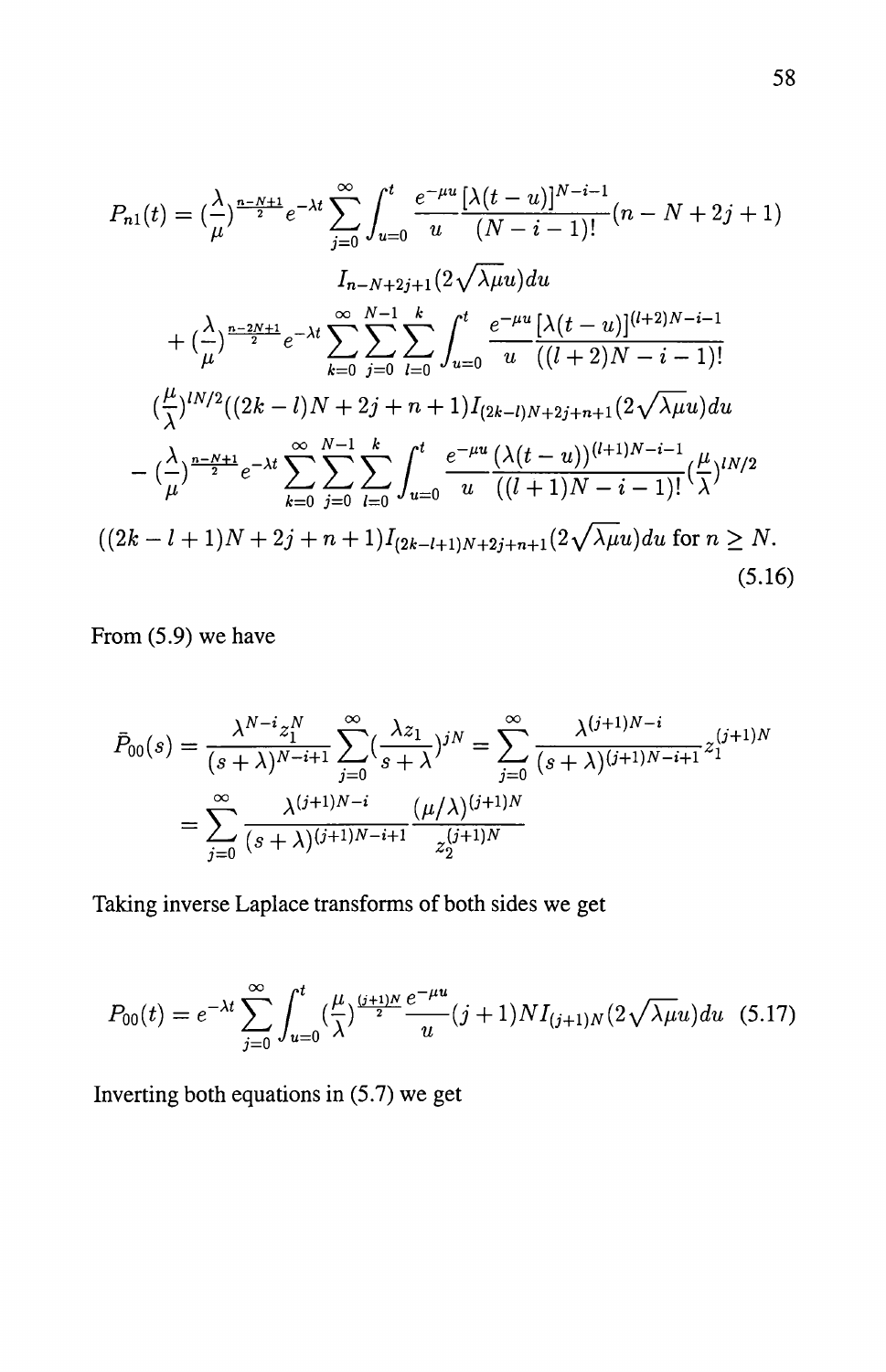$$
P_{n0}(t) = \begin{cases} \int_0^t e^{-\lambda(t-u)} \frac{\lambda(\lambda(t-u))^{n-1}}{(n-1)!} P_{00}(u) du & \text{for } 0 < n < i\\ \frac{e^{-\lambda t} (\lambda t)^{n-i}}{(n-i)!} + \int_0^t e^{-\lambda(t-u)} \frac{\lambda(\lambda(t-u))^{n-1}}{(n-1)!} P_{00}(u) du & \text{(5.18)}\\ \text{for } i \le n \le N-1. \end{cases}
$$

Thus the equations  $(5.15)$ ,  $(5.16)$ ,  $(5.17)$  and  $(5.18)$  determine all time dependent probabilities.

### **5.2 Output distribution**

The steady state probabilities  $q_{ij}$  are obtained as  $q_{i0} = q_{00}$  for  $0 \le i \le n$  $N-1$ ,

$$
q_{i1} = \begin{cases} \frac{\rho}{1-\rho}(1-\rho^{i})q_{00} & \text{for } 1 \leq i \leq N-1\\ \frac{1-\rho^{N}}{1-\rho}\rho^{i-N+1}q_{00} & \text{for } i \geq N. \end{cases}
$$

and  $q_{00} = \frac{1}{N}(1 - \rho)$  where  $\rho = \frac{\lambda}{\mu}$ .

Let *T* represent "time between successive departures" and  $\pi_{ij}(t) = \Pr\{$  the system is in state  $(i, j)$  at a time *t* since the last departure  $e^{-\lambda t} (\lambda t)^i$ and  $T > t$ . Then  $\pi_{i0}(t) = q_{00} \frac{C_1(t)}{i!}$  for  $0 \le i \le N - 1$  and

$$
\pi_{i1}(t) = \begin{cases}\n\sum_{j=1}^{i} q_{j1} \frac{e^{-\lambda t} (\lambda t)^{i-j}}{(i-j)!} e^{-\mu t} & \text{for } 1 \leq i \leq N-1 \\
q_{00} \int_{u=0}^{t} \frac{e^{-\lambda u} \lambda (\lambda u)^{N-1}}{(N-1)!} e^{-\mu (t-u)} e^{-\lambda (t-u)} \frac{[\lambda (t-u)]^{i-N}}{(i-N)!} du \\
+\sum_{j=1}^{i} q_{j1} \frac{e^{-\lambda t} (\lambda t)^{i-j}}{(i-j)!} e^{-\mu t} & \text{for } i \geq N\n\end{cases}
$$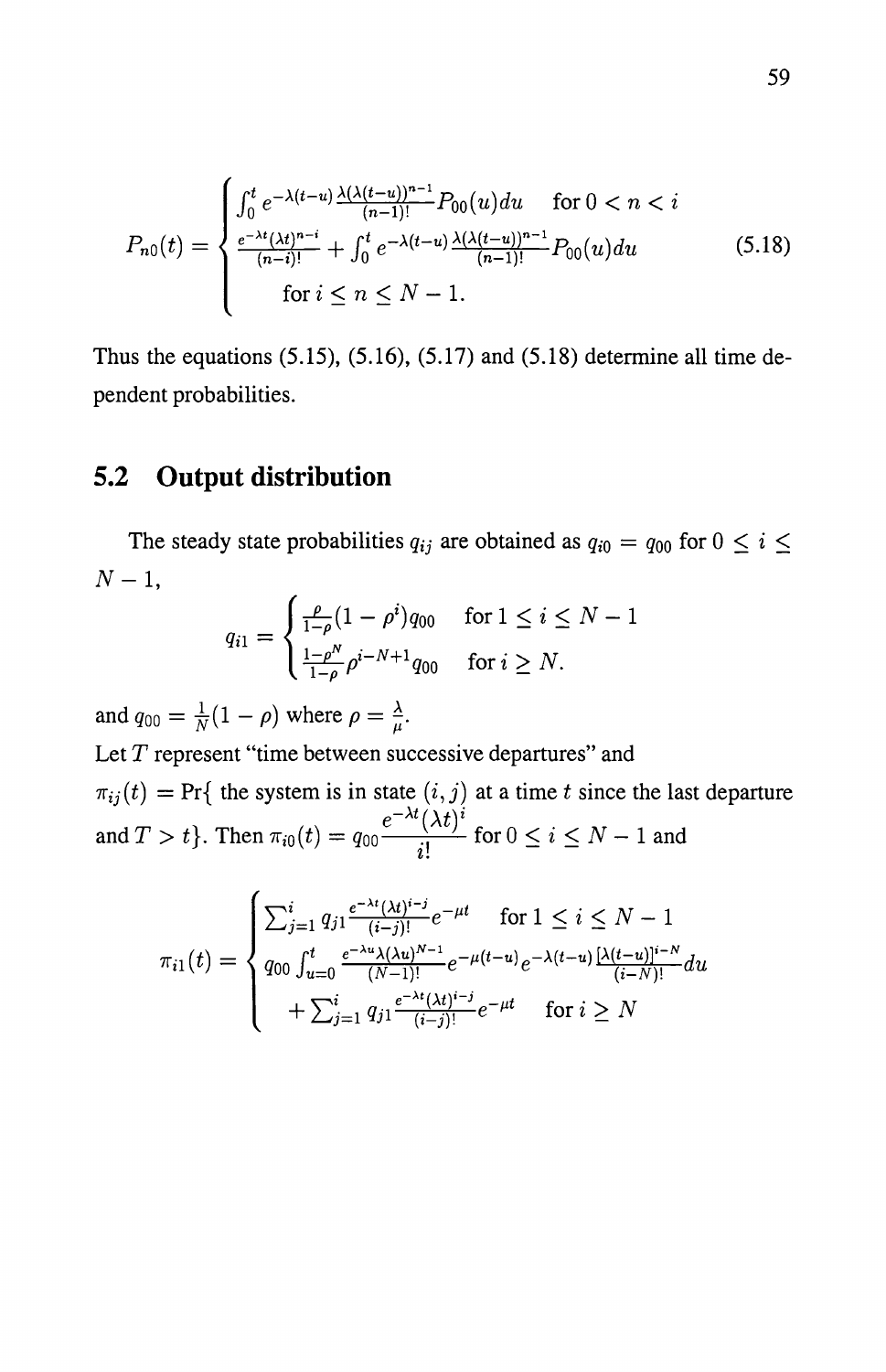Now 
$$
Pr(T > t) = \sum_{i=0}^{N-1} \pi_{i0}(t) + \sum_{i=1}^{\infty} \pi_{i1}(t)
$$
  
\n
$$
= q_{00} \left\{ e^{-\lambda t} \sum_{i=0}^{N-1} \frac{(\lambda t)^i}{i!} + \frac{e^{-(\lambda + \mu)t} \rho}{1 - \rho} \sum_{i=1}^{N-1} \sum_{j=1}^i (1 - \rho^j) \frac{(\lambda t)^{i-j}}{(i-j)!} + e^{-(\lambda + \mu)t} \sum_{i=N}^{\infty} \int_0^t \frac{\lambda^i e^{\mu u} u^{N-1}}{(N-1)!} \frac{(t - u)^{i-N}}{(i - N)!} du + \frac{e^{-(\lambda + \mu)t} \rho}{1 - \rho} \sum_{i=N}^{\infty} \sum_{j=1}^{N-1} (1 - \rho^j) \frac{(\lambda t)^{i-j}}{(i - j)!} + e^{-(\lambda + \mu)t} \frac{1 - \rho^N}{1 - \rho} \sum_{i=N}^{\infty} \sum_{j=N}^i \rho^{j-N+1} \frac{(\lambda t)^{i-j}}{(i - j)!} \right\}
$$

i.e. 
$$
Pr(T > t) = q_{00} \left\{ e^{-\lambda t} \sum_{i=0}^{N-1} \frac{(\lambda t)^i}{i!} + \frac{e^{-(\lambda+\mu)t} \rho}{1-\rho} \sum_{i=1}^{N-1} \sum_{j=1}^i (1-\rho^j) \frac{(\lambda t)^{i-j}}{(i-j)!} + \left(\frac{\rho}{1-\rho}\right)^N e^{-\mu t} \left[1 - e^{-(\lambda-\mu)t} \sum_{i=0}^{N-1} \frac{((\lambda-\mu)t)^i}{i!} \right] + \frac{\rho(1-\rho^N)}{(1-\rho)^2} e^{-\mu t} + \frac{e^{-(\lambda+\mu)t} \rho}{1-\rho} \sum_{i=N}^{\infty} \sum_{j=1}^{N-1} (1-\rho^j) \frac{(\lambda t)^{i-j}}{(i-j)!} \right\}
$$
(5.19)

and  $Pr(T \le t) = 1 - Pr(T > t)$ .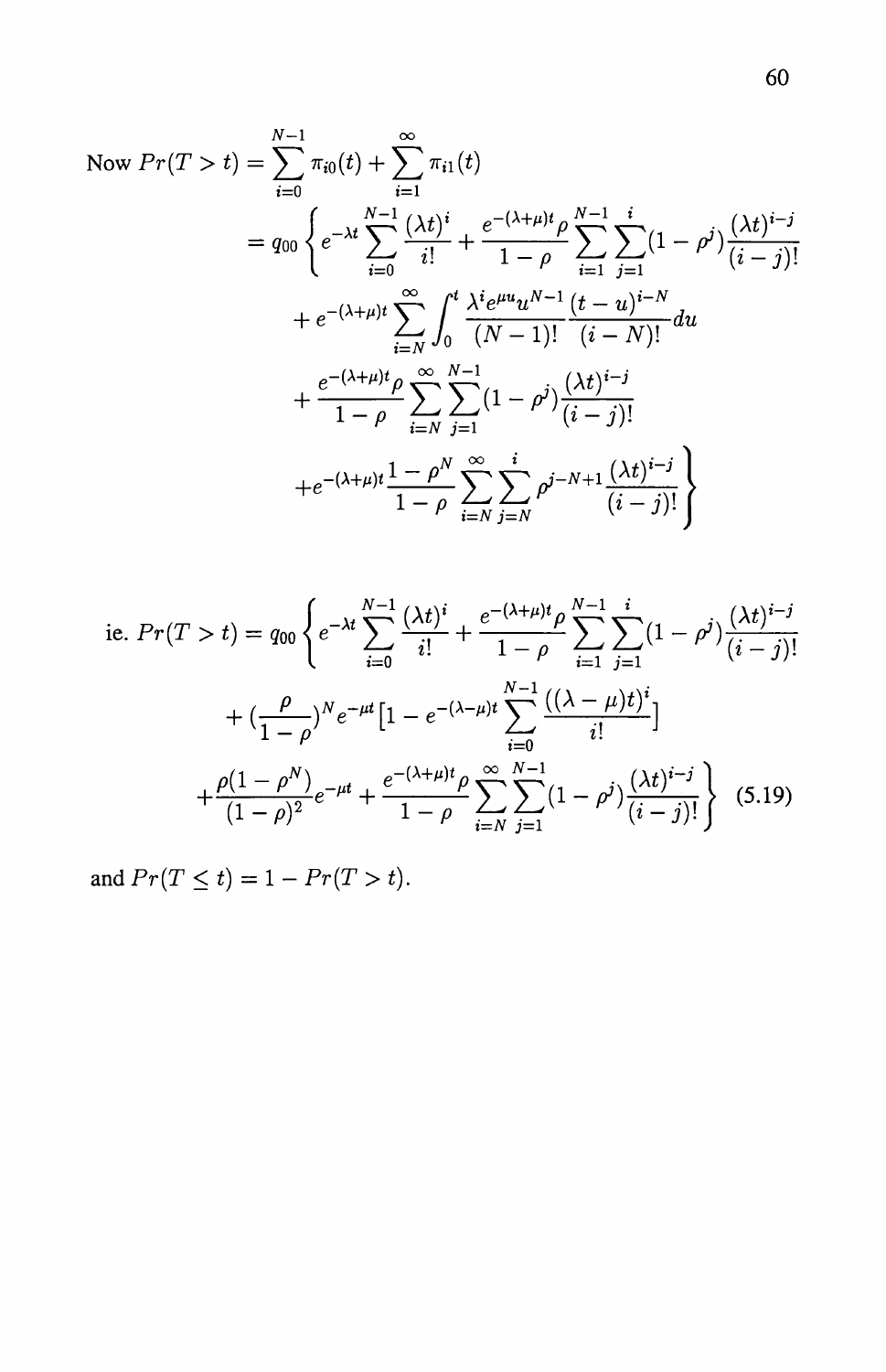### **Chapter 6**

# **Queues with two servers in series - A specialised server and a regular server**

Queueing models consisting of two units in series/tandem with an intermediate waiting room of finite capacity were studied by several researchers. A model with a finite waiting room in between the two service stations was discussed by Neuts[26]. Service station I of this model contains one server with general service time distribution and second service station consists of *'c'* parallel exponential servers.

The study of blocking in two or more service stations in series with general service time distribution, without intermediate buffer was considered by Avi-ltzhak and Yadin[2]. Clarke[8] investigated a tandem queueing model wherein two servers are placed in series and each customer will receive service from one and only one server. The novel feature of this model is that a busy service unit prevents the access of new customers to servers further down the line. A departing customer may also be temporarily prevented from leaving by occupied service units down line. Kandasamy[15] analysed tandem queue with general service rule and server's vacation. Prabhu[31] studied transient analysis in a tandem queue. Models of related type with finite total number of customers were treated by Sharma[34].

In this chapter, we deal with a queueing model consisting of two servers connected in series with a finite intermediate waiting room of capacity k.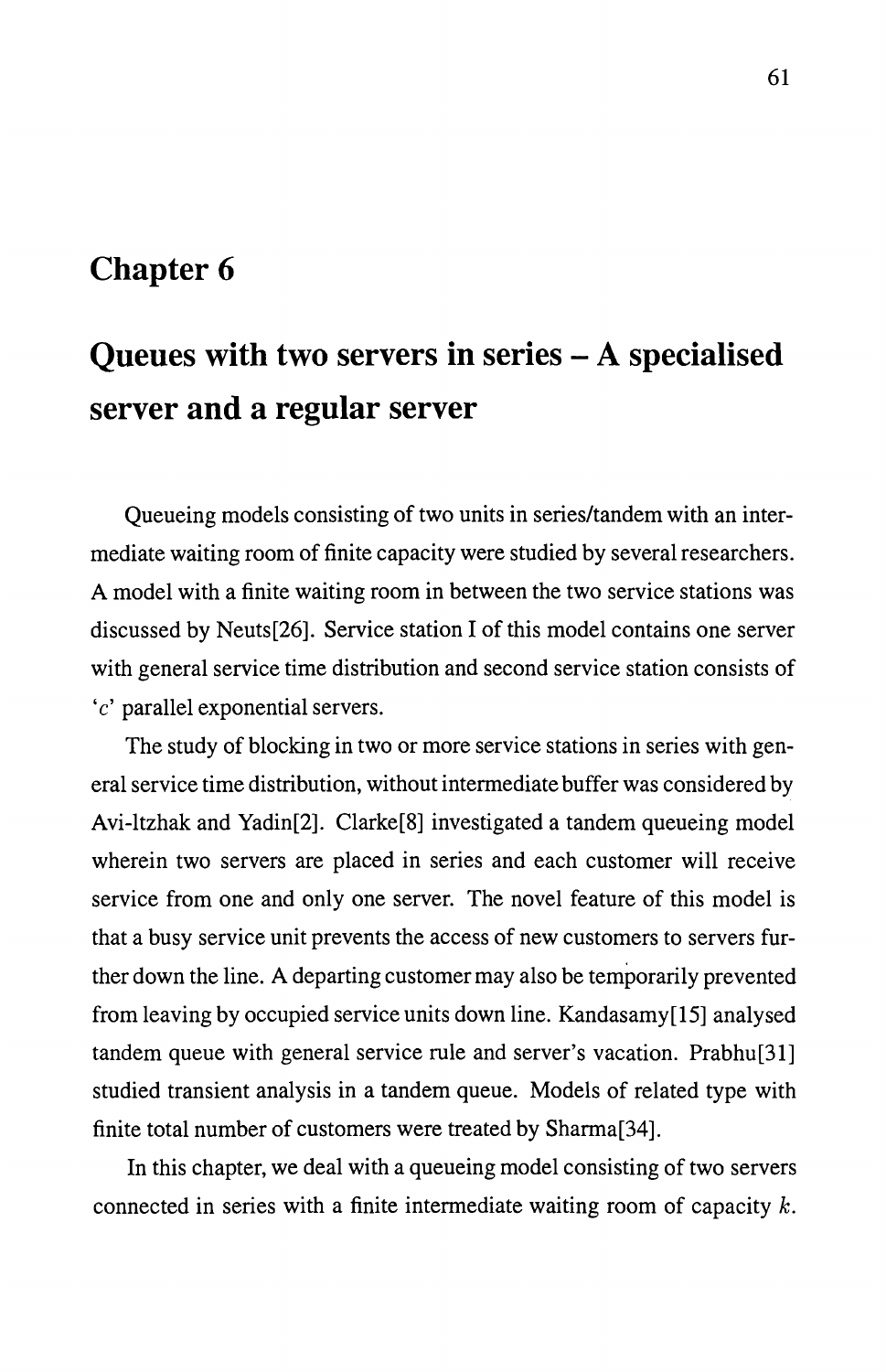Here we assume that server I is a specialised server. He will activate only on accumulation of  $N$  units in front of him once he becomes idle due to absence of customers at that counter. At the arrival of the *Nth* unit, he starts service till none is left before him; ie, the service rule of server I is governed by  $N$ -policy. After being served by server I, the customer goes to server II and joins service directly if server 11 is idle at that time. Otherwise he waits in the queue till his turn for service occurs. When the number of customers in the intermediate waiting room becomes  $k$ , the service given by server I will be blocked and it will restart only after one departure from server ll. Arrivals to server I occur according to a Poisson process of rate *A* and service provided by both servers have exponentially distributed duration with rates  $\mu_1$  and  $\mu_2$  respectively. For this model, the steady state probability vector and the stability condition are obtained using matrix- geometric method.

## **6.1 Steady state analysis**

Let  $X(t)$  and  $Y(t)$  be the number of customers queued up at time  $t$  in front of server I and server II, respectively. Define

> 0 if server I is idle at  $t$  $Z(t) = \begin{cases} 1 & \text{if server I is busy at } t \end{cases}$ 2 if server I is available, but service is blocked.

Then  $\{(X(t), Y(t), Z(t)) \mid t \ge 0\}$  is a continuous time Markov chain with state space,  $S = \{(i, j, 0) | 0 \le i \le N - 1, 0 \le j \le k\}$ 

 $\bigcup \{(i, j, 1)|i \geq 1, 0 \leq j \leq k-1\} \cup \{(i, k, 2)|i \geq 1\}$ 

To facilitate the representation of the infinitesimal generator  $Q$  of the continuous time Markov chain with the above state space, we define first the sub-matrices  $A_0, A_1, A_2, B_i (1 \le i \le N-1), C_i (0 \le i \le 8)$  and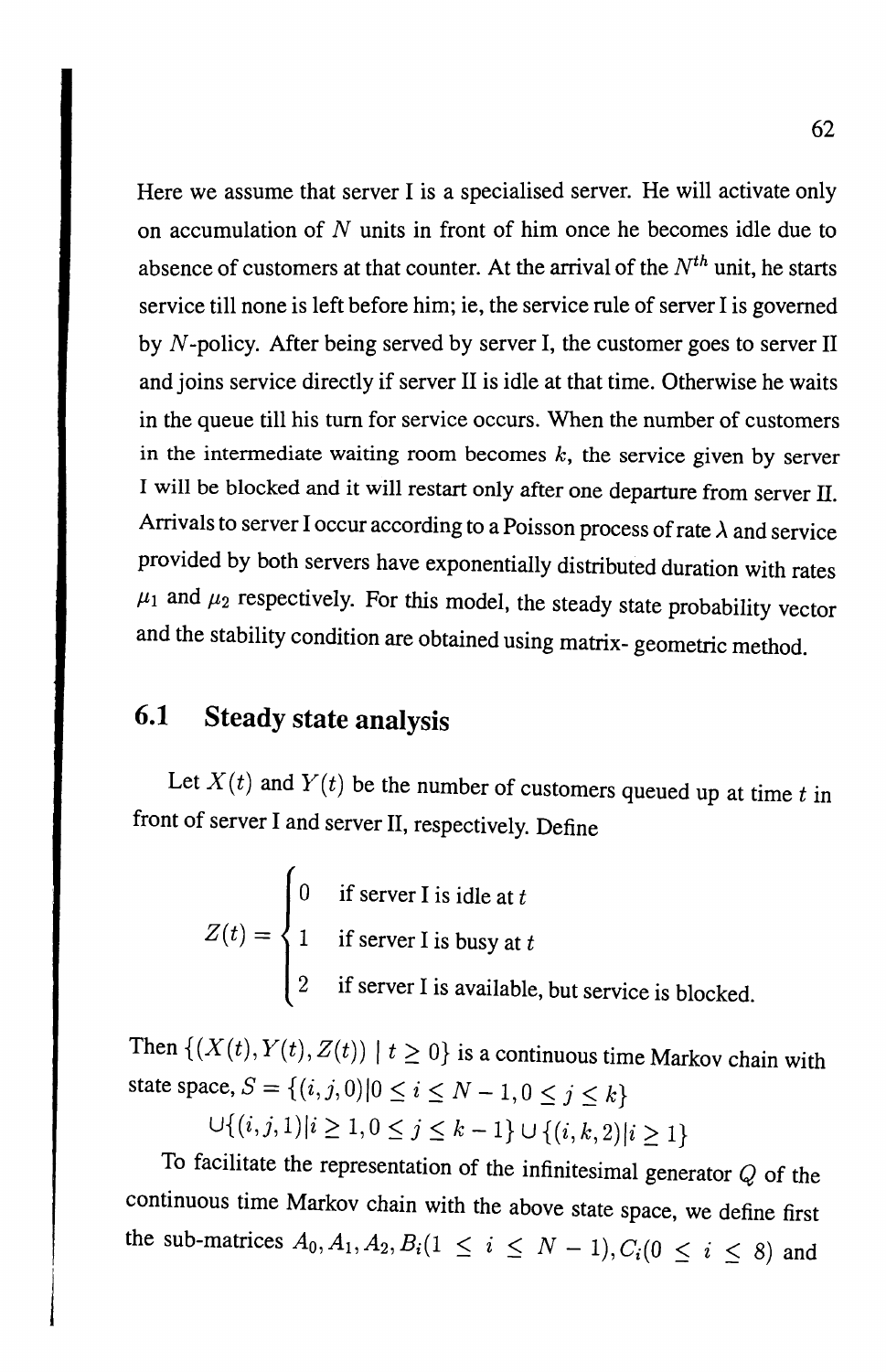$D_i (0 \le i \le 7)$ .

The matrices  $A_0$ ,  $A_1$  and  $A_2$  are square matrices of order  $k + 1$ , defined by  $A_0 = \lambda I$  where *I* is the identity matrix of order  $k + 1$ ,

$$
A_1 = \begin{bmatrix} -(\lambda + \mu_1) & 0 & 0 & \cdots & 0 & 0 \\ \mu_2 & -(\lambda + \mu_1 + \mu_2) & 0 & \cdots & 0 & 0 \\ \cdots & \cdots & \cdots & \cdots & \cdots & \cdots \\ \cdots & \cdots & \cdots & \cdots & \cdots & \cdots \\ 0 & 0 & 0 & \cdots & -(\lambda + \mu_1 + \mu_2) & 0 \\ 0 & 0 & 0 & \cdots & \mu_2 & -(\lambda + \mu_2) \end{bmatrix}
$$

and

$$
A_2 = \begin{bmatrix} 0 & \mu_1 & 0 & \cdots & 0 \\ 0 & 0 & \mu_1 & \cdots & 0 \\ \cdots & \cdots & \cdots & \cdots & \cdots \\ 0 & 0 & 0 & \cdots & \mu_1 \\ 0 & 0 & 0 & \cdots & 0 \end{bmatrix}
$$

The matrices  $B_i$  ( $1 \le i \le N-1$ ) are of order  $(2k+1) \times (N+k)$  such that in  $B_i$ ,  $(1, i + 1)$ <sup>th</sup> element is  $\mu_2$  and rest of the elements are zeroes. The matrices  $C_i$  ( $0 \le i \le 8$ ) are defined by

$$
C_0 = \begin{bmatrix} D_0 & 0 \\ 0 & D_1 \end{bmatrix}_{(N+k)\times (N+k)}, C_1 = \begin{bmatrix} D_2 & 0 \\ 0 & D_3 \end{bmatrix}_{(2k+1)\times (N+k)},
$$

$$
C_2 = \begin{bmatrix} 0 & 0 \\ \lambda I & 0 \end{bmatrix}_{(N+k)\times(2k+1)}
$$
, where *I* is the identity matrix of order *k*,  

$$
C_3 = \begin{bmatrix} D_4 \\ 0 \end{bmatrix}_{(N+k)\times(k+1)}, C_4 = \begin{bmatrix} D_5 \\ \lambda I \end{bmatrix}_{(2k+1)\times(k+1)}
$$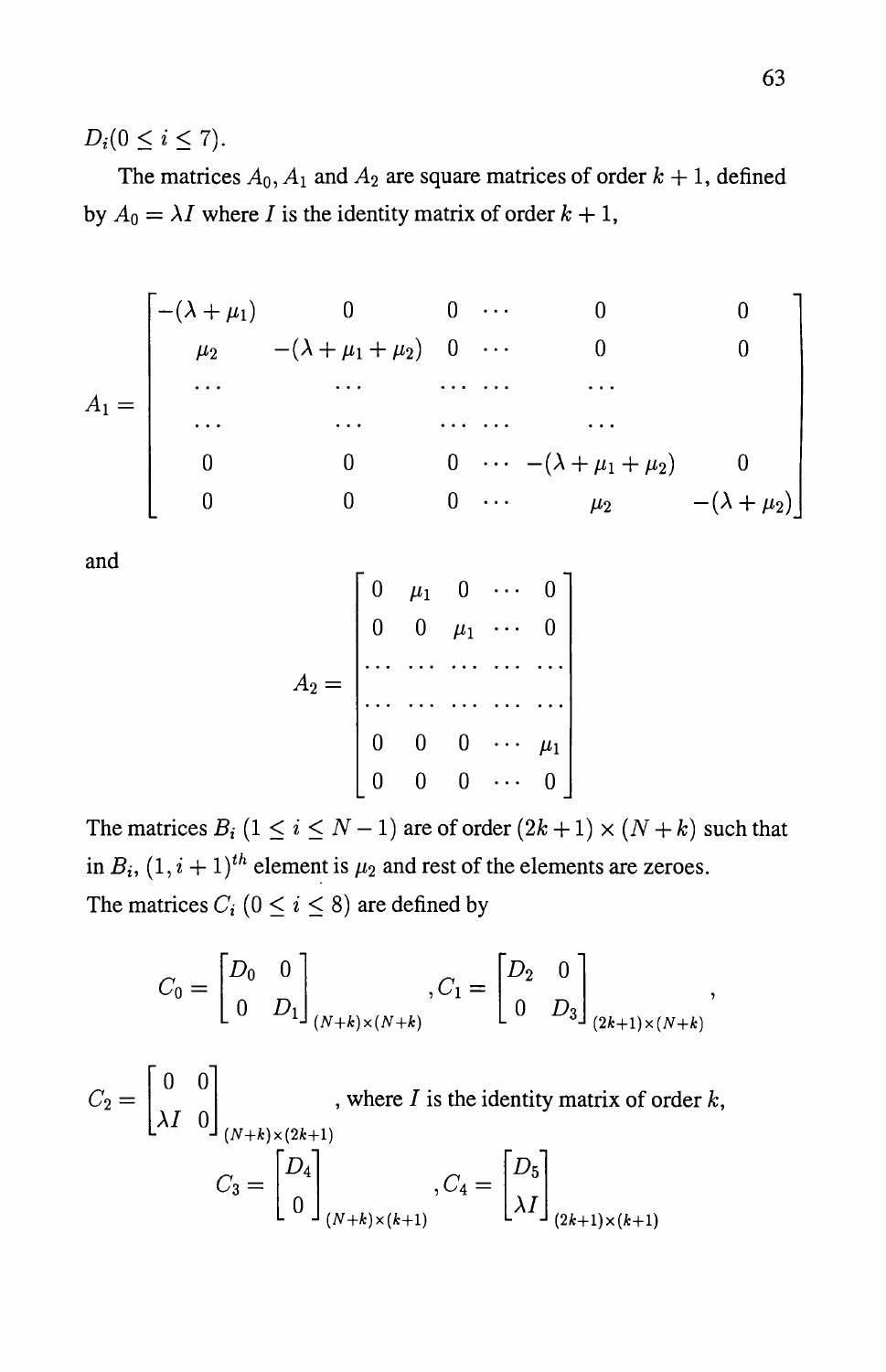where *I* is the identity matrix of order  $k + 1$ ,

$$
C_5 = \begin{bmatrix} D_1 & 0 \\ 0 & D_6 \end{bmatrix}_{(2k+1)\times(2k+1)},
$$

 $C_6 = \lambda I$  where *I* is the identity matrix of order  $2k + 1$ ,

$$
C_7 = \begin{bmatrix} 0 & 0 \\ 0 & D_7 \end{bmatrix}_{(2k+1)\times(2k+1)}
$$
 and  $C_8 = \begin{bmatrix} 0 & D_7 \end{bmatrix}_{(k+1)\times(2k+1)}$ .

Here '0' represents zero matrix of appropriate order. The matrices *Di*   $(0 \le i \le 7)$  are defined as follows:

$$
D_0 = \begin{bmatrix} -\lambda & \lambda & 0 & \cdots & 0 \\ 0 & -\lambda & \lambda & \cdots & 0 \\ \vdots & \vdots & \ddots & \vdots & \ddots & \vdots \\ 0 & 0 & 0 & \cdots & -\lambda \end{bmatrix}_{N \times N}
$$

$$
D_1 = \begin{bmatrix} -(\lambda + \mu_2) & 0 & 0 & \cdots & 0 & 0 \\ \mu_2 & -(\lambda + \mu_2) & 0 & \cdots & 0 & 0 \\ \vdots & \vdots & \vdots & \ddots & \vdots & \vdots \\ 0 & 0 & 0 & \cdots & \mu_2 & -(\lambda + \mu_2) \end{bmatrix}_{k \times k}
$$

 $D_2$  is a matrix of order  $k \times N$  in which the  $(1, 2)^{th}$  element,  $\mu_2$  is the only non-zero element.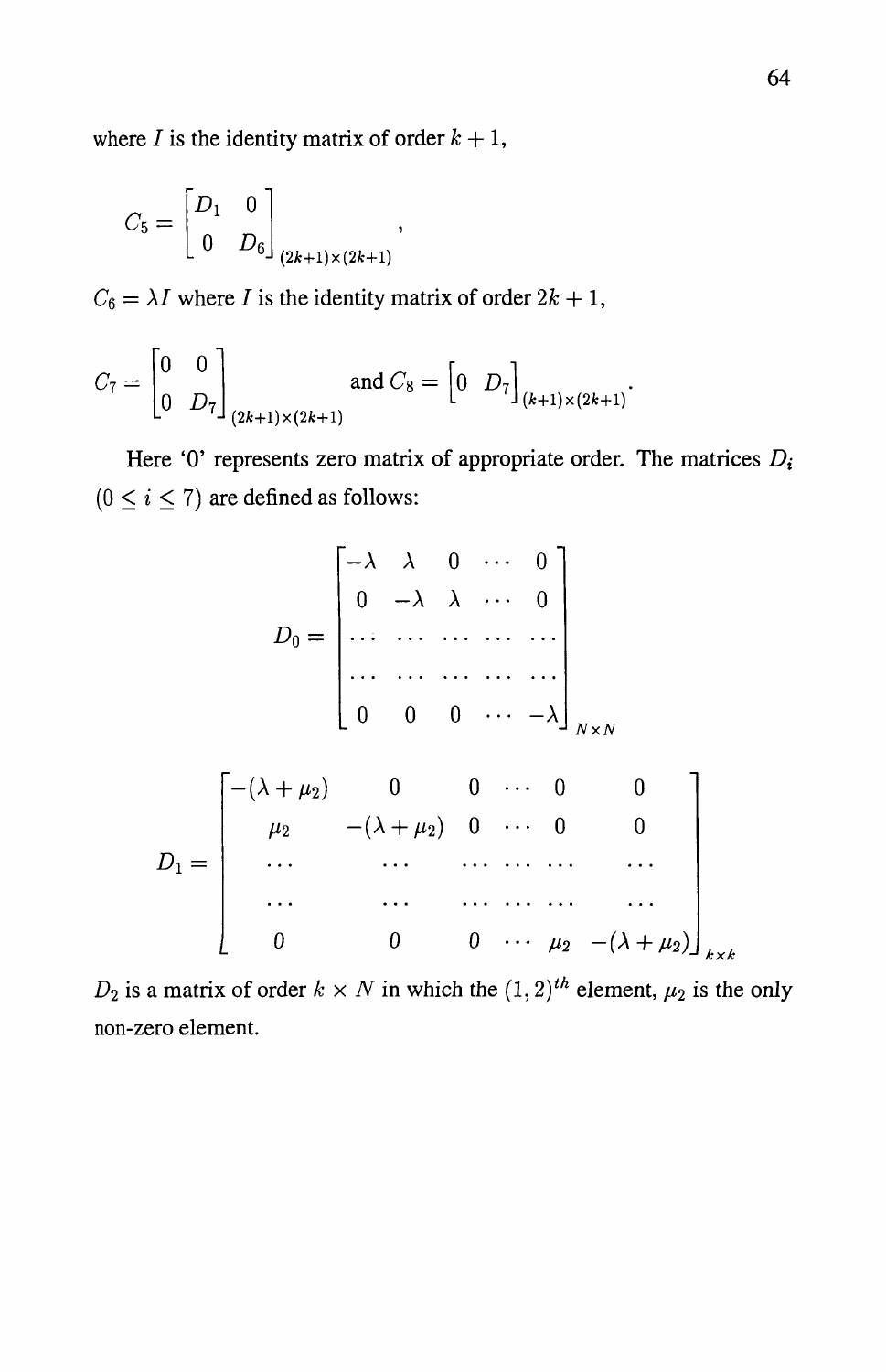$$
D_3 = \begin{bmatrix} \mu_1 & 0 & \cdots & 0 \\ 0 & \mu_1 & \cdots & 0 \\ \cdots & \cdots & \cdots & \cdots \\ 0 & 0 & \cdots & \mu_1 \\ 0 & 0 & \cdots & 0 \end{bmatrix}_{(k+1)\times k}
$$

 $D_4$  is a matrix of order  $N \times (k + 1)$  in which the  $(N, 1)$ <sup>th</sup> element,  $\lambda$  is the only non-zero element.

$$
D_5 = \begin{bmatrix} 0 & \lambda & 0 & \cdots & 0 \\ 0 & 0 & \lambda & \cdots & 0 \\ \cdots & \cdots & \cdots & \cdots & \cdots \\ 0 & 0 & 0 & \cdots & \lambda \end{bmatrix}_{k \times (k+1)}
$$

 $D_6$  and  $D_7$  are square matrices of order  $k + 1$  defined by

$$
D_6 = \begin{bmatrix} -(\lambda + \mu_1) & 0 & \cdots & 0 & 0 \\ \mu_2 & (-\lambda + \mu_1 + \mu_2) & \cdots & 0 & 0 \\ \cdots & \cdots & \cdots & \cdots & \cdots \\ \cdots & \cdots & \cdots & \cdots & \cdots \\ 0 & 0 & \cdots & \mu_2 & -(\lambda + \mu_2) \end{bmatrix}
$$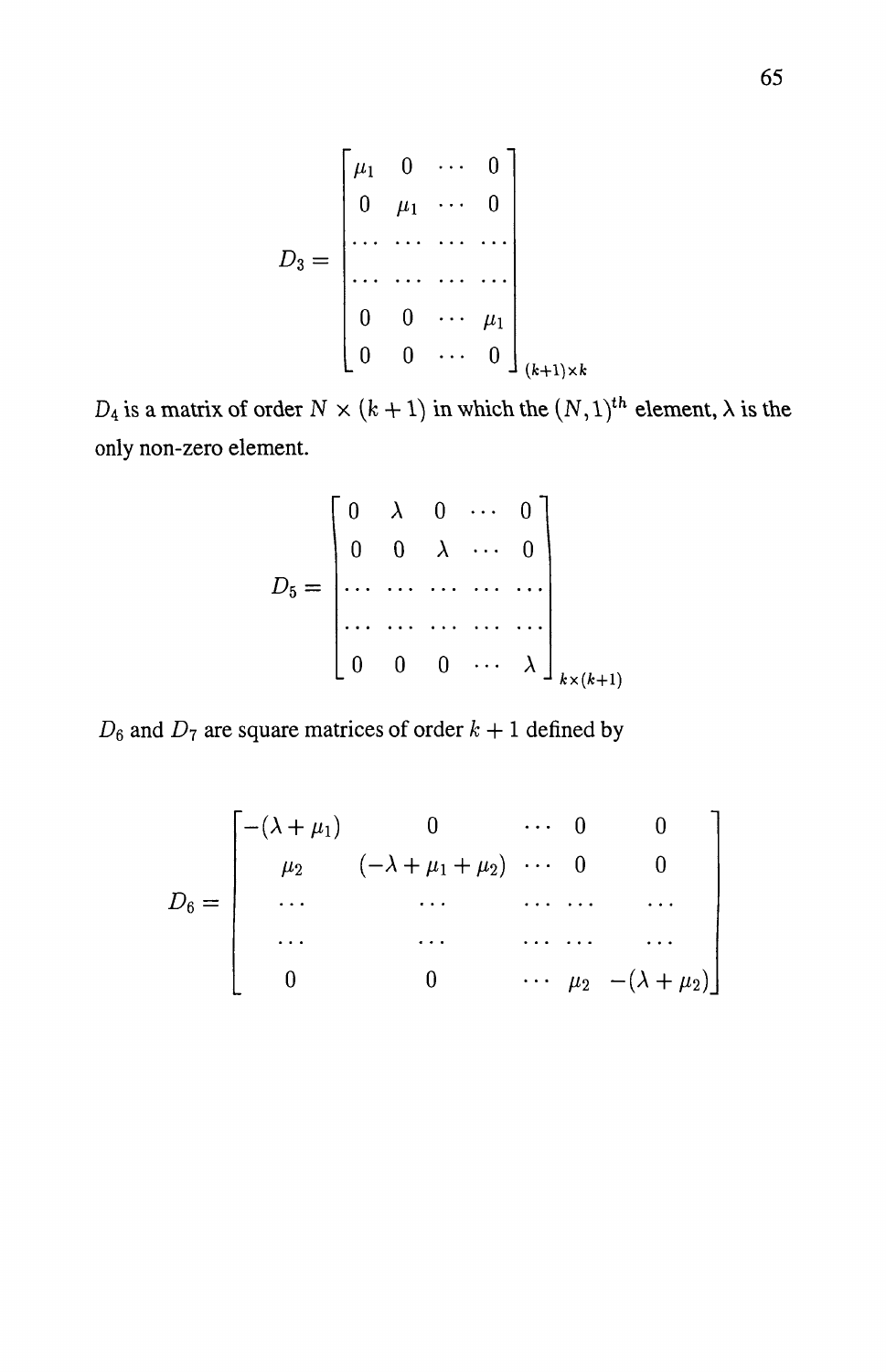and

$$
D_7 = \begin{bmatrix} 0 & \mu_1 & 0 & \cdots & 0 \\ 0 & 0 & \mu_1 & \cdots & 0 \\ \vdots & \vdots & \ddots & \vdots & \ddots & \vdots \\ 0 & 0 & 0 & \cdots & \mu_1 \\ 0 & 0 & 0 & \cdots & 0 \end{bmatrix}
$$

Now, the infinitesimal generator *Q* of the continuous time Markov chain, with state space defined in the beginning of this section, has the block partitioned structure as shown below:

|       |                    | $\overline{0}$ | $\overline{1}$          | $\overline{2}$    | $\overline{3}$           |           | $(N - 1)$        | $ \overline{N} $ | $(N+1)$ $(N+2)$  |                  |                         |
|-------|--------------------|----------------|-------------------------|-------------------|--------------------------|-----------|------------------|------------------|------------------|------------------|-------------------------|
|       | $\overline{0}$     | $C_0$          | $C_{2}$                 | $\bf{0}$          | $\bf{0}$                 | $\ddotsc$ | $\boldsymbol{0}$ | $C_3$            | $\boldsymbol{0}$ | $\bf{0}$         |                         |
|       | $\overline{1}$     | $B_1$          | $C_5$                   | $C_6$             | $\overline{\phantom{0}}$ |           | $\bf{0}$         | $\bf{0}$         | 0                | $\bf{0}$         |                         |
|       | $\overline{2}$     | B <sub>2</sub> |                         | $C_7$ $C_5$ $C_6$ |                          |           | $\boldsymbol{0}$ | $\boldsymbol{0}$ | $\bf{0}$         | 0                | $\bullet$ . $\bullet$ . |
|       | $\overline{3}$     | B <sub>3</sub> |                         | $0 \t C_7 \t C_5$ |                          |           | $\bf{0}$         | $\boldsymbol{0}$ | 0                | $\bf{0}$         |                         |
|       |                    |                |                         |                   |                          |           |                  |                  |                  |                  |                         |
| $Q$ : |                    |                |                         |                   |                          |           |                  |                  |                  |                  |                         |
|       | $\overline{(N-1)}$ | $B_{N-1}$      | $\overline{\mathbf{0}}$ | $\boldsymbol{0}$  | $\boldsymbol{0}$         |           | $C_5$            | $C_{4}$          | $\boldsymbol{0}$ | $\boldsymbol{0}$ |                         |
|       | $\overline{N}$     | $\bf{0}$       | $\pmb{0}$               | $\pmb{0}$         | $\boldsymbol{0}$         |           | $C_{8}$          | $A_{1}$          | $A_0$            | 0                |                         |
|       | $\overline{(N+1)}$ | $\bf{0}$       | $\bf{0}$                | $\bf{0}$          | $\bf{0}$                 |           | $\bf{0}$         | $A_2$            | $A_{1}$          | $A_0$            |                         |
|       | $\overline{(N+2)}$ | $\bf{0}$       | $\pmb{0}$               | $\pmb{0}$         | $\bf{0}$                 |           | $\bf{0}$         | $\bf{0}$         | A <sub>2</sub>   | $A_1$            |                         |
|       |                    |                |                         |                   |                          |           |                  |                  |                  |                  |                         |
|       |                    |                |                         |                   |                          |           |                  |                  |                  |                  |                         |

where

$$
\overline{0} = ((i, 0, 0), (0, j, 0)), \quad 0 \le i \le N - 1, 1 \le j \le k
$$
  

$$
\overline{i} = ((i, j, 0), (i, j, 1), (i, k, 2)), 0 \le j \le k - 1 \quad \text{for } 1 \le i \le N - 1
$$
  
and 
$$
\overline{i} = ((i, j, 1), (i, k, 2)), \quad 0 \le j \le k - 1 \text{ for } i \ge N
$$

Let us denote by  $\underline{X}$  the vector of steady state probabilities associated with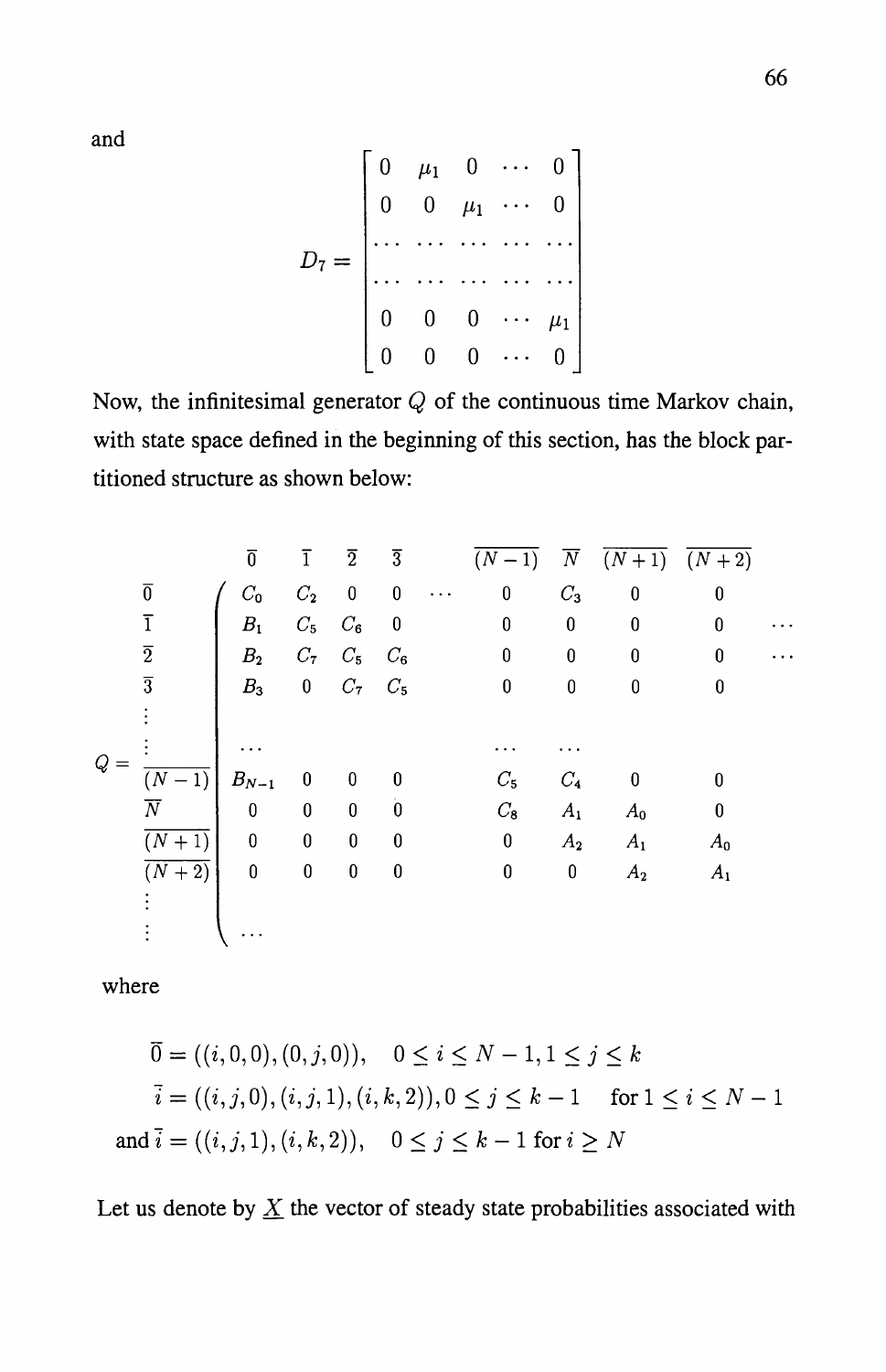*Q,* such that

$$
\underline{X}Q = 0, \qquad \underline{X} \underline{e} = 1 \tag{6.1}
$$

where  $\underline{e} = (1,1,1 \cdots 1)^T$ . Let us partition  $\underline{X}$  as  $\underline{X} = (\underline{X}_0, \underline{X}_1, \underline{X}_2, \cdots)$ where  $\underline{X}_0$  is a  $1 \times (N + k)$  vector,  $\underline{X}_i$  for  $1 \le i \le N - 1$  are  $1 \times (2k + 1)$ vectors and  $\underline{X}_i$  for  $i \geq N$  are  $1 \times (k+1)$  vectors

In the stable case, following Neuts[27], we examine the existence of a solution of the form

$$
\underline{X}_{i} = \underline{X}_{N+1} R^{i - (N+1)}, \qquad i \ge N+1 \tag{6.2}
$$

For this we find from (6.1)

$$
A_0 + RA_1 + R^2 A_2 = 0 \tag{6.3}
$$

The matrix  $R$  is the minimal solution to (6.3). ie,  $R$  is an irreducible nonnegative matrix of spectral radius, less than one. Latouche and Neuts [18] have proposed an iterative approach for finding the matrix *R* as follows:

$$
R(0) = 0
$$
  
 
$$
R(n + 1) = -A_0 A_1^{-1} - R^2(n) A_2 A_1^{-1}, \quad n \ge 0
$$
 (6.4)

For Markov process with this type of generator, Neuts [27] obtained the stability condition

$$
\underline{\pi}A_0 \underline{e} < \underline{\pi}A_2 \underline{e} \tag{6.5}
$$

where the row vector  $\pi$  is defined as below:

Consider the infinitesimal generator  $A = A_0 + A_1 + A_2$ . A is irreducible.

Then there is a unique row vector  $\pi \geq 0$  such that

$$
\underline{\pi}A = 0 \text{ and } \underline{\pi} \underline{e} = 1. \tag{6.6}
$$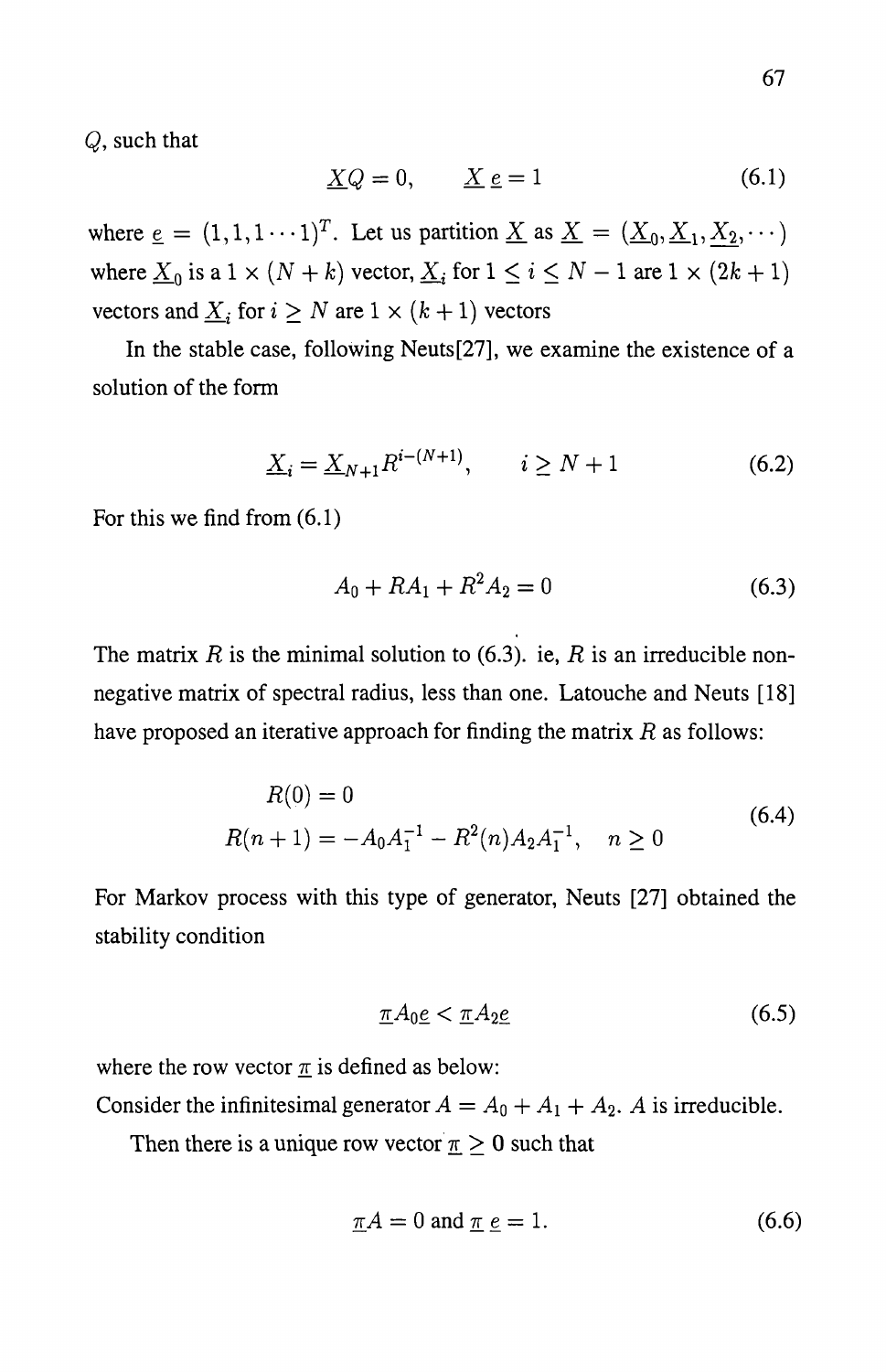In this case  $\pi = (\pi_0, \pi_1, \pi_2 \cdots \pi_k)$  Hence (6.6) yields:

$$
\pi_i = \left(\frac{\mu_1}{\mu_2}\right)^i \pi_0 \text{ for } 0 \le i \le k
$$
  
and 
$$
\pi_0 = \frac{1 - \mu_1/\mu_2}{1 - (\mu_1/\mu_2)^{k+1}}.
$$

Now  $\underline{\pi}A_0\underline{e} = \lambda$  and

$$
\underline{\pi}A_{2}\underline{e} = \mu_1(1-\pi_k) = \mu_1(1-(\frac{\mu_1}{\mu_2})^k \pi_0)
$$

So (6.5) gives:

$$
\frac{\lambda}{\mu_1} < \frac{1 - \left(\frac{\mu_1}{\mu_2}\right)^k}{1 - \left(\frac{\mu_1}{\mu_2}\right)^{k+1}}\tag{6.7}
$$

which is the required stability condition.

We are now left with finding  $(\underline{X}_0, \underline{X}_1 \cdots \underline{X}_{N+1})$ . We define  $Q^*$  by

|          |                              | $\overline{0}$                          | $\overline{1}$           |                          |                          | $\overline{2}$ $\overline{3}$ $\cdots$ $\overline{(N-1)}$ $\overline{N}$ $\overline{(N+1)}$ |                  |                        |
|----------|------------------------------|-----------------------------------------|--------------------------|--------------------------|--------------------------|---------------------------------------------------------------------------------------------|------------------|------------------------|
|          | $\overline{0}$               | $C_0$                                   |                          | $C_2$ 0 0                |                          | $\bf{0}$                                                                                    | $C_3$            | $\boldsymbol{0}$       |
|          |                              | $B_1$                                   |                          | $C_5$ $C_6$              | $\overline{\phantom{0}}$ | $\overline{\phantom{0}}$                                                                    | 0                | $\bf{0}$               |
|          | $\overline{2}$               | B <sub>2</sub>                          |                          | $C_7$ $C_5$ $C_6$        |                          | 0                                                                                           | $\boldsymbol{0}$ | $\bf{0}$               |
|          | $\overline{3}$               | $B_3$                                   |                          | 0 $C_7$ $C_5$            |                          | 0                                                                                           | $\bf{0}$         | $\bf{0}$               |
| $Q^\ast$ |                              |                                         |                          |                          |                          |                                                                                             |                  |                        |
|          |                              |                                         |                          |                          |                          |                                                                                             |                  |                        |
|          | $\overline{(N-1)}$ $B_{N-1}$ |                                         | $\overline{\phantom{0}}$ | $\overline{\mathbf{0}}$  | $\overline{\phantom{0}}$ | $C_5$                                                                                       | $C_4$            |                        |
|          | $\overline{N}$               | $\begin{matrix} 0 & 0 & 0 \end{matrix}$ |                          |                          | $\bf{0}$                 | $C_8$                                                                                       | $A_{1}$          | $A_0$                  |
|          | $(N + 1)$                    | $\mathbf{0}$                            | $\overline{\mathbf{0}}$  | $\overline{\phantom{0}}$ | $\boldsymbol{0}$         | 0                                                                                           |                  | $A_2 \quad A_1 + RA_2$ |

We shall prove that  $Q^* \underline{e} = 0$ . Since the first N rows of  $Q^*$  are identical to the first N rows of Q, we need only prove that (last row of  $Q^*$ )  $\underline{e} = 0$ ,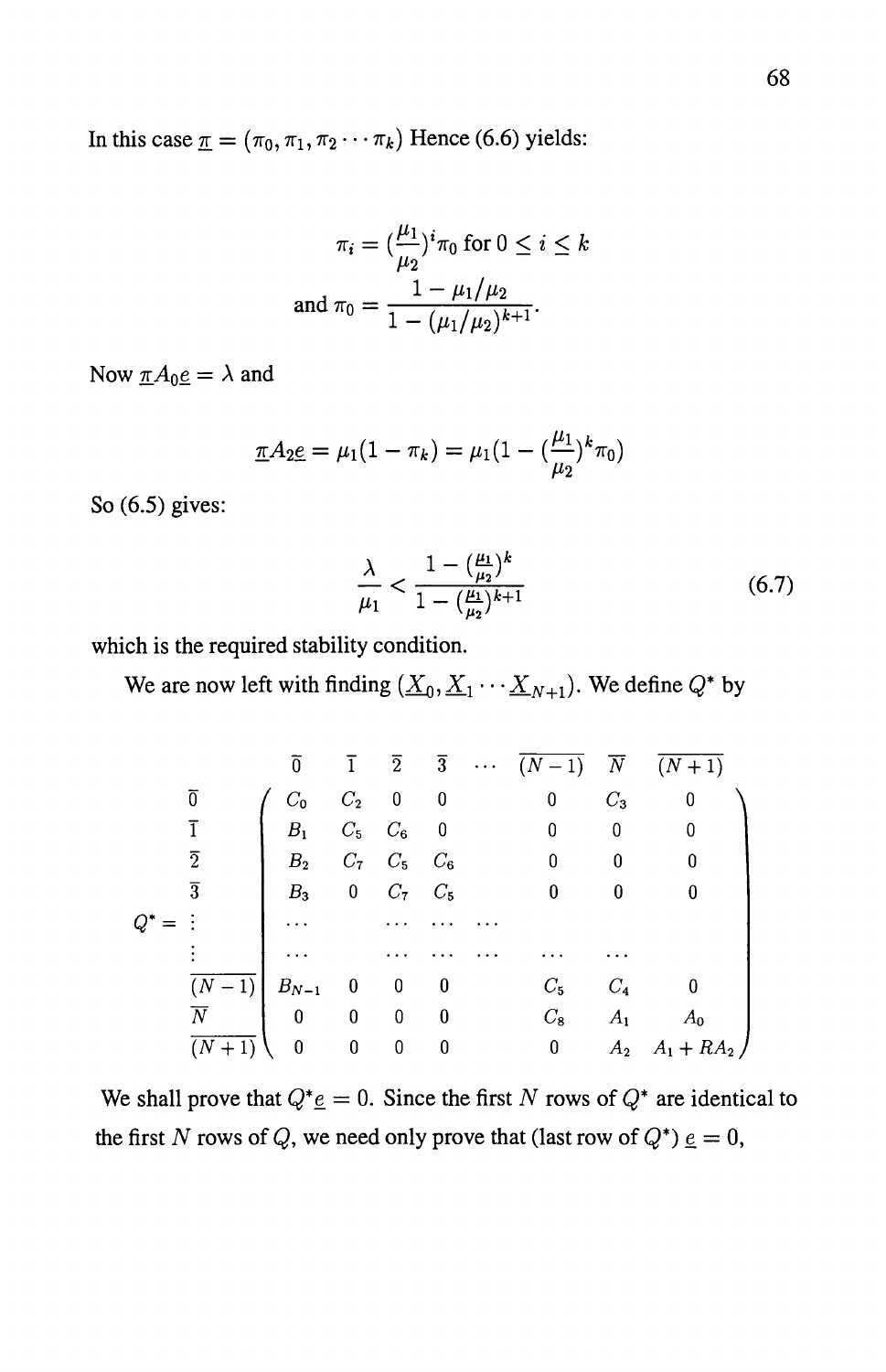Now (last row of  $Q^*$ )  $\underline{e}$ 

$$
= (A_2 + A_1 + RA_2)\underline{e} = (I + R)A_2\underline{e} + A_1\underline{e}
$$
  
=  $(I - R)^{-1}[(I - R^2)A_2\underline{e} + (I - R)A_1\underline{e}]$   
=  $(I - R)^{-1}[A_2\underline{e} + A_1\underline{e} - RA_1\underline{e} - R^2A_2\underline{e}]$   
=  $(I - R)^{-1}[-A_0\underline{e} - RA_1\underline{e} - R^2A_2\underline{e}] = 0$  using (6.3)

This implies  $Q^* \underline{e} = 0$  and so  $Q^*$  is an infinitesimal generator. Also, the matrix  $Q^*$  is irreducible.

Let 
$$
\underline{X}^* = (\underline{X}_0, \underline{X}_1, \cdots, \underline{X}_{N+1})
$$
 be a solution of  $\underline{X}^*Q^* = 0$ . Then

$$
\underline{X}_0 C_0 + \underline{X}_1 B_1 + \underline{X}_2 B_2 + \dots + \underline{X}_{N-1} B_{N-1} = 0
$$
  
\n
$$
\underline{X}_0 C_2 + \underline{X}_1 C_5 + \underline{X}_2 C_7 = 0
$$
  
\n
$$
\underline{X}_1 C_6 + \underline{X}_2 C_5 + \underline{X}_3 C_7 = 0
$$
  
\n
$$
\underline{X}_2 C_6 + \underline{X}_3 C_5 + \underline{X}_4 C_7 = 0
$$
  
\n
$$
\dots
$$
  
\n
$$
\underline{X}_{N-2} C_6 + \underline{X}_{N-1} C_5 + \underline{X}_N C_8 = 0
$$
  
\n
$$
\underline{X}_0 C_3 + \underline{X}_{N-1} C_4 + \underline{X}_N A_1 + \underline{X}_{N+1} A_2 = 0
$$
  
\n
$$
\underline{X}_N A_0 + \underline{X}_{N+1} (A_1 + R A_2) = 0
$$

The vectors  $\underline{X}_i (0 \le i \le N)$  can be expressed in terms of  $\underline{X}_{N+1}$  using the above set of equations and  $\underline{X}_{N+1}$  may be normalised by using  $\sum_{i=0}^{N} \underline{X}_{i}e +$  $\underline{X}_{N+1}(I - R)^{-1}$ <u>e</u> = 1.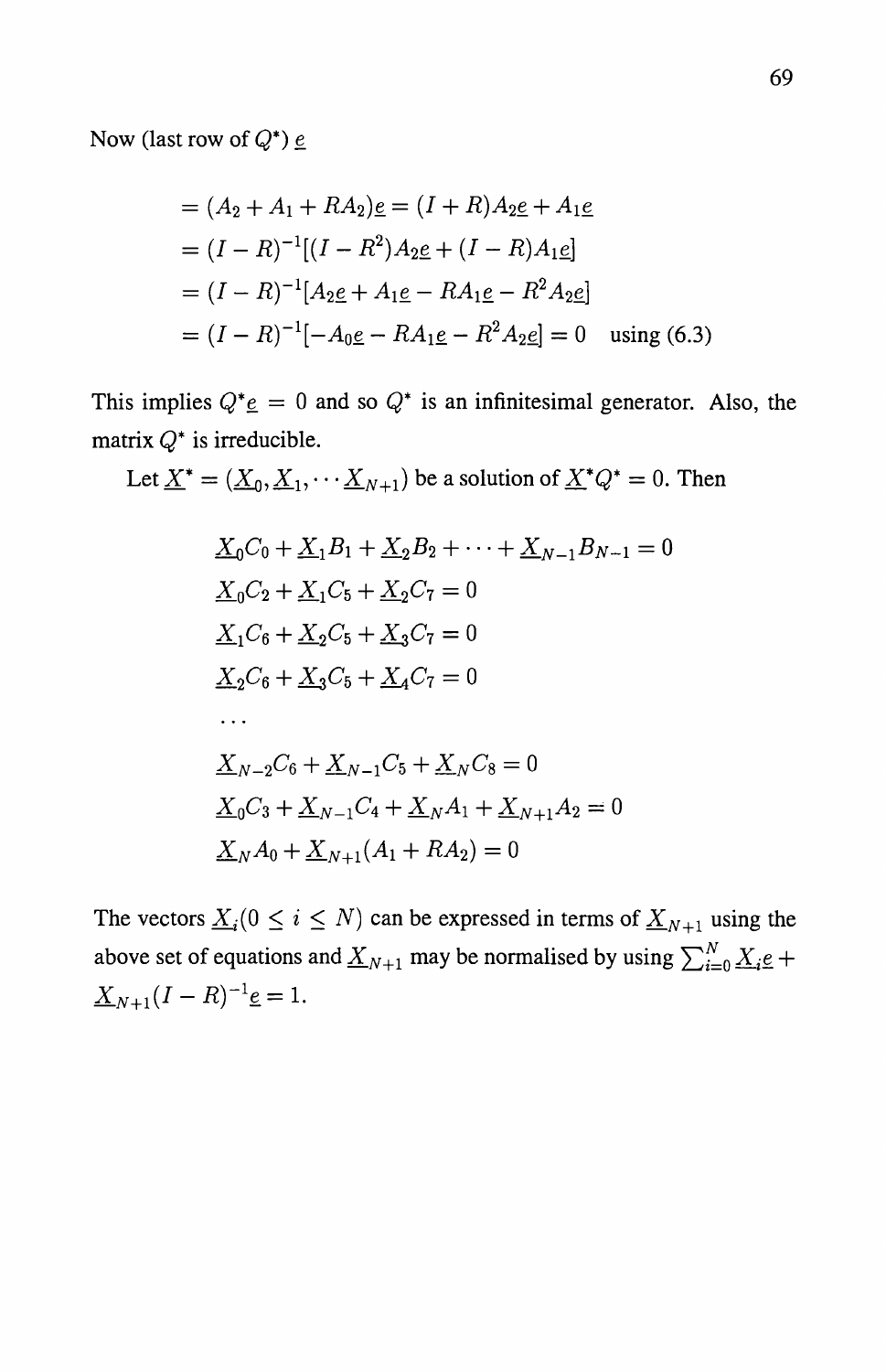## **References**

- [1] Artalejo, J. R. (1992): A unified cost function for  $M\vert G\vert 1$  queueing systems with removable server, *Trabajos De Investigacion Operativa,*  7:95-104.
- [2] Avi-ltzhak, B. and Yadin, M. (1965): A sequence of two queues with no intermediate queue, *Management Science,* 11 :553-564.
- [3] Bailey, N. T. J. (1954): A continuous time treatment of a single queue using generating functions, *1. Roy. Statist. Soc. Ser., 16:288-291.*
- [4] Balachandran, K. R. (1973): Control policies for a single server system, *Management Science,* 19: 1013-1018.
- [5] Balachandran, K. R. and Tijms, H. (1975): On the *D-policy* for the *M\G\1* queue, *Management Science, 21:1073-1076.*
- [6] Champemowne, D. G. (1956): An elementary method of solution of the queueing problem with a single server and a constant parameter, *1. Roy. Statist. Soc. Ser., 18:125-128.*
- [7] Chatschik Bisdikian (1994): The random *N* -policy, *Research report,*  IBM research division, New York.
- [8] Clarke, A. B. (1977): A two server tandem queueing system with storage between servers, *Mathematics report,* 50, W. M. University, Kalamazoo.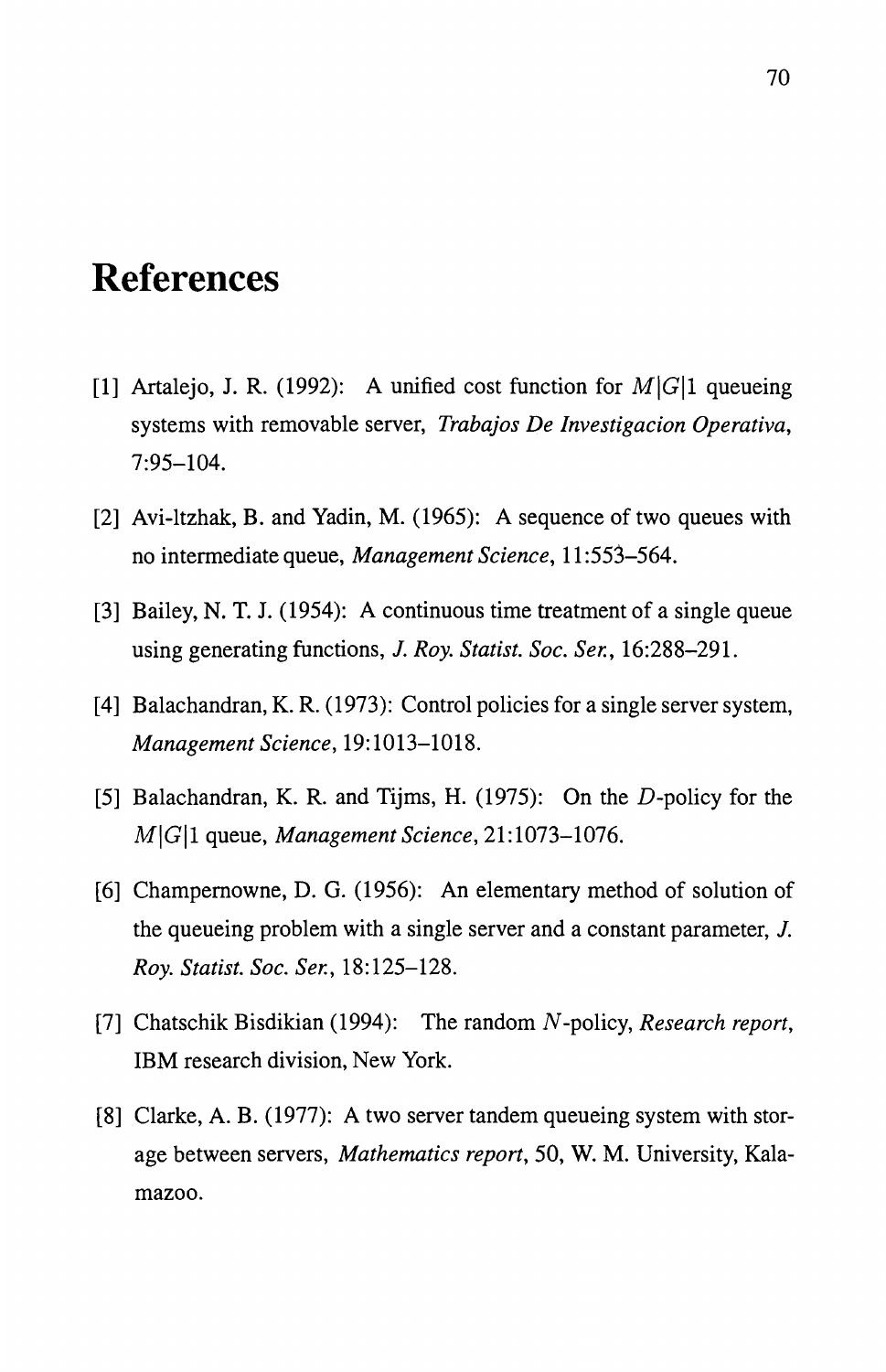- [9]  $Cox$ , D. R. (1955): The analysis of non-Markovian stochastic processes by the inclusion of supplementary variables, *Proc. Camb. Phil. Soc.,*  51:433-441.
- [10] Doshi, B. T. (1986): Queueing systems with vacation A survey, *Queueing systems, 1:29-66.*
- [11] Erlang, A. K. (1909): The theory of probabilities and telephone conversations, *Nyt Tidsskrift Matematik,* B.20, 33-39.
- [12] Gross, D. and Harris, C. M. (1985): *Fundamentals of queueing theory,*  John Wiley, New York.
- [13] Heyman, D. P. (1968): Optimal operating policies for  $M|G|1$  queueing systems, *Operations Research, 16:362-382.*
- [14] Heyman, D. P. (1977): The T-policy for the  $M|G|1$  queue, *Management Science, 23:775-778.*
- [151 Kandasamy, P. R. (1990): Matirx-geometric algorithmic approach to some Markovian queueing and inventory models, Ph.D. thesis, PSG college of Technology, Coimbatore, India.
- [16] Kendall, D. G. (1953): Stochastic processes occuring in the theory of queues and their analysis by the method of imbedded Markov chains, *Ann. Math. Statist., 24:338-354.*
- [17] Kleinrock, L. (1975): *Queueing systems,* Volume 1, John Wiley, New York.
- [18] Latouche, G. and Neuts, M. F. (1980): Efficient algorithmic solutions to exponential tandem queues with blocking, *SIAM* J. *Algebraic and Discrete Method, 1:93-106.*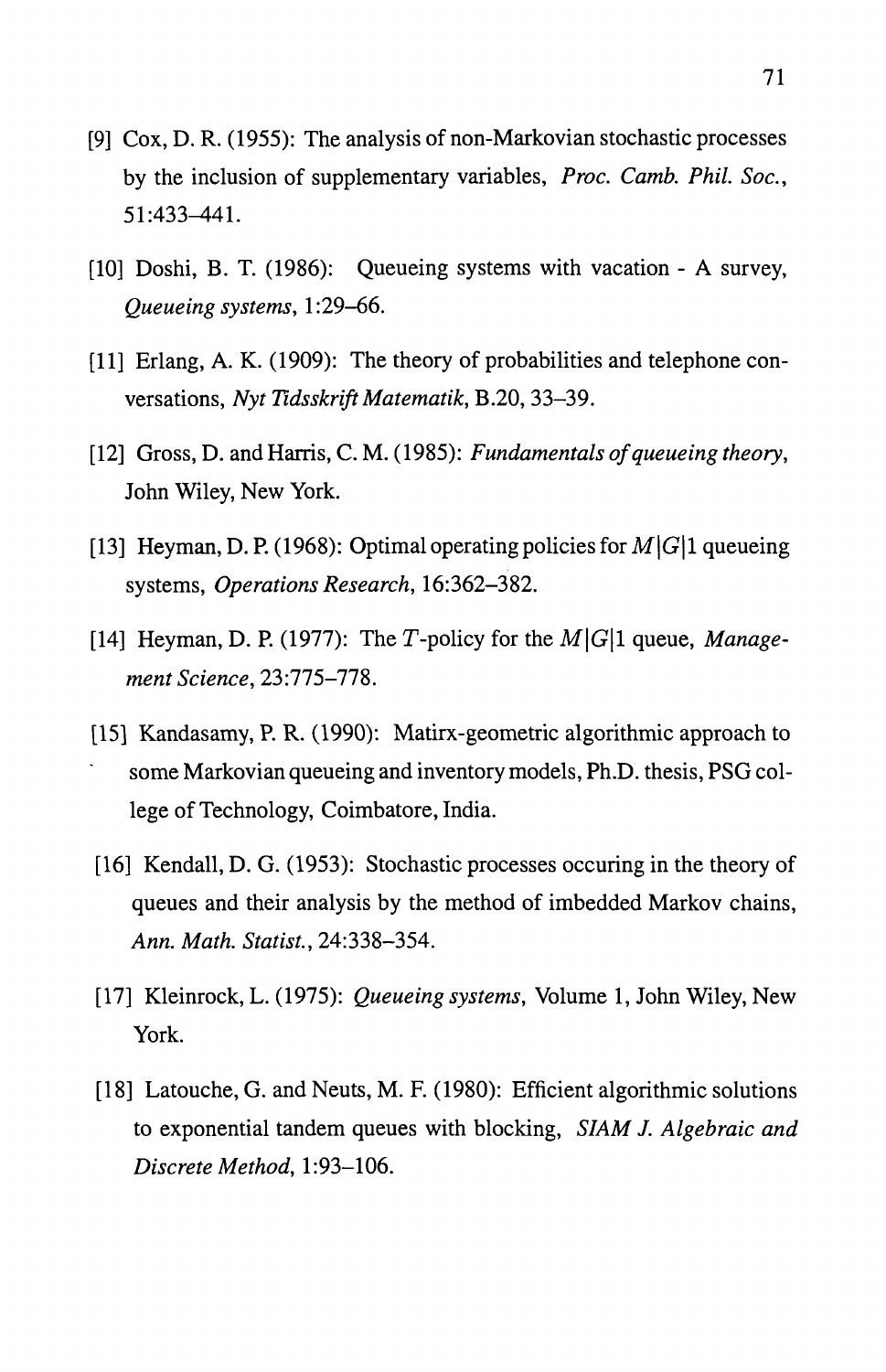- [19] Lederman, W. and Reuter, G. E. (1954): Spectral theory for the differential equations of simple birth and death process, *Phil. Trans. Roy. Soc. London Ser., 246:321-369.*
- [20] Lee, H. S. and Srinivasan, M. M. (1989): Control policies for the M X ICl1 queueing systems, *Management Science, 35:708-721.*
- [21] Lee, H. W. (1988): MICll queue with exceptional first vacation, *Computers* & *Operations Research, 15:441-445.*
- [22] Levy, Y. and Yechiali, U. (1976): An  $M/M/S$  queue with server's vacations, *INFOR, 14:153-163.*
- [23] Medhi, J. and Templeton, J. G. C. (1992): A Poisson input queue under N -policy and with a general startup time, *Computers* & *Operations Research, 19:35-41.*
- [24] Nadarajan, R. and Subramanian, A. (1984): A general bulk service queue with server's vacation, *Operational research in management system,* Academic Pub., 127-135.
- [25] Nadarajan, R. and Audsin Mohana Dhas, D. (1989): Two units connected in series with general bulk service and random breakdown in unit *11, Microelectron. Reliab., 29:761-763.*
- [26] Neuts, M. F. (1968): Two queues in series with a finite intermediate waiting room, J. *Appl. Prob., 5:123-142.*
- [27] Neuts, M. F. (1978): Markov chains with applications in queueing theory which have matrix -geometric invariant probability vector, *Advances in Appl. Prob.,* 10: 185-212.
- [28] Neuts, M. F. (1981): *Matrix-geomtric solutions in stochastic models - an algorithmic approach,* The Johns Hopkins University Press, Baltimore.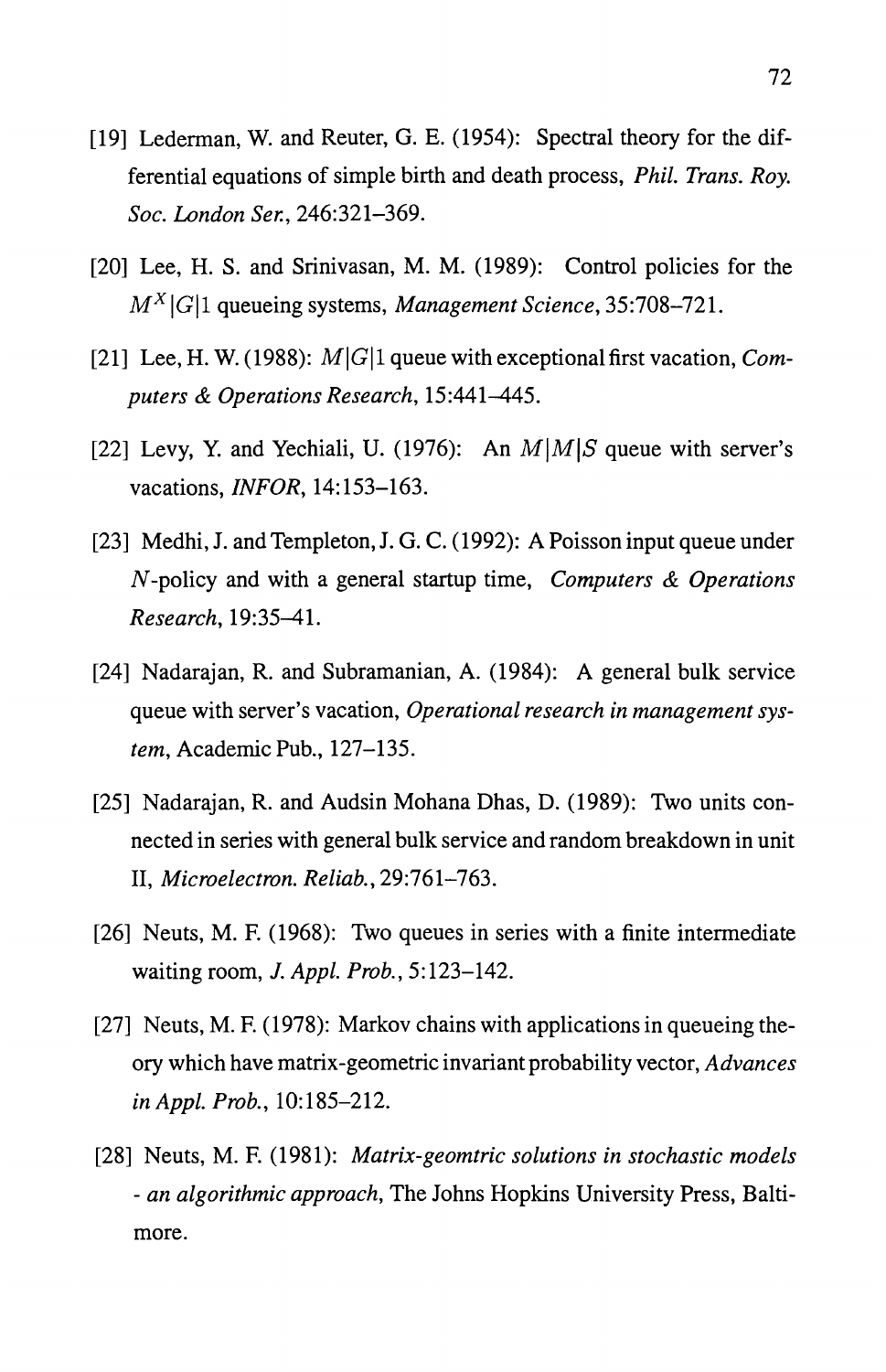- [29] Parthasarathy, P. R. (1987): Transient solution to  $M|M|1$  queue: a simple approach, *Adv. Appl. Prob., 19:997-998.*
- [30] Parthasarathy, P. R. and Sharafali, M. (1989): Transient solution for many-server Poisson queue - a simple approach, *J. Appl. Prob., 26:584-* 594.
- [31] Prabhu, N. U. (1966): Transient behaviour of a tandem queue, *Management Science, 13:631-639.*
- [32] Saaty, T. L. (1961): *Elements of queueing theory with applications,*  McGraw Hill Book Co., New York.
- [33] Sharma, O. P. and Shobha, B. (1984): A new approach to the  $M|M|1$ queue, *J. Engg. Prod., 7:70-79.*
- [34] Sharma, S. D. (1974): On a continuous/discrete time queueing system with arrivals in batches of variable size and correlated departures, J. *Appl. Prob., 12:115-129.*
- [35] Syski, R. (1988): Further comments on the solution of  $M|M|1$  queue, *Adv. Appl. Prob., 20:693.*
- [36] Takagi, H. (1987): Queueing analysis of vacation models, Part I :  $M|G|1$  and Part II :  $M|G|1$  with vacations, *Tech. report TR 87-0032*, IBM Tokyo Research Laboratory, Tokyo.
- [37] Takagi, H. (1990): Time dependent analysis of  $M|G|1$  vacation models with exhaustive service, *Queueing Systems, 6:369-389.*
- [38] Takagi, H. (1992): Analysis of an  $M|G|1$  queue with multiple server vacations and its application to a polling model, *J. Op. Res. Soc. of Japan,* 35:300-315.
- [39] Takagi, H. (1993):  $M|G|1|K$  queues with N-policy and setup times, *Queueing Systems, 14:79-98.*